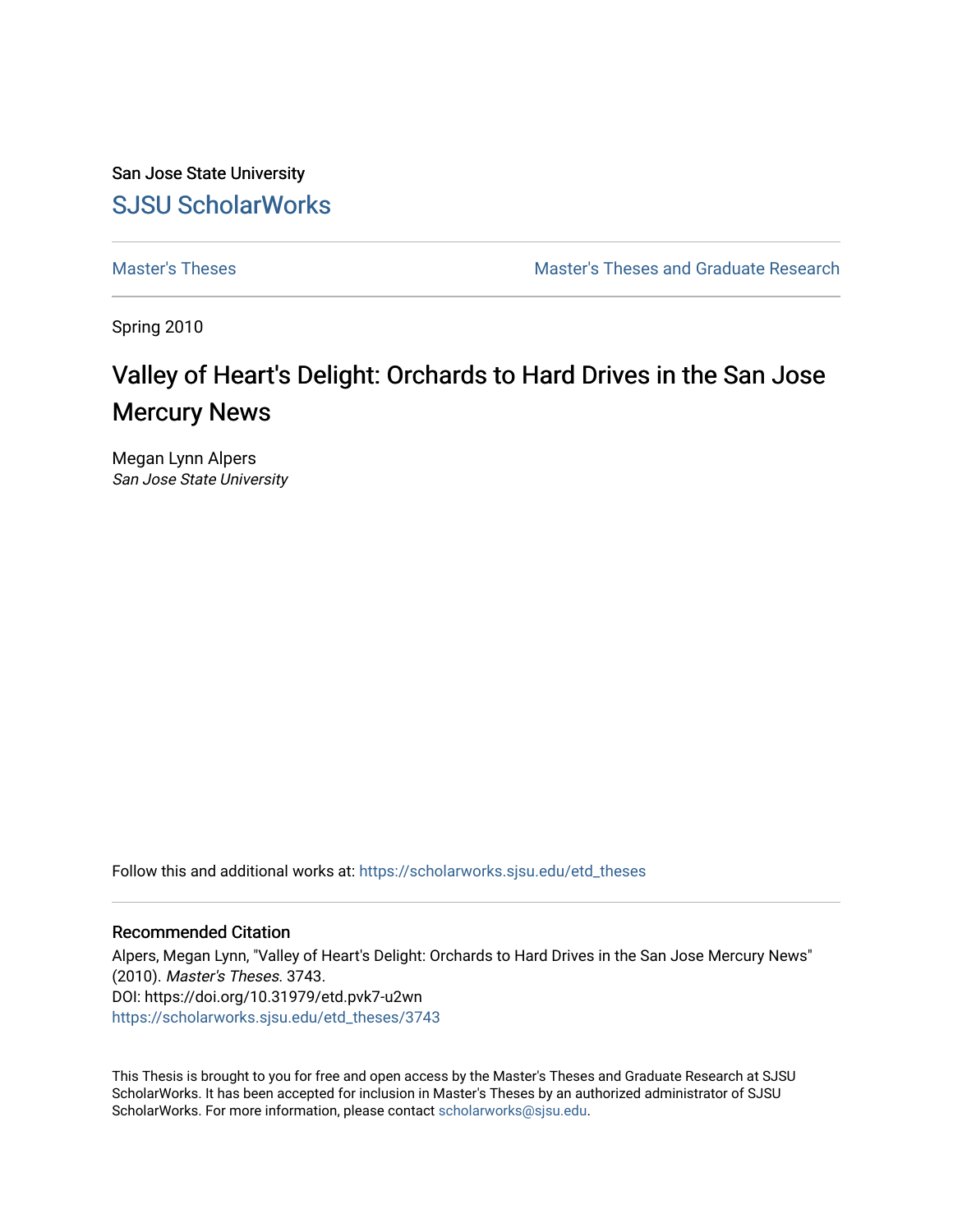# VALLEY OF HEART'S DELIGHT:

## ORCHARDS TO HARD DRIVES IN THE *SAN JOSE MERCURY NEWS*

A Thesis

Presented to

The Faculty of the School of Journalism and Mass Communications

San Jose State University

In Partial Fulfillment

of the Requirements for the Degree

Master of Science

by

Megan L. Alpers

May 2010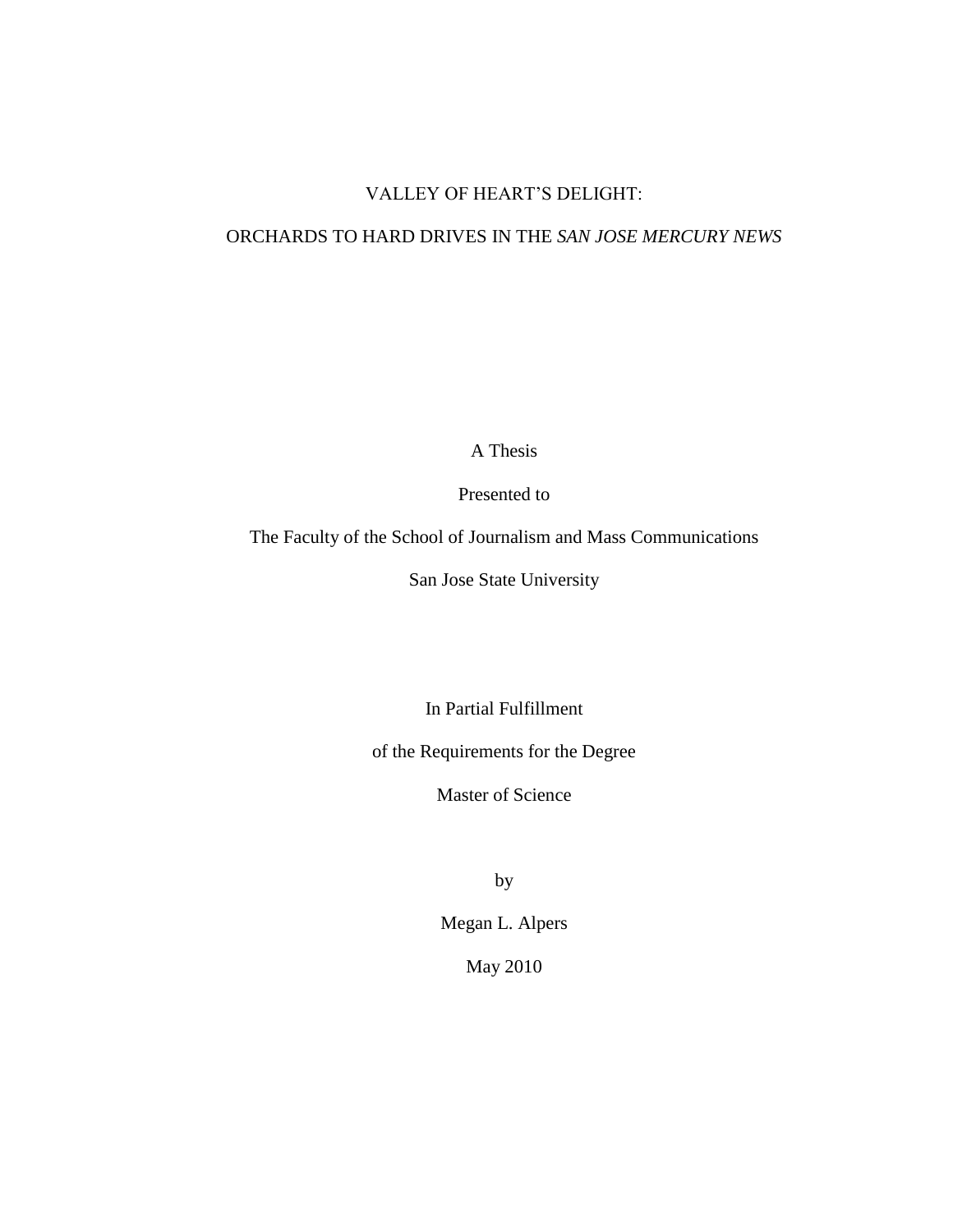© 2010

Megan L. Alpers

# ALL RIGHTS RESERVED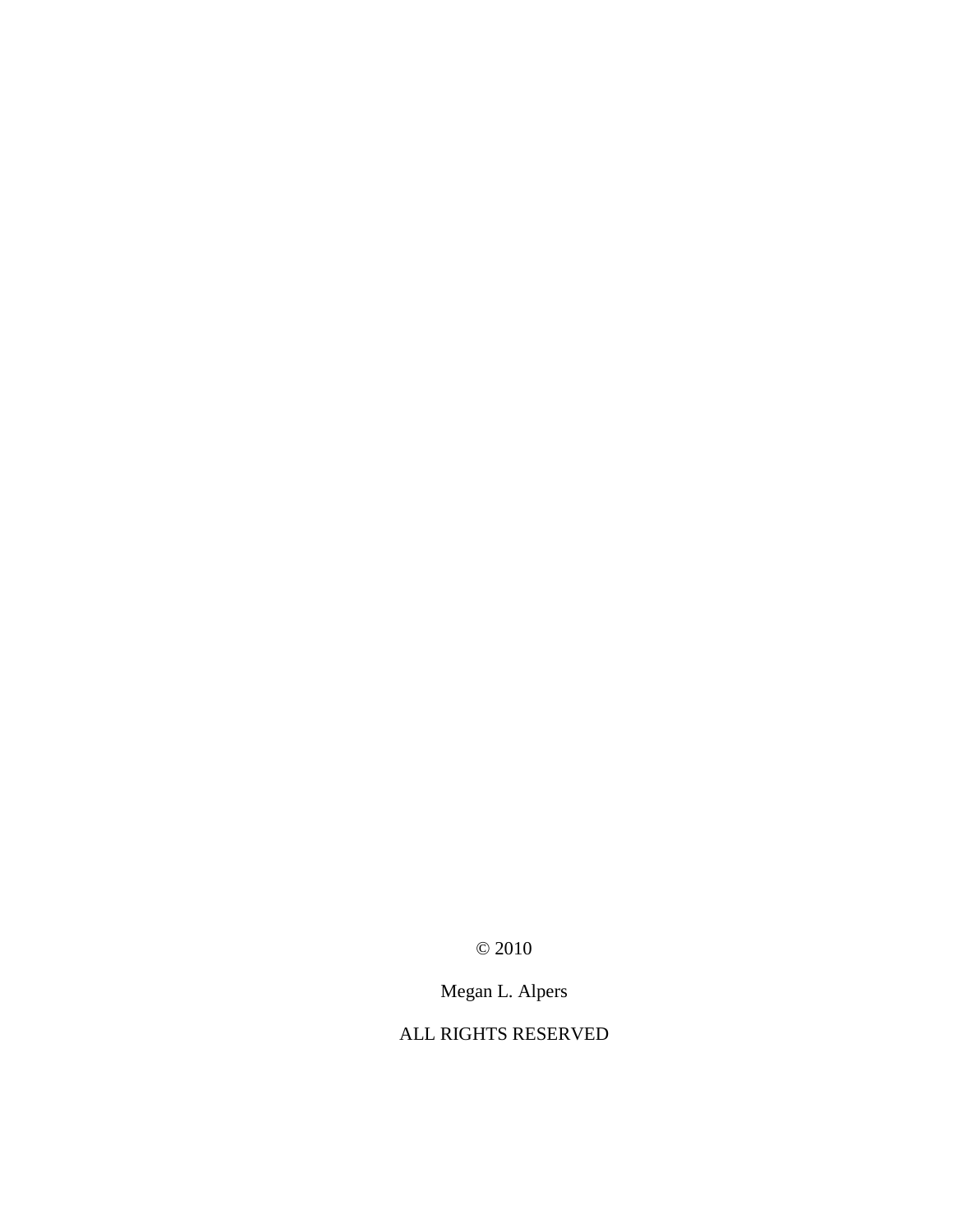The Designated Thesis Committee Approves the Thesis Titled

### VALLEY OF HEART'S DELIGHT: ORCHARDS TO HARD DRIVES IN THE *SAN JOSE MERCURY NEWS*

by

Megan L. Alpers

# APPROVED FOR THE SCHOOL OF JOURNALISM AND MASS **COMMUNICATIONS**

# SAN JOSÉ STATE UNIVERSITY

### May 2010

| Dr. Scott Fosdick    | School of Journalism and Mass Communications |
|----------------------|----------------------------------------------|
| Dr. Bill Tillinghast | School of Journalism and Mass Communications |
| Prof. Mack Lundstrom | School of Journalism and Mass Communications |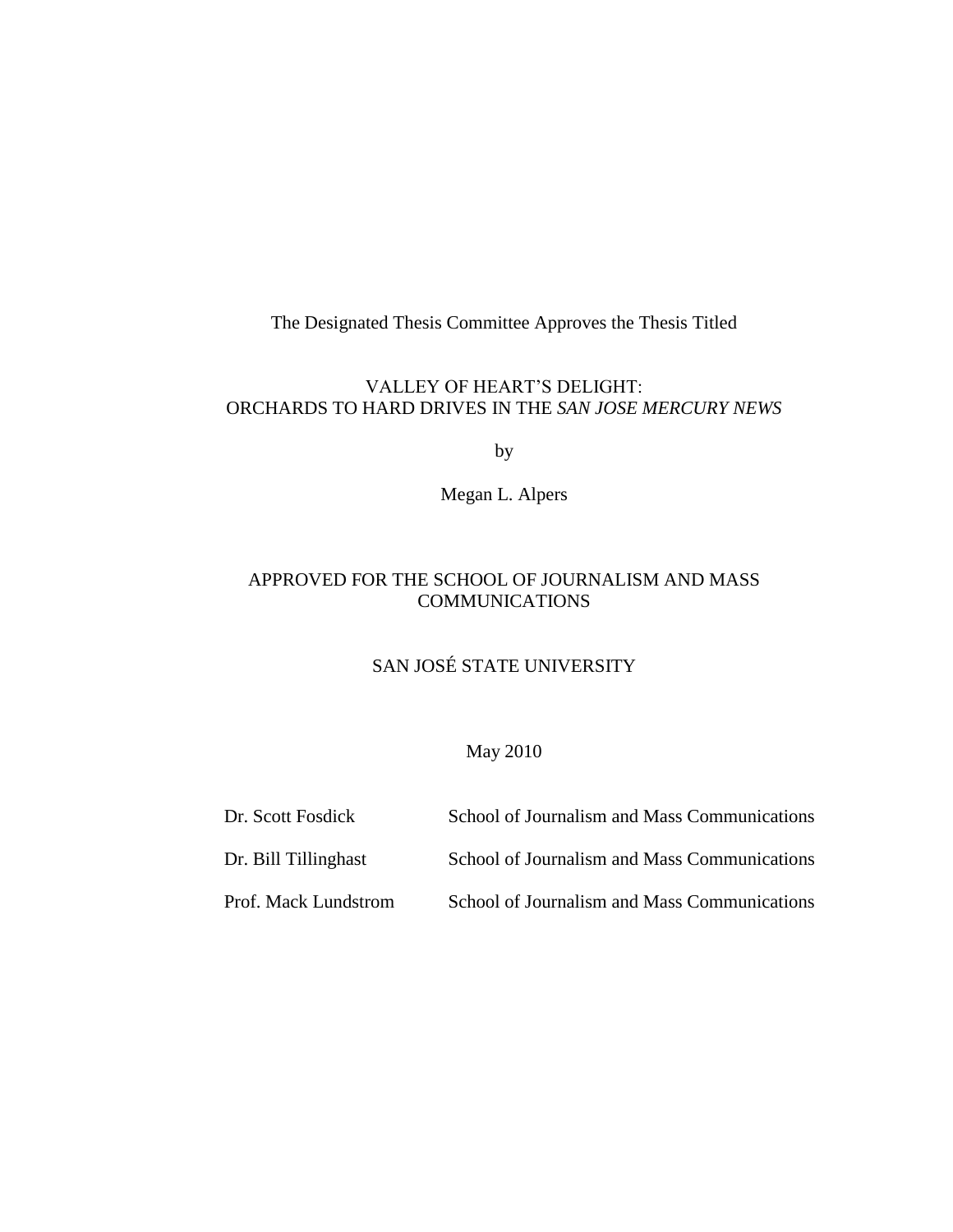#### ABSTRACT

### VALLEY OF HEART'S DELIGHT: ORCHARDS TO HARD DRIVES IN THE *SAN JOSE MERCURY NEWS*

by Megan L. Alpers

This research was conducted to explore how the *San Jose Mercury News* (formerly *San Jose Mercury Herald*) covered the Santa Clara Valley's transition from an agricultural community known as "The Valley of Heart's Delight" to Silicon Valley, focusing on the changes made in the reporting of farm and ranch news.

The time period surveyed in this thesis is from 1935 to 2000. The purpose was to establish any changes to reporting agricultural news over the years. A social history of agricultural journalism in the *San Jose Mercury News* over a 65-year period provided insight into how the farming industry was portrayed by this publication.

The study revealed three major frames within the time period: first, agriculture as a livelihood; second, agriculture as an industry; third, agriculture as a novelty. There was a significant change in reporting over the 65-year period, and as the area transitioned into Silicon Valley, agricultural reporting largely disappeared from the paper. The paper was shown to be an early adopter of new technology coverage and was quick to cover the area's transition from a farming community to a high-tech center.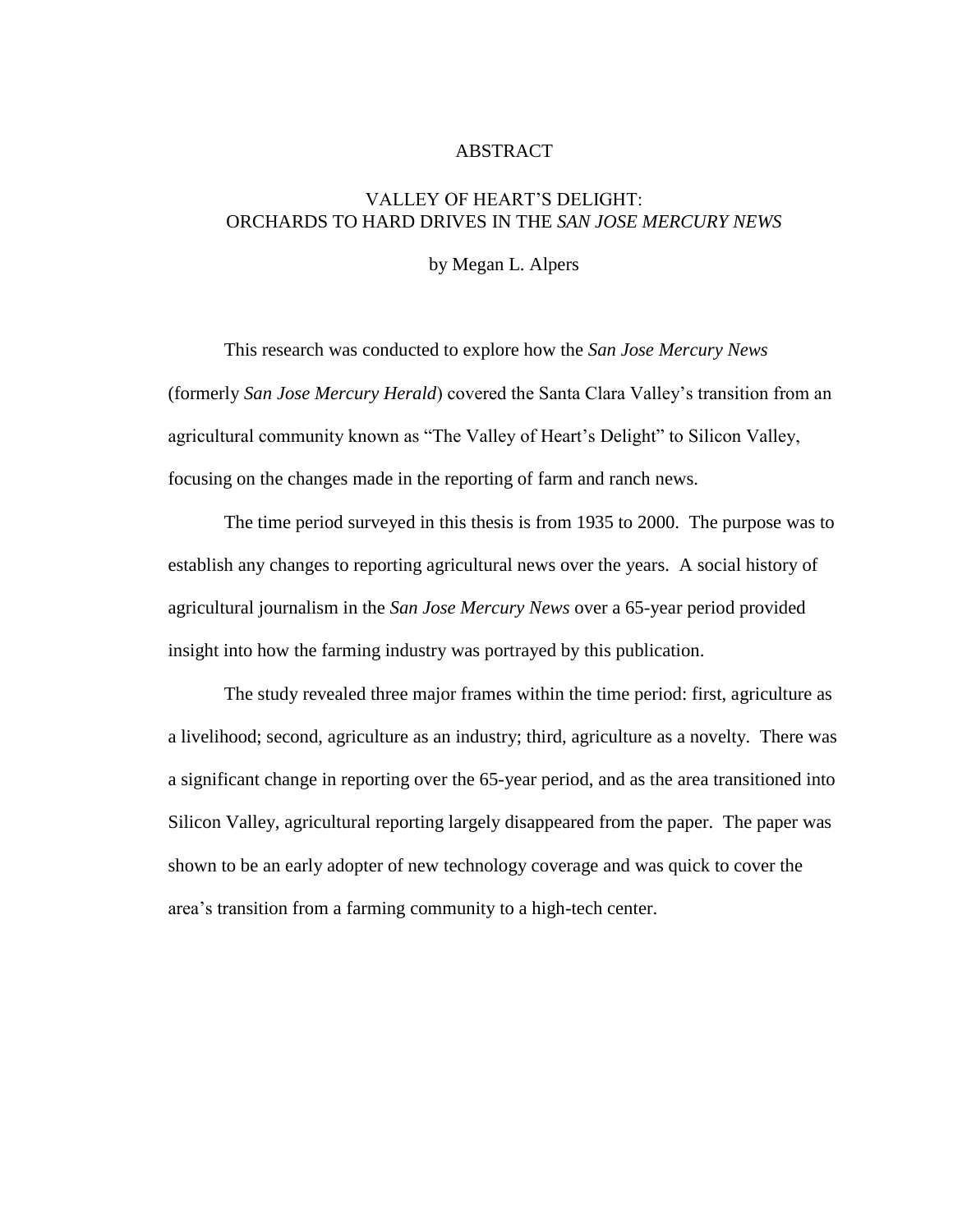### ACKNOWLEDGEMENTS

I would like to offer my sincerest thanks to Dr. Scott Fosdick for his guidance and support (and coffee!) during my work on this thesis. My secondary advisors, Dr. Tillinghast and Professor Lundstrom, have also been a great help reviewing my research and providing invaluable insight.

I truly appreciate all of the *San Jose Mercury News* reporters who contributed to this research, either through their articles or through their personal reflections on what it was like to write for the *Merc* during such an interesting time of transition.

I dedicate my thesis to my parents, Donna and Lindsey Alpers, because without them, this would not have been possible.

"It was bloom time of the year. ... The landscapes of the Santa Clara Valley were fairly drenched with sunshine, all the air was quivering with the songs of the meadowlarks, and the hills were so covered with flowers that they seemed to be painted." —John Muir, 1912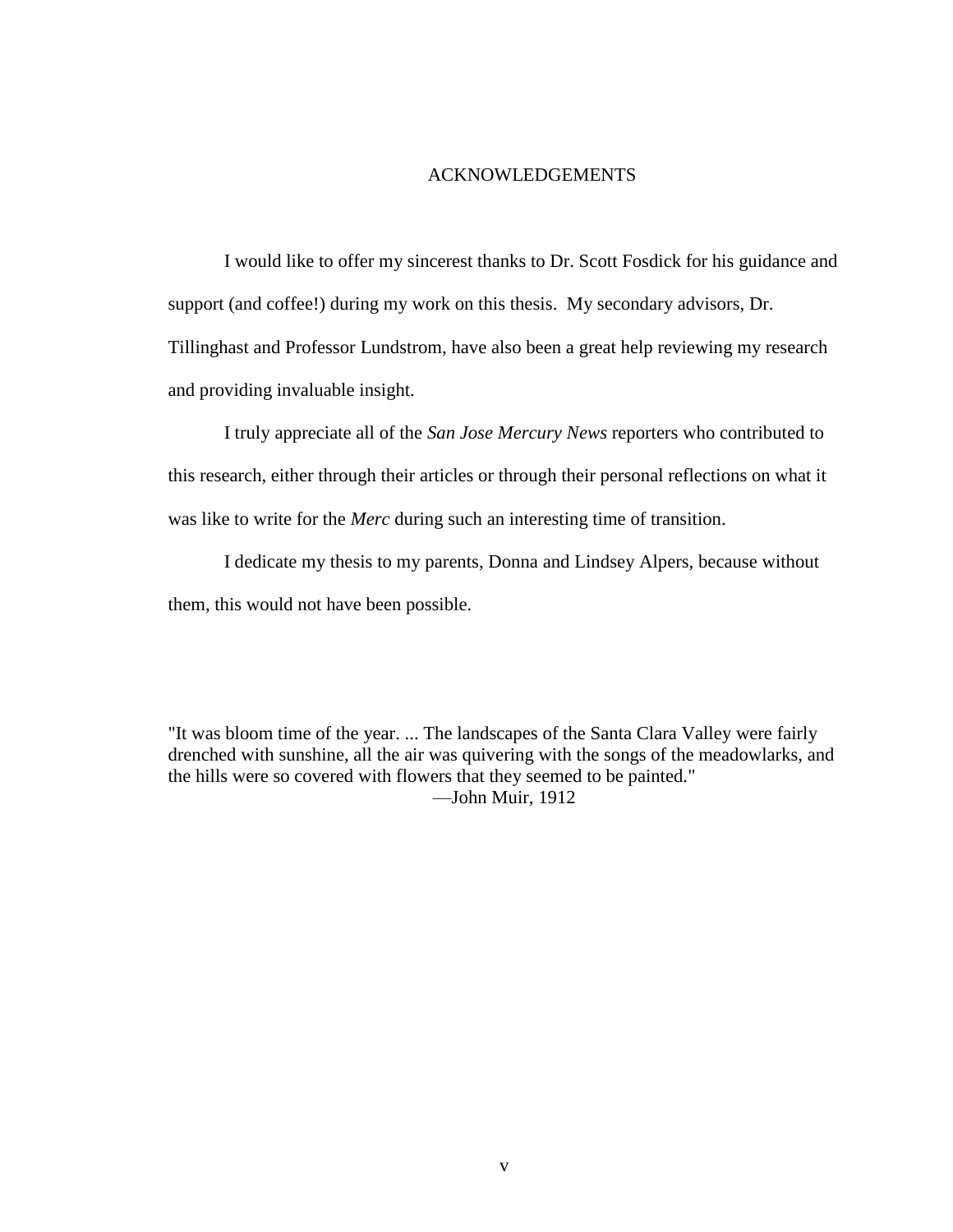# TABLE OF CONTENTS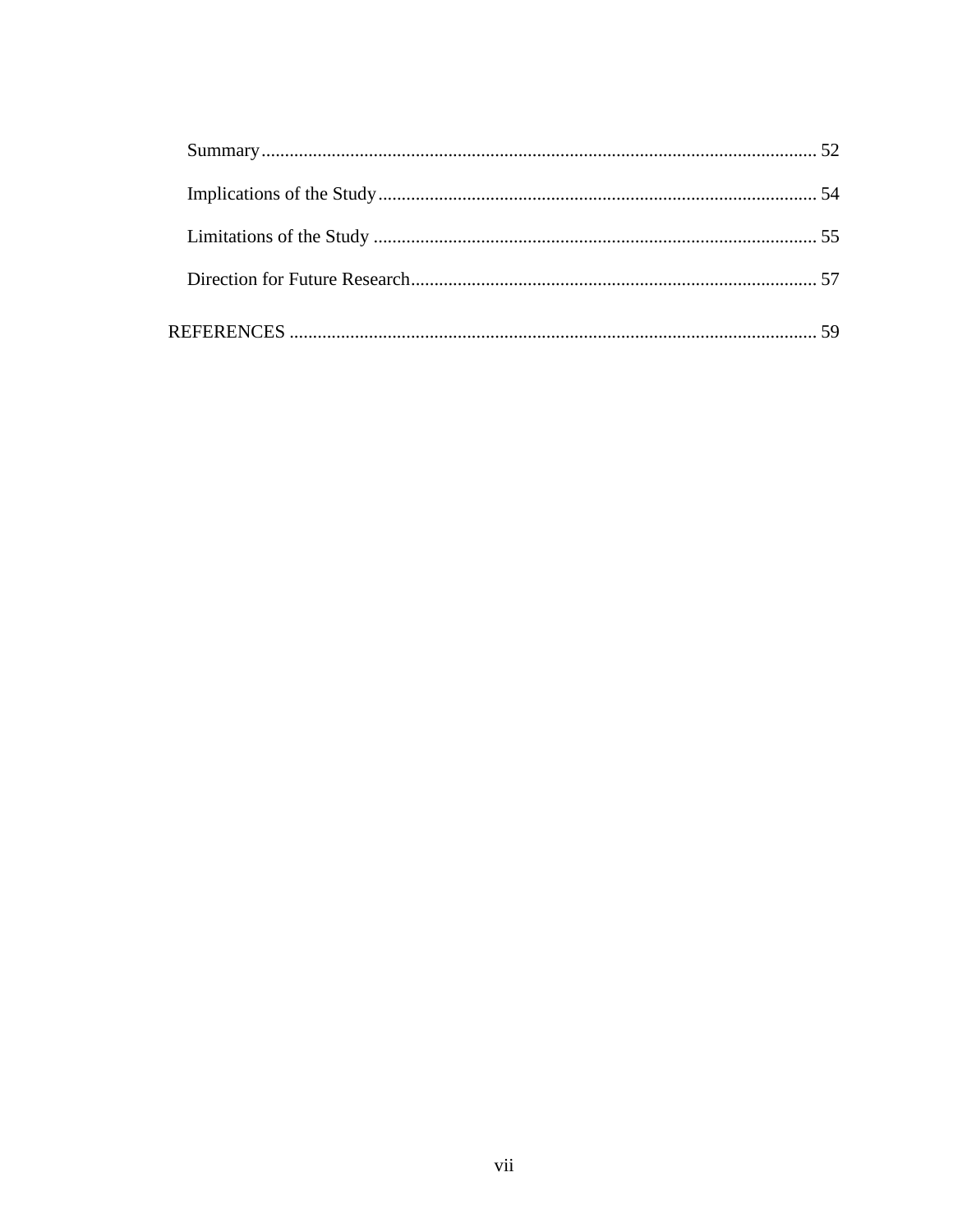#### CHAPTER 1 - INTRODUCTION

<span id="page-8-0"></span>A large chapter in the history of the United States was written in what is now known as Silicon Valley. Before Hewlett-Packard was founded in 1939, the area was already known for its innovation and commitment to technological development agricultural technology. Farmers flocked to the Santa Clara Valley for the fertile soil, ideal climate, and mechanical innovations created by locals to revolutionize the way the world farmed and how food was preserved. John Muir visited the area in the late 1800s and nicknamed the area The Valley of Heart's Delight for the miles and miles of beautiful fields and orchards in full bloom (Muir, 1912).

As such global events as the Great Depression, World War II, the Korean War, and the Internet revolution impacted agriculture as a larger industry, farmers and ranchers in the Santa Clara Valley saw their way of life change to keep up with the times. World War II veterans returned home with the hope of starting their own farms with promised G.I. loans. Unfortunately, while they were across the Atlantic or Pacific, the land prices back home had skyrocketed and the government refused to pay for inflated land values. As a result, many G.I.s found jobs in other areas of agriculture (i.e. canneries and drying sheds) or in other industries altogether. Ultimately, there was a transition from hands-on farming as a ubiquitous way of life for nearly everyone in the area into agriculture as an industry comprising producers and the more distant processors. San Jose rose from a small agricultural community to one of the largest canning and dried-fruit packing centers in the world. The area benefited from an era of incredible growth and prosperity within this new niche.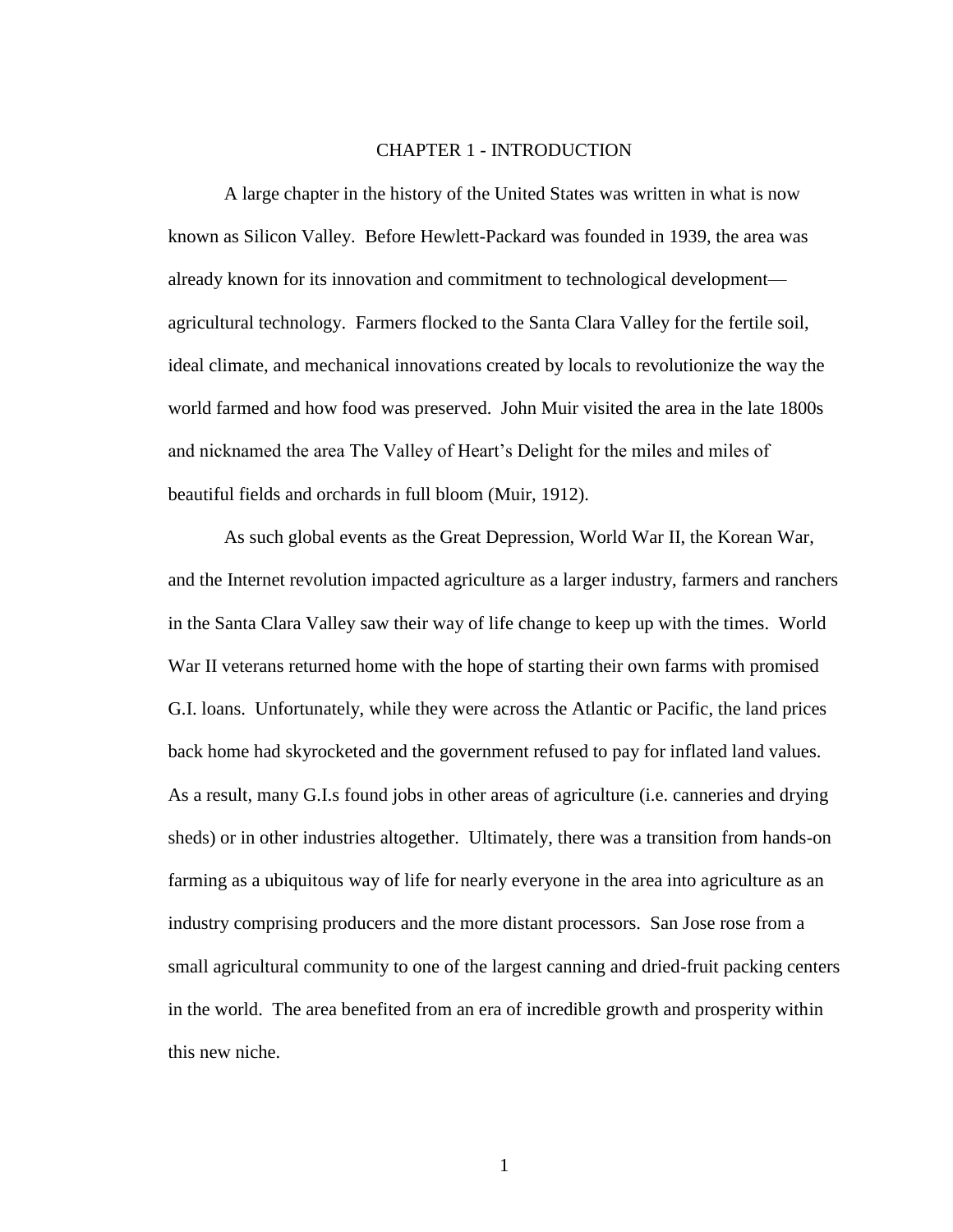The final act of the transition began with the phenomenal growth of manufacturing, defense, and high-tech companies in the area. With profits from these ventures catching national attention, agriculture was moved to the background as thousands of acres of orchards and row crops were paved over to make way for subdivisions, highways, and research and development facilities. Once this phase began, The Valley of Heart's Delight became Silicon Valley.

The entire transition from an agriculture-based community to the heart of hightech was documented through the eyes of the local newspaper, today known as the *San Jose Mercury News*. From its birth as the *San Jose Weekly Visitor*, the *Mercury News* has, through its reporting, followed the area's transition from a farming town, to a suburban oasis, to Silicon Valley—the heart of the high-tech industry. Newspapers like the *San Jose Mercury News* serve as the history keepers for the community, collecting, and recording information that might be lost to the general population over time. Today, information stored on the Internet never dies and is available to anyone, anywhere, at any time. That was not always the case. Before the creation of the Internet, one of the best historical records could be found in the pages of the local newspapers (Fagan, 2000). As newspaper readership declines and communities turn elsewhere for their news, this important source for information might be lost as well. There is hardly a better source for localized information than newspapers whose reporters live in the area and understand its issues and values firsthand. Within the articles is found the voice of the paper regarding current events in the area.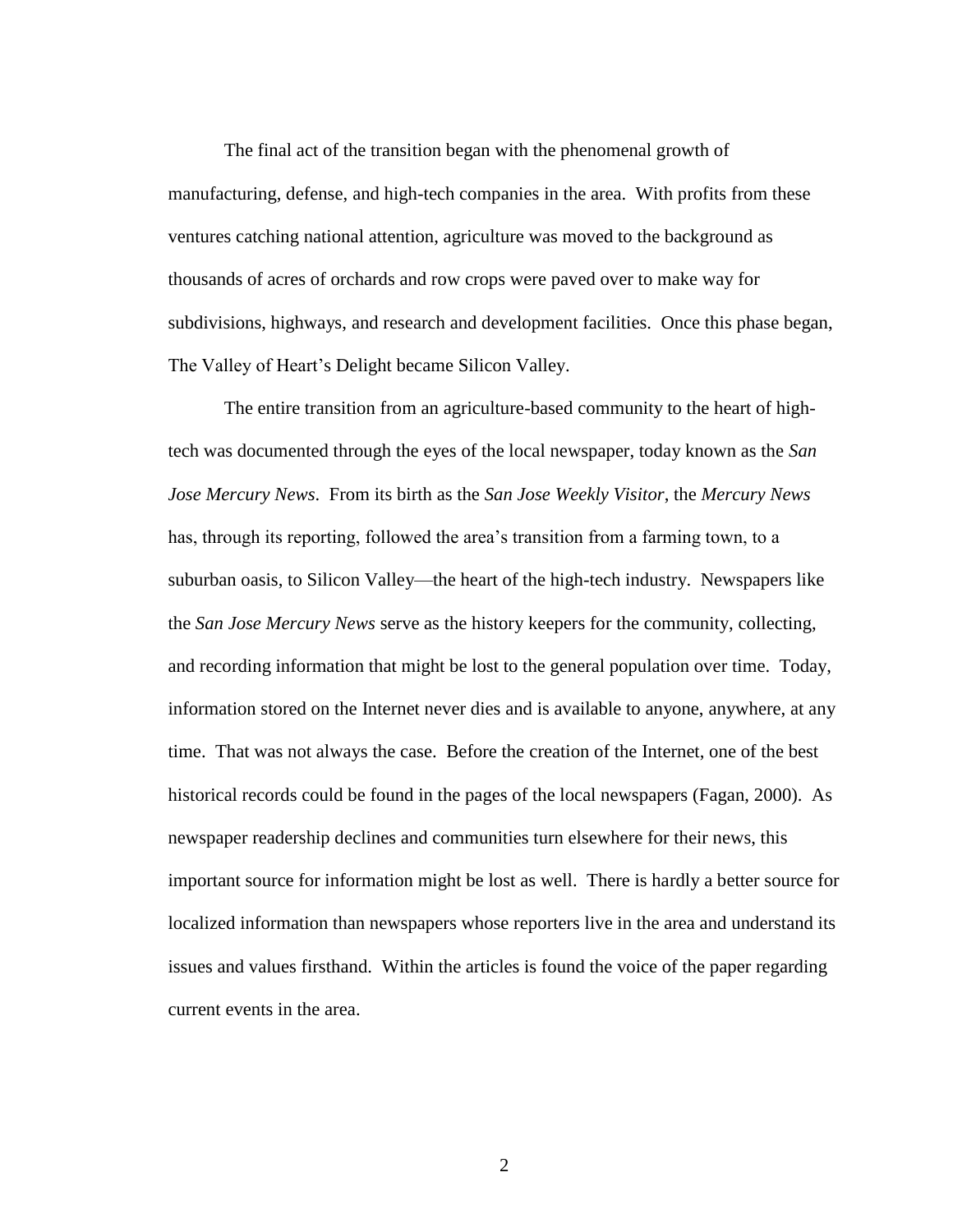Sometime between the early  $20<sup>th</sup>$  century and today, the Santa Clara Valley transitioned from an agricultural center to the high-tech hub of the world. The *San Jose Mercury News* reporters were front row, documenting the metamorphosis. This study will have a foundation of previously written scholarly articles, a historical study of the newspaper itself, and interviews with reporters who were present in the newsroom during the transition.

One of the terms that requires definition in this thesis is agriculture, which will come to mean the production and management of food, either produce or livestock, but also farm-related businesses, too. Farm-related businesses include distribution jobs such as feed stores and auctioneers. The farm is the land where this production occurs. Ultimately, what is grown on the farm will be used by others in the population, either sold directly to the consumers (such as at a market), or to processors (canneries, for example). The term "farm" does not refer to a backyard garden.

#### Purpose of the Study

<span id="page-10-0"></span>The purpose of this study is to trace the agricultural history of the Santa Clara Valley from 1935 to 2000 through the *San Jose Mercury News*. The goal is to explore how the paper documented the changes in the valley, with particular attention paid to the question of whether the paper encouraged such changes, discouraged them, or remained a neutral observer. How did the newspaper's editorial content mirror the local agriculture's transition over time? Was the newspaper generally positive about industrialization and growth in the area, or negative? To find answers to these questions, historical research was conducted using the newspaper's articles. Additionally, firsthand interviews were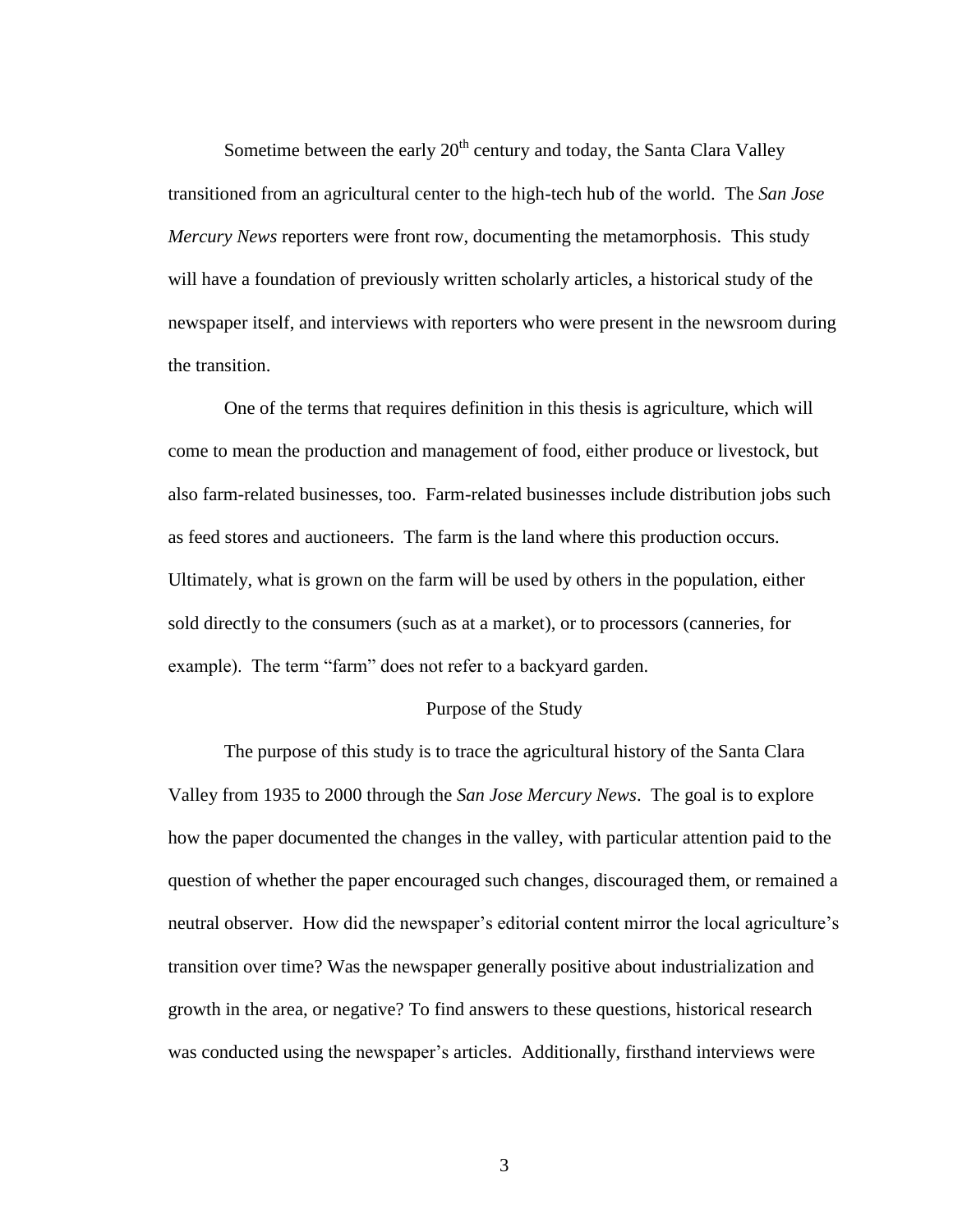conducted with current and former *San Jose Mercury News* reporters to gain additional insight about what it was like to be in the newsroom during the transition.

### Research Question

<span id="page-11-0"></span>The question addressed in this study is:

1. Was the *San Jose Mercury News* active and a propelling factor transition of the Santa Clara Valley from an agricultural community to Silicon Valley, or did it simply report based on the demands of its readers?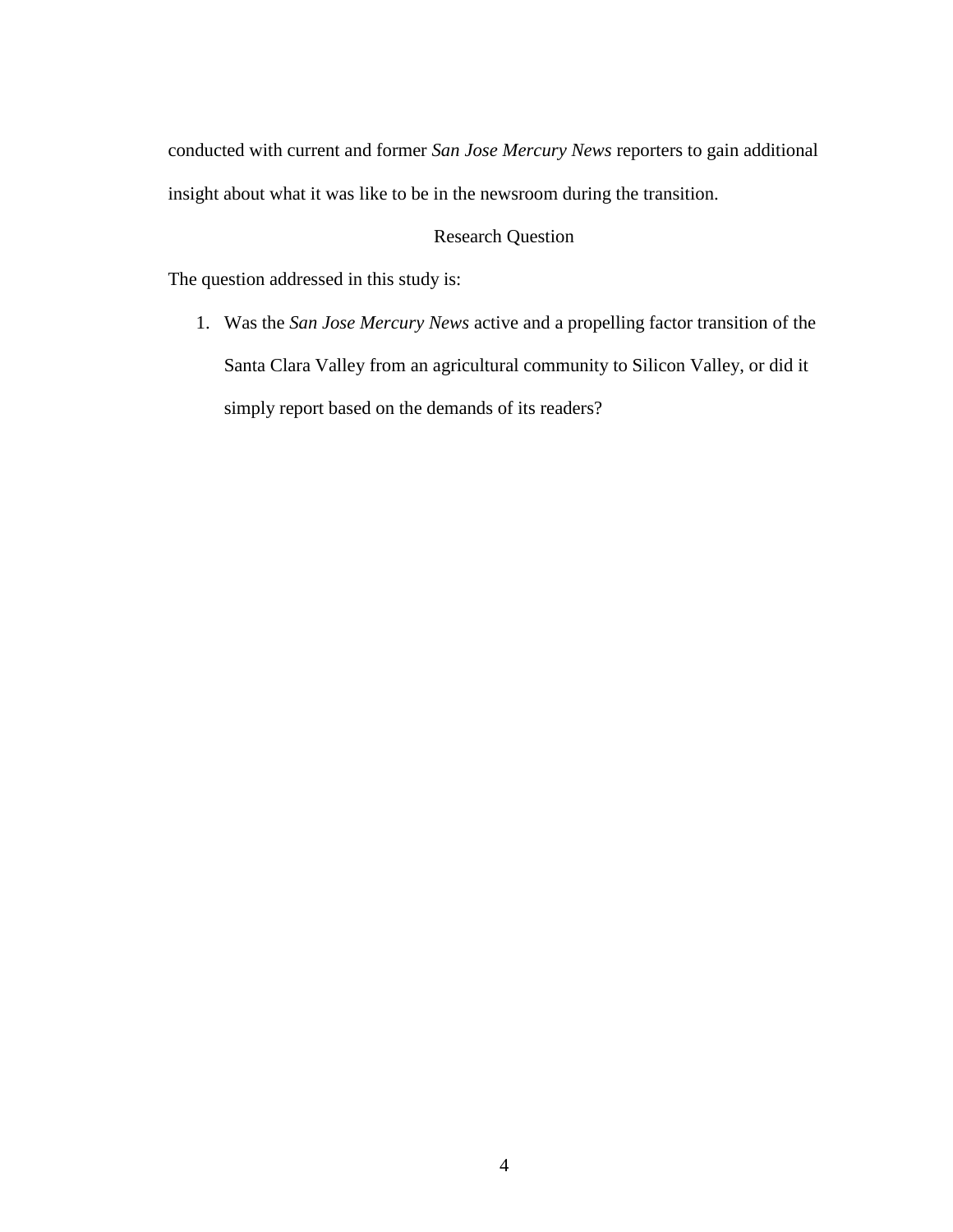#### CHAPTER 2 - LITERATURE REVIEW

<span id="page-12-0"></span>Because research on agricultural journalism and how newspapers have covered periods of transition in agricultural communities is limited, this literature review focuses mainly on the changing landscape of print journalism as a whole, as well as the history of the area served by the *San Jose Mercury News*. It looks at newspaper readership with relation to demographics as well as geography, as well as framing and diffusion of innovation theories. This review helps provide the setting for the *San Jose Mercury News* as a publication during the period studied (1935 through 2000).

#### Newspaper Readership: Demographics

<span id="page-12-1"></span>The demographics of a community are reflected in a newspaper's readership, and there have been numerous studies involving the subsets of demographic, or as Burgoon and Burgoon (1980) called them, correlates of readership: income, age, sex, education, race, length of residence in an area, mobility, marital status and more. It is worth noting that according to Schoenbach, Lauf, McLeod, and Sheufele (1999), the sociodemographic determinants of readership have remained the same since the 1970s, even as readership declined in the following years. At first, the decline in newspaper readership was not taken seriously, but in the past 25 to 30 years, editors and newspaper publishers have begun to sit up and take notice.

While many editors initially believed that such a decline was a short-term phenomenon, and that, since people naturally began using the newspapers more as they got older—and that thus, these younger nonreaders would eventually begin reading as they aged—several studies have suggested otherwise: the maturing effect that had always been taken for granted among newspaper readers seemed not to exist at all. (Lain, 1986, p. 69)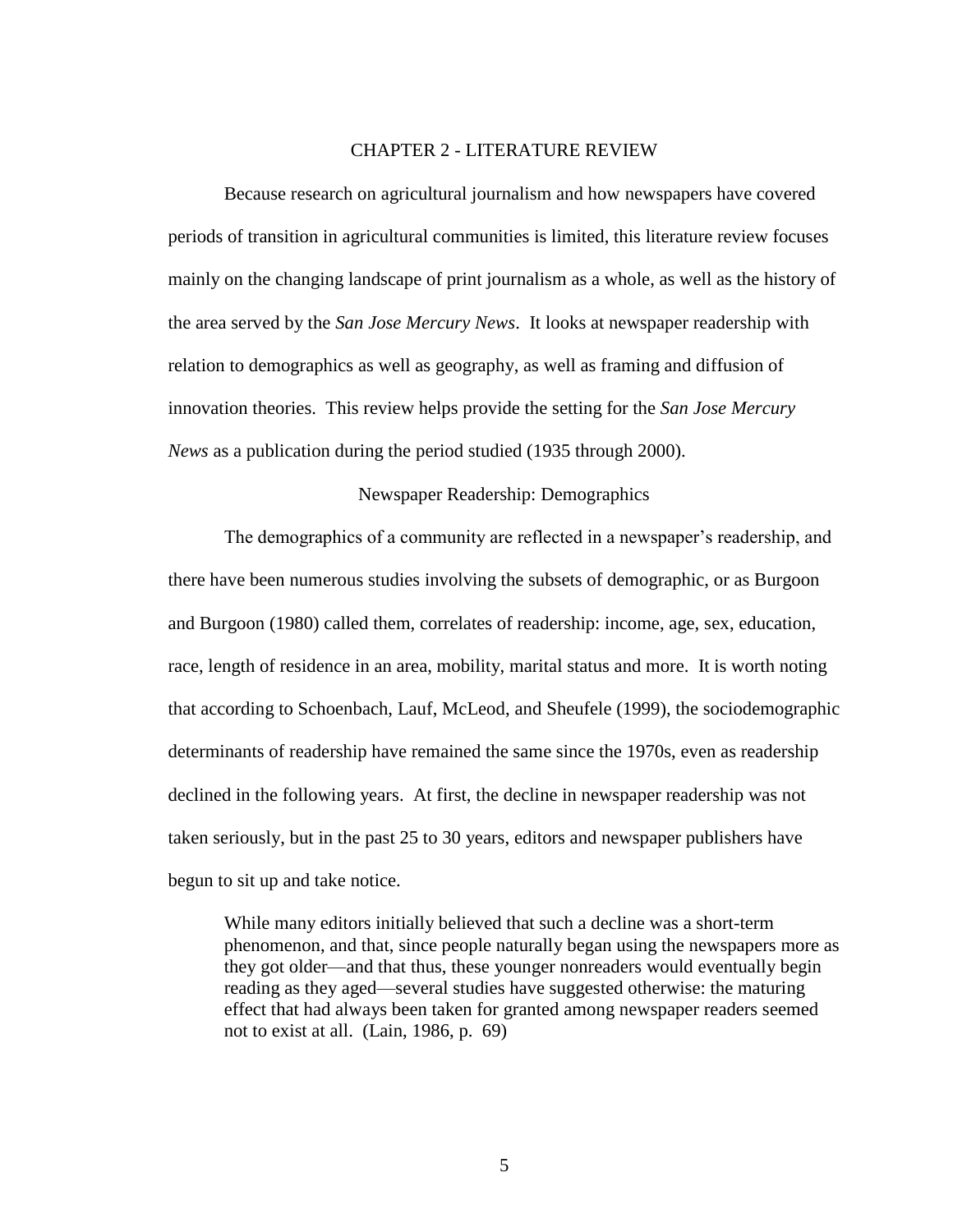The decline in readership can be traced to who is (or rather who is not) reading a newspaper, and the information provided in the following studies allows newspapers to tailor their content to best suit their readers. A November 2007 *New York Times* article reported that researchers from Scarborough Reports (whose research findings are available for a fee) completed a two-year study of 88 major American newspapers and found that when including online readers, there had been no significant drop in readership numbers (Perez-Pena, 2007).

As McCombs and Mauro (1977) wrote, the length of a story and its placement within the newspaper will also affect whether it is read by the audience, so it is important for newspapers to be aware of not only what is written, but also where it is placed and the style in which it is written if they want to retain readers and serve the purpose of spreading information. Schoenbach et al (1999) seem pessimistic about the future of newspapers and even go so far as to call it endangered.

As community members age, their newspaper reading habits change as well, depending on what activities and priorities they have in their lives. As readers retire and leave the working world, they are less interested in business and career news than their younger counterparts (Somerville, 2001). The average age of readers interested in popular music articles is in the mid-40s, whereas the average age of readers interested in community news (i.e. local agriculture) and obituaries is older, in the mid-50s. The Somerville 2001 study also cited information from the Newspaper Association of America that found the largest segment of readers was between 35 and 44 years old. Then the readership numbers decline between 45 and 64 years old and then increase from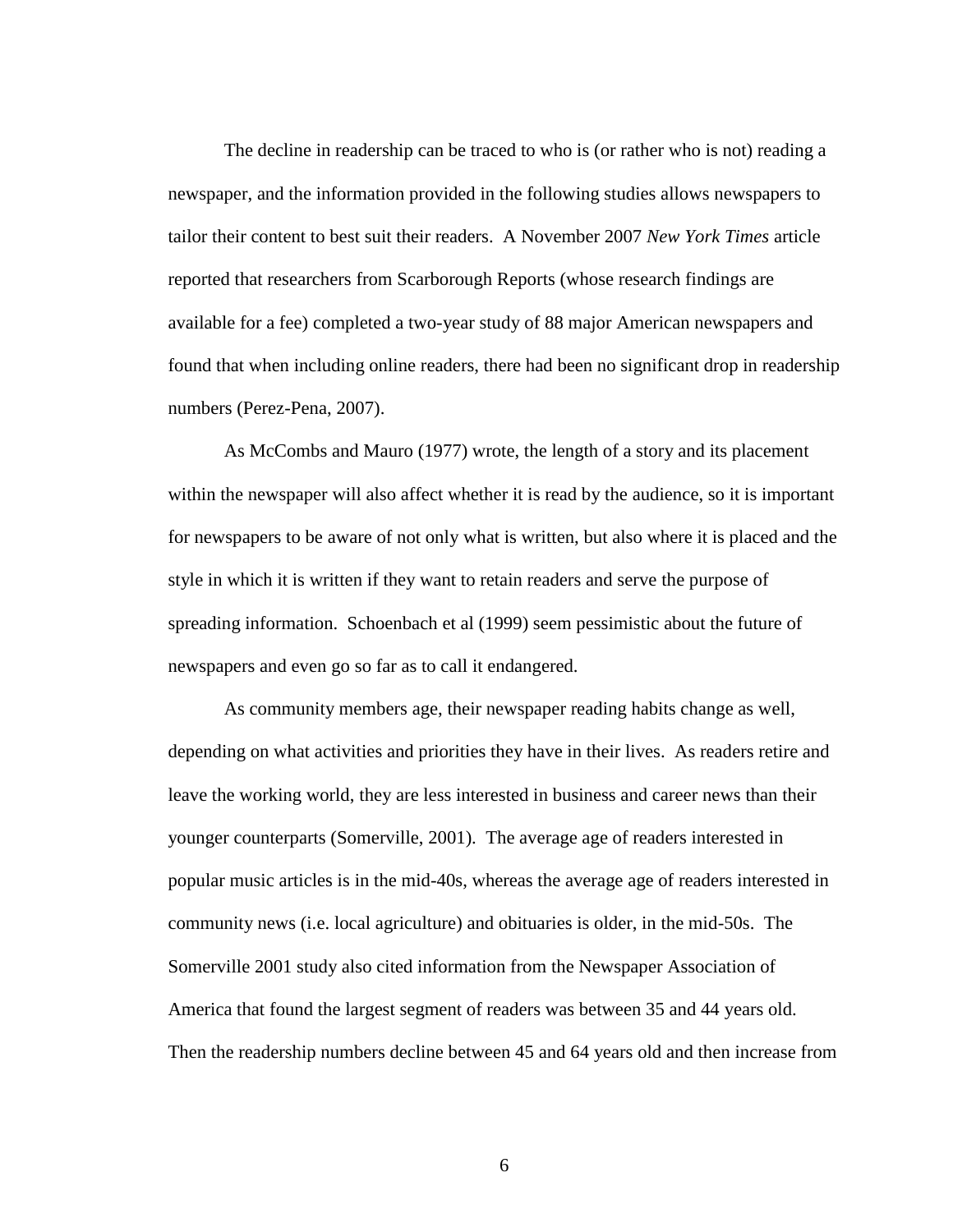65 on. Interestingly, ages 25 through 34 have a higher readership than 55 through 64. Jim Abbott, vice president of the Newspaper Association wrote in a 2007 article for the foundation's newsletter that the importance of reaching the younger demographic is high to ensure readers for the newspapers' future.

Abbott (2007) described ways newspapers can connect with these demographics: reach them young, reach them by including them, reach them in multiple ways, and reach them where they are. Abbott understood that each demographic comes to the media with unique goals, yet the "reach them where they are" advice can be related to all demographics and all locations. Readers are interested in news being convenient and available, as Wang (1977) wrote in her study regarding information utility as a predictor for newspaper readership, but they are also interested in information from places far away. Readers in the Davidson and Cotter (1997) study felt pride in their community and read their local newspaper to learn what was going on in their town, but other readers also use national and international news found in the same paper to make decisions about the wider world, especially in the areas of politics and elections (Burgoon, Burgoon, & Wilkinson, 1983).

Loges and Ball-Rokeach (1993) conducted studies that documented readers' dependency on the news for advice as for whom to vote in elections or to learn about one's place in society. Additionally, Meyer (2004) found that the confidence readers had in newspapers to provide fair information began declining in the 1970s and 1980s. Consequently, there was also a decline in newspaper circulation numbers during those years. Meyer discussed a 1985 study he conducted that concluded that 75 percent of the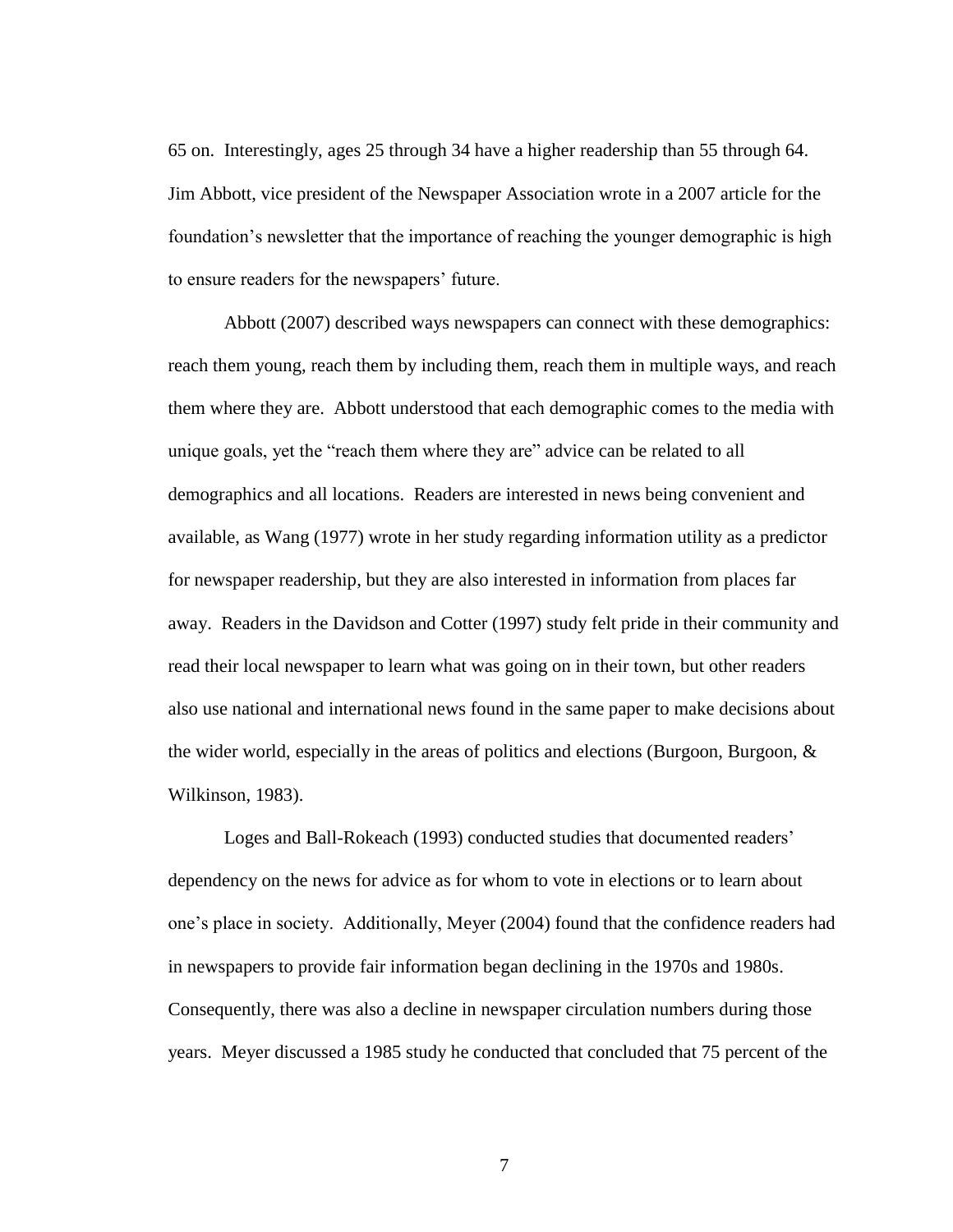public had some problem with the credibility of the media. The study also found that adults question the newspaper's credibility less than they question television newscasts. Similarly, Burgoon, Burgoon, and Buller (1986) referenced the American Society of Newspaper Editor's (ASNE) study in a report and wrote that factors such as a newspaper's concern for the community welfare, community involvement, and avoiding bias boosted readers' confidence in the newspaper's credibility.

Community issue stories covered in newspapers, such as stories about the local government, are more likely to be read by males than females, while general human interest stories appeal more to the female readers (Weaver & Mauro, 1978). The genderrelated readership habits Weaver and Mauro studied shed light on readership from the perspective of what women find interesting and worth reading versus what men find appealing. In addition to local government, men are more likely than women to read sports stories and articles about war. According to the Weaver and Mauro study, women are more likely to read serial fiction than men, and have a slightly higher readership level of humor and entertainment stories.

Readership research relates to this study, as it creates understanding of why the *San Jose Mercury News* covered agriculture the way it did. Stories were framed based on what the newspaper thought was most important to the readership. For example, if agriculture was an important part of nearly everyone's livelihood in the valley, stories would be framed to show the importance of agriculture in the Santa Clara Valley and information about how orchardists could improve their current prune or apricot outputs, for example. Additionally, as will be explained below, some stories provided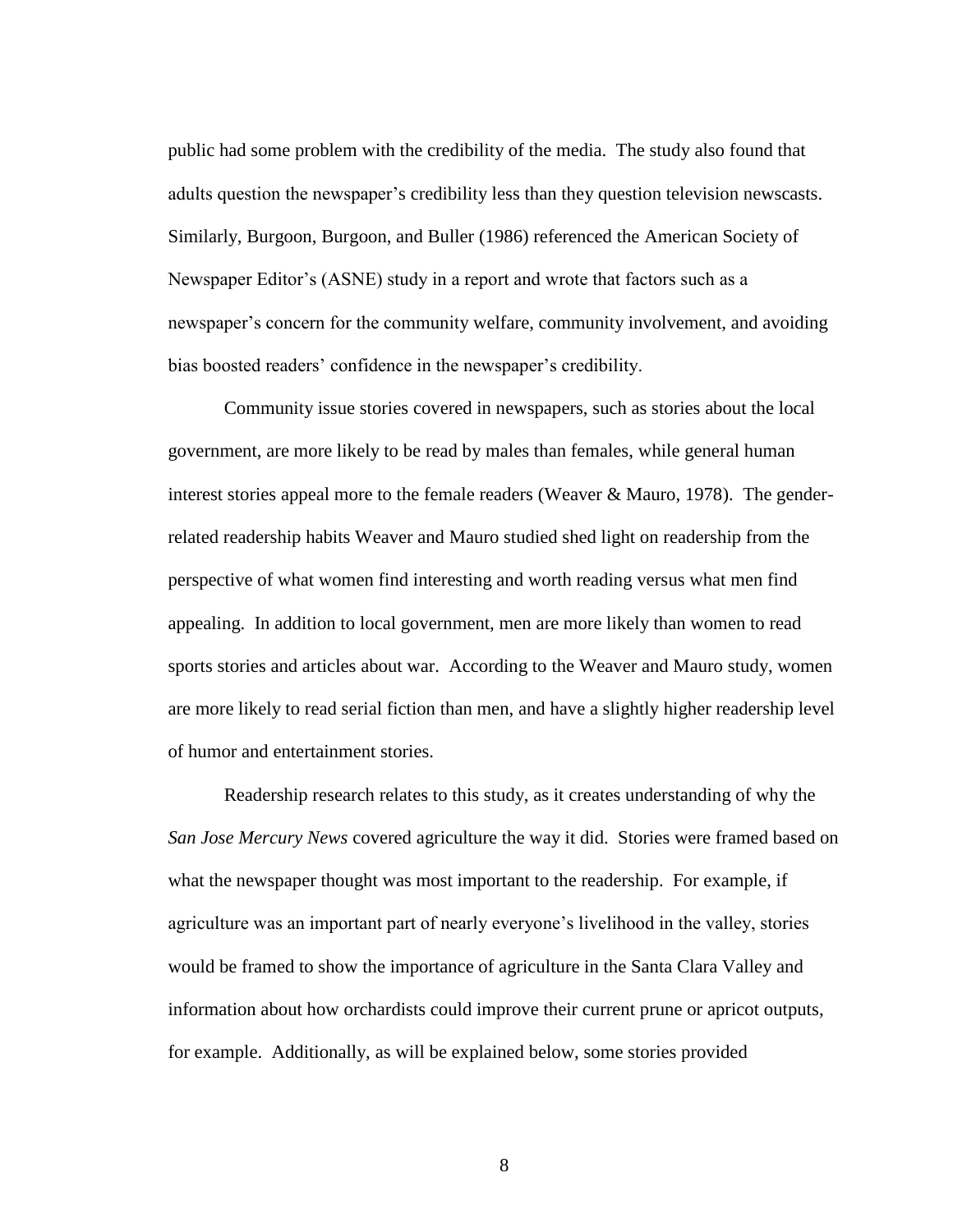information connecting farmers with valuable resources about new pesticides or where to connect with migrant workers when it was time for the harvest.

The way that the newspaper framed agriculture as a whole in its stories is an important part of this study. The framing of the industry changed over time as other industries grew and found a more prominent and popular place in the valley. Studies like Loges and Ball-Rokeach (1993) are important, because they prove that readers depend upon newspapers such as the *San Jose Mercury News* to make decisions about the wider world and their place within it. If the *San Jose Mercury News* framed a story to show the importance of agriculture in the area, readers involved in farming were likely to see themselves as important to the area. Conversely, if the newspaper framed agriculture as outdated and unnecessary to the area, farmers could struggle to understand their position as a contributor to the community.

#### Newspaper Readership: Geography

<span id="page-16-0"></span>Tillinghast (1981) brought together four readership studies based across the United States in Wisconsin, Michigan, and North Carolina, which hosted two of the studies. Tillinghast noted that readership decreased as one moved north to south geographically, but also when one transitioned from a highly educated to a less-educated demographic, which was also found during the 1993 Loges and Ball-Rokeach study regarding dependency and readership. Interestingly, Tillinghast also wrote that newspaper circulation had rapidly increased from 1850, when there was a copy of a daily newspaper for every 30.7 people, to 1950 when there was one newspaper to every 2.8 people. Some reports say that the decline in newspaper circulation did not begin until the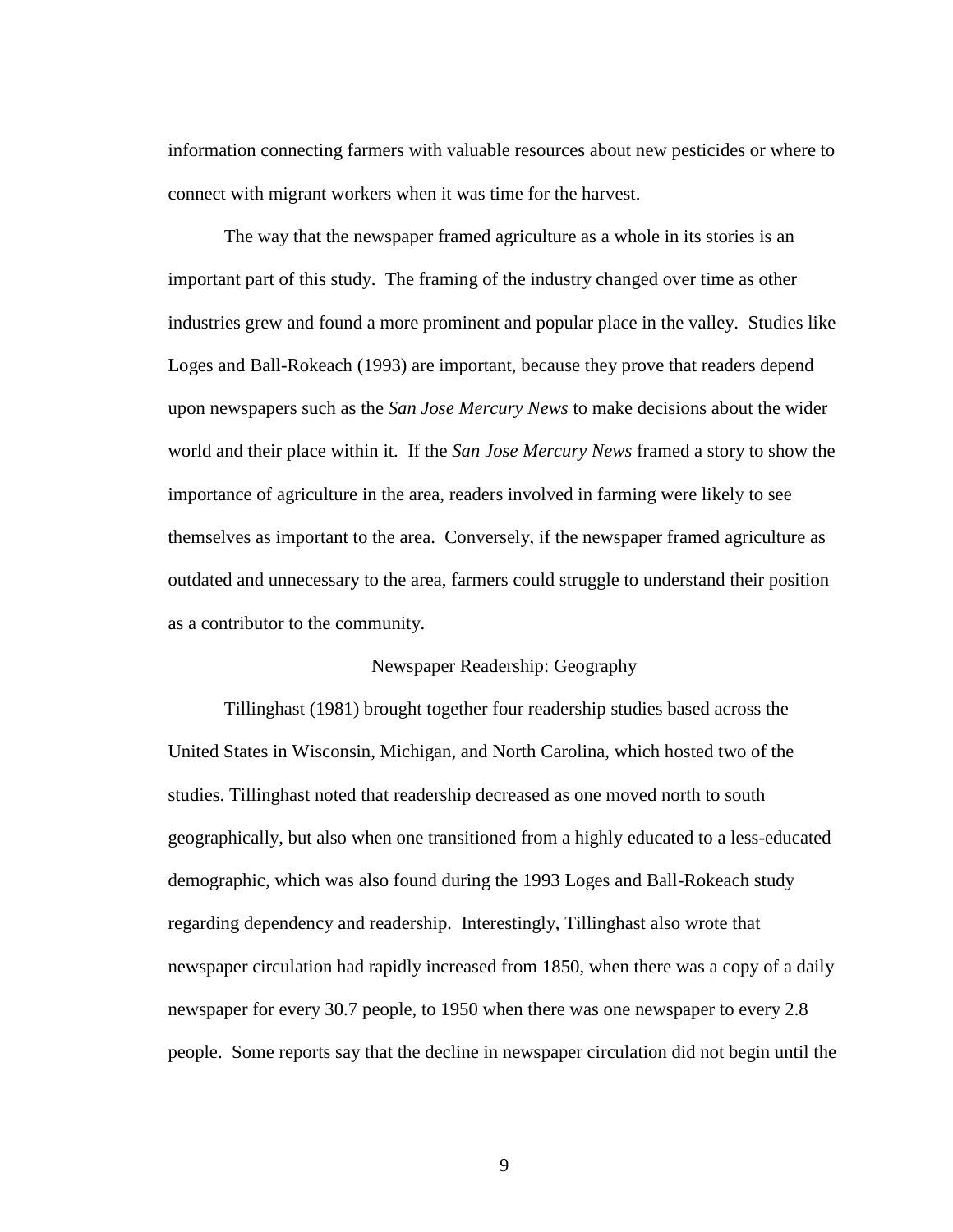1960s and 1970s, but a 2004 study traced a decline in overall readership to as early as 1940. At the time, the population was growing so quickly that even though a smaller percentage was reading, the overall number of papers sold was increasing and masked the problem until decades later (Journalism.org, 2004). Tillinghast reported that between 1962 and 1977, newspaper penetration decreased from 102 percent (there were multiple papers reaching some readers) to 76 percent. His study ultimately found that all regions of the United States had seen decreases, but the lowest levels of readership were found in the South. The East had the highest levels of readership, with the Midwest and West following.

The declining readership in all of these regions may become a problem, but especially in the South, which has many rural communities. As Beaudoin and Thorson (2004) explained in their study, newspaper readership can have positive effects on readers, both in rural and urban areas. What is more interesting is that newspapers had larger effects on social networks such as associations and neighborliness in rural areas, promoting a sense of community and togetherness that was not as present in local television news programs.

Readership studies based on geography provide context for what the *San Jose Mercury News* was facing during the period studied. Based on what Tillinghast (1981) found, the readership in California was likely higher than that of states in the South, but was not as high as the Northeast. Newspaper readership grew dramatically following the 1850s through the 1970s. This is important to note because it appears that overall readership of such newspapers as the *San Jose Mercury News* was growing during the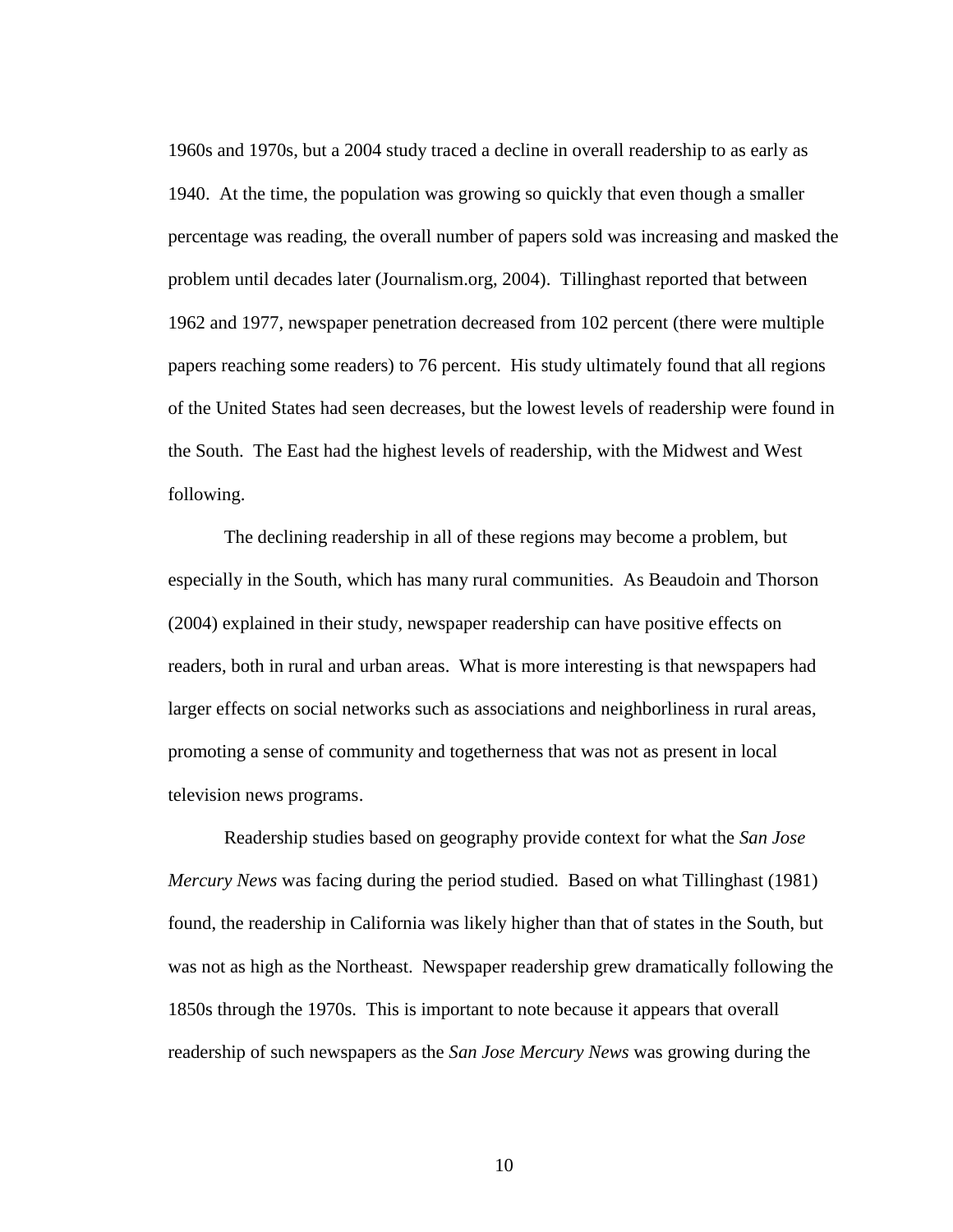first half of this thesis' study but then was decreasing as it neared the end of this study's time frame in 2000. This should be noted: *San Jose Mercury News* editors may have been making decisions differently from one period to the next as they began to worry about readership numbers for the first time.

While studies like Tillinghast's follow declining readership and note newspapers losing the battle against the newer forms of media, others describe this as a transition period for newspapers, not the end. In an article for *Editor and Publisher,* a journal following the newspaper industry (ironically, on its online version), Saba (2005) wrote, ―If you count Web traffic, newspapers are actually more popular than ever.‖ Also following the notion that the Internet has merely repurposed newspaper content, John S. Carroll said in a speech at the 2006 ASNE annual meeting that at least 80 percent of Internet news originates from newspapers.

Ahlers (2006) noted that it is up to the traditional media outlets to decide what the current and future news environment means for their business.

The switching behaviors of the new consumer market will impact adversely on the traditional media, but the impact is more properly characterized as pressure on the industry rather than a threat to its existence. Moreover, online markets will provide traditional media companies with growth opportunities as they continue to leverage their brands and their customer bases into the new medium. (p. 45)

Another study followed the entrance and exit of daily newspapers from the market over a 17-year span (Cho, Martin, Lacy 2006). The study underlined several factors that stood in the way of hopeful newspaper start-ups: the cost of printing, competition, and technology. These challenges for young papers were benefits to the older, more established ones. It costs less to print each copy of the newspaper when one is printing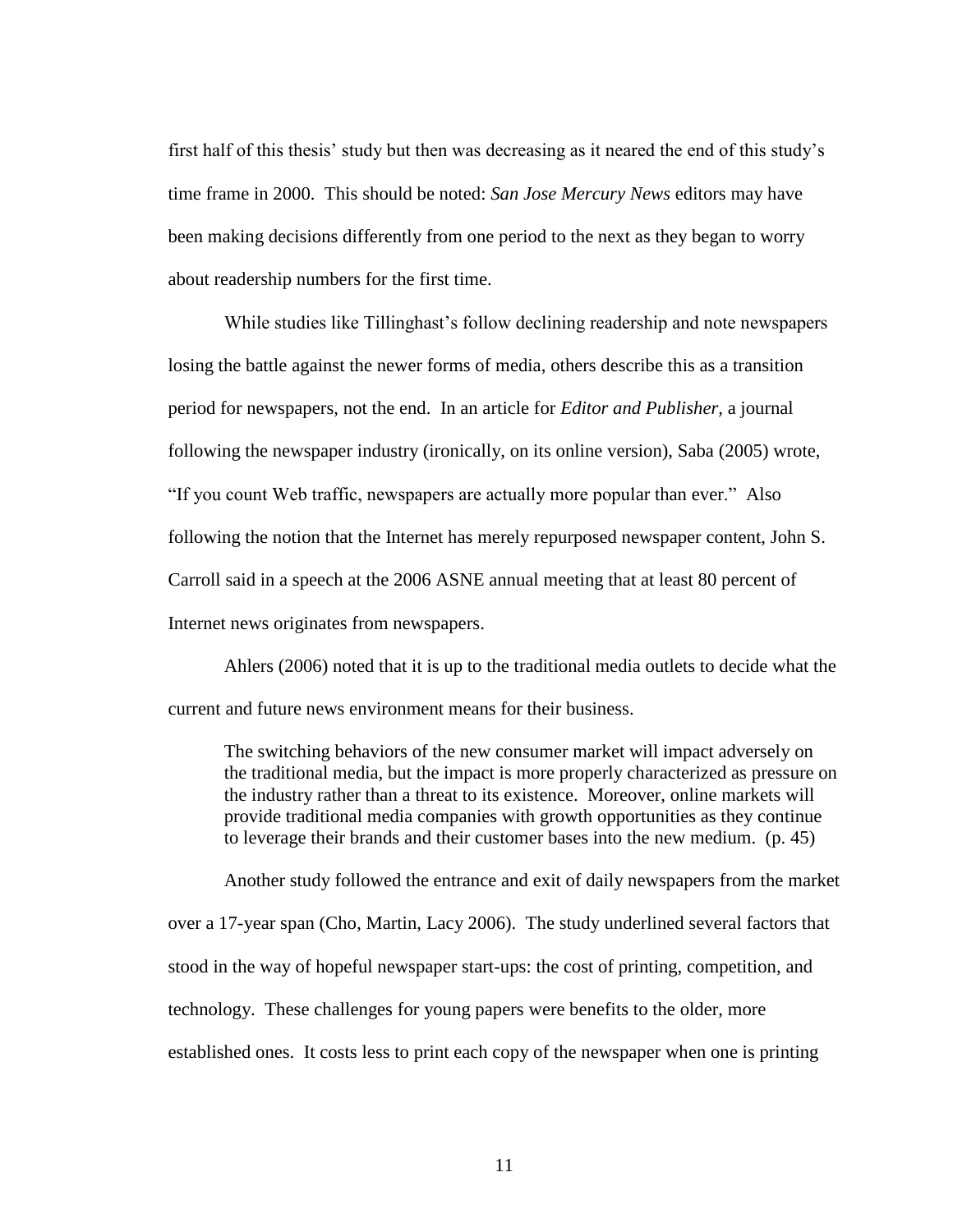large quantities, as the large dailies do. Even against the economic and technological challenges, 63 dailies began during the Cho, Martin, and Lacy study, while 305 established dailies ceased printing. While that may seem like a large hole left in the news industry, 64 percent of those did not disappear altogether and continued as weeklies or more localized publications and many evening or afternoon newspapers' demise was related more to the difficulty of midday or late-afternoon distribution than anything else. The localized publications which were new versions of older newspapers are exactly what traditional journalists are looking for as Pauly and Eckert (2002) wrote.

From journalists' perspective, a paper truly devoted to local news hires a dozen enterprising reporters. Their recent work experience has been quite opposite, of course. For more than a decade, closings, corporate takeovers, and staffing cutbacks have been the rule. Thus reporters' call for more local news probably implies a critique of corporate newspapering. (p. 314)

Studies around the world have found that even though younger generations are turning to the Internet for their news, they still rely on traditional media outlets for local information (Chan & Leung, 2005; Faber, Reese, & Steves, 1985). Additionally, studies in rural areas of Texas found that even though residents turned to television for most of their information, they cited newspapers as the most credible form of information (Oskam & Hudson, 1999). That said, that does not necessarily mean that the respondents to the Oskam and Hudson study actually subscribe to the newspaper, or would even read it if they did. Stempel, Hargrove, and Bernt (2000) wrote that the Internet is not the sole reason for the decline in traditional forms of media, but the researchers were unable to answer why traditional media use had decreased during the four years covered in their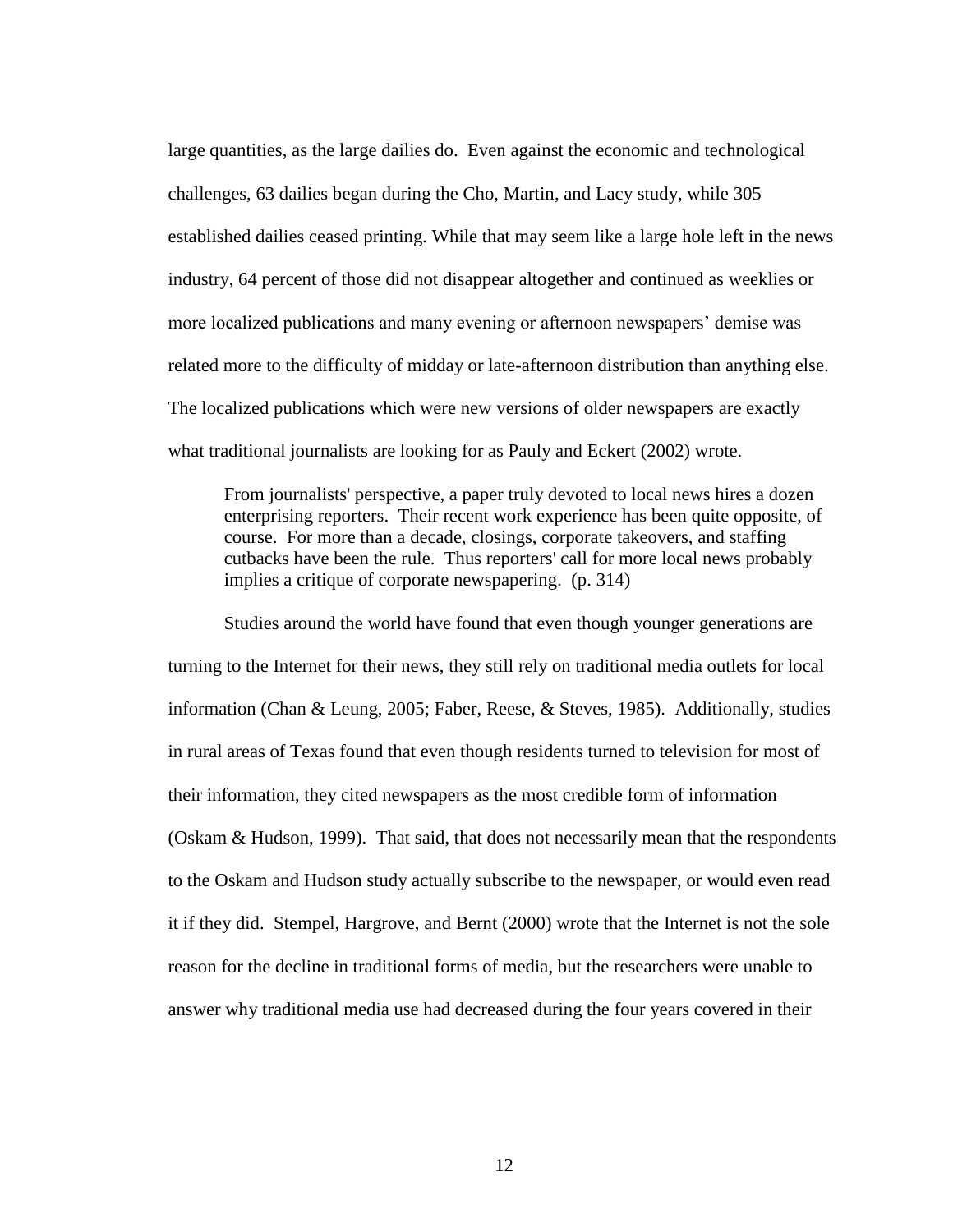study. The report also concluded that there is—and should be—a relationship among the Internet, newspaper, and broadcast media.

A report by the Pew Research Center (2006) found that nearly one-third of all Americans received their news from online sources. Surprisingly, the numbers of young people that used the Internet for news had been on the decline since 2000. Adults around 40 years old were the most likely candidates to use online news sources. During a survey, the Pew researchers found that four in 10 respondents said they had read a newspaper the day before, with most of those solely using the print publication and a small fraction reading both online and print news (Pew Research Center, 2006). Agreeing with the Pew findings, studies of online news content indicated that outlets such as *USA Today* and *The New York Times* adapted to the new landscape and offered news online to compete with other Internet journalists (del Aguila-Obra, Padilla-Melendez, & Serarols-Tarres, 2007). Other Web sites and news-content aggregators the study referenced as strong players in the Internet news industry were *Google News, Yahoo!, CNET.com,* and *BBC News.* This finding was expanded upon in a BlogPulse Analysis report of the top sources of news on the Internet. Of the top 10 sources, five were print outlets with online editions, three were broadcast outlets with online editions, and two were content aggregators such as *Yahoo! News* and *Google News* ("Top News Sources," 2010).

Online news sources are popping up every day, and Cassidy's (2007) study of print journalists found that they believe online journalists are moderately credible, yet the ranking of credibility has increased as more print journalists become familiar with online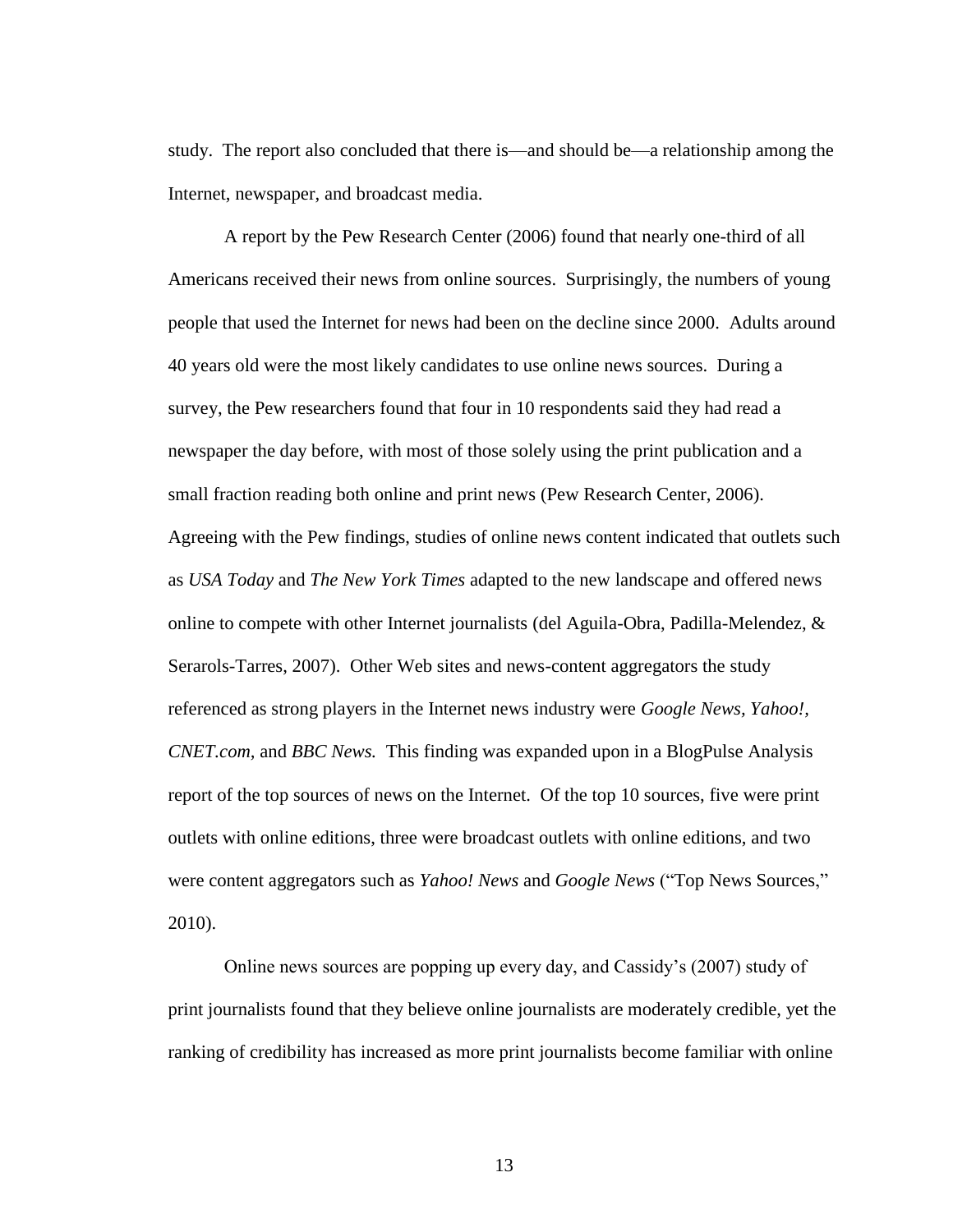resources and writers. Deuze (2003) called the online reporters "a new breed of journalist.‖ This new breed of journalist has many more readership questions to answer than traditional print reporters. For example, who exactly is the audience? According to Chyi and Sylvie (2001), roughly one-third of a local newspaper's readership is longdistance if it has an online publication. Most stories that appear in online newspapers were found in the print edition first. Deuze described the conflicts that arise in newsrooms between traditional and new media journalists, and he wrote that the future of journalism hinges on how those conflicts are resolved or how the two adapt to create a symbiotic environment. From another point of view, Flavian and Gurrea (2006) recommend that Internet journalists differentiate themselves and take advantage of the digital-media benefits the traditional newspaper cannot provide, such as an instantaneous flow of information and a wider reach. During their study, Flavian and Gurrea collected information about media users' objectives and found that people use the two forms of media (print vs. digital) very differently when looking for news versus looking for entertainment or a distraction. Subjects were more likely to use the Internet for updated information regarding stories they had already accessed, or if they were looking for a specific topic. Conversely, they were more likely to use traditional print forms of media if they were interested in entertainment or passing time.

Of the print journalism industry stories, the most important for this study was the Oskam and Hudson (1999) research into rural areas and the dependence upon print journalism. This shows that even while the valley was gaining radio and television stations, most residents still relied upon the *San Jose Mercury News* for their information.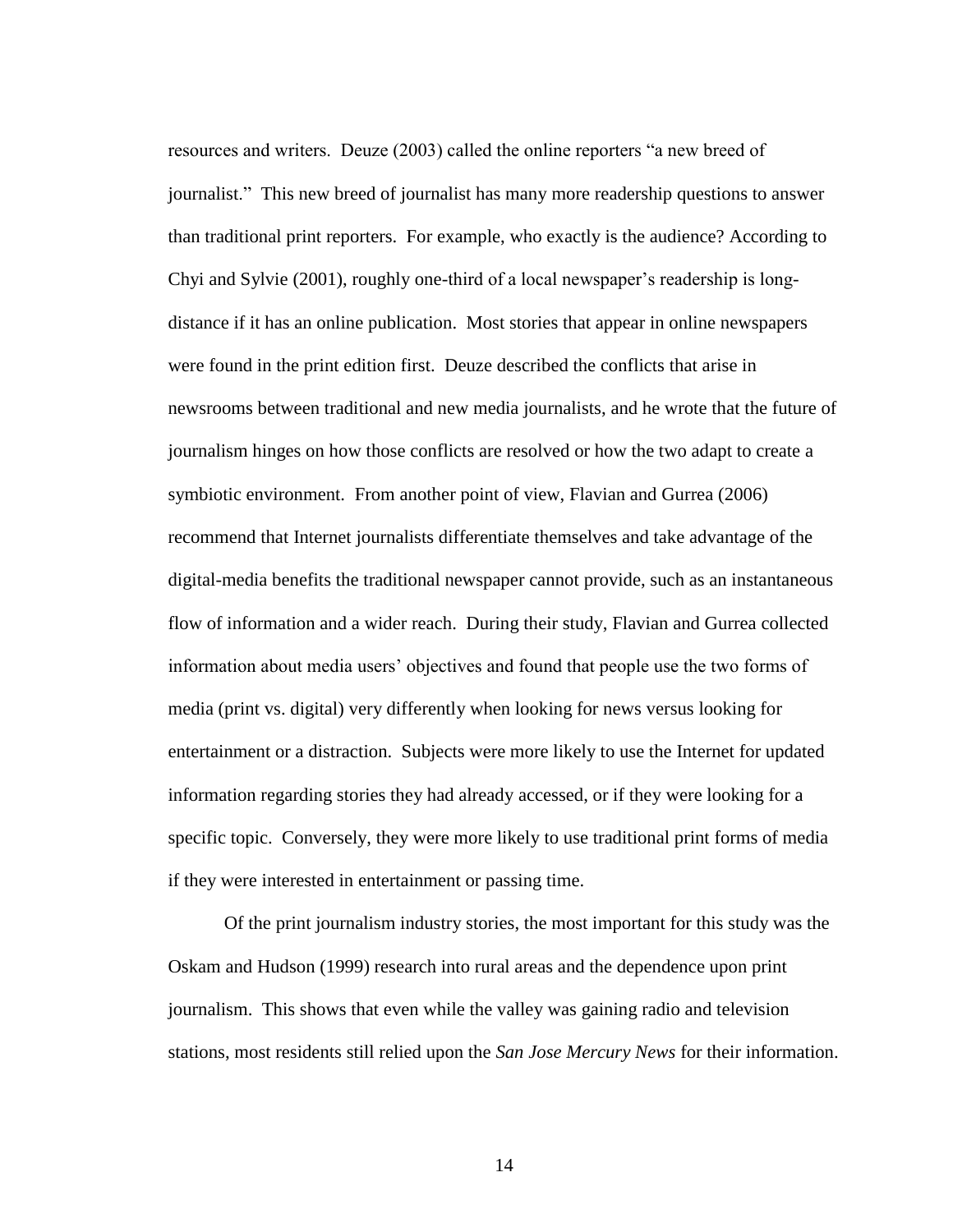Additionally, even though the Internet was becoming an increasingly popular resource for news toward the end of this study's time frame, it is important that Chan and Leung (2005) as well as Faber, Reese, and Steves (1985) found that younger readers still turned to traditional forms of media for local stories. These findings underscore the importance of the *San Jose Mercury News'* reporting on local agriculture and the influence such reporting had on readers—both young and old.

#### Overview of Santa Clara Valley's History

<span id="page-22-0"></span>In *Passing Farms, Enduring Values: California's Santa Clara Valley*, Jacobson (1984) noted that from its earliest farmers, innovation was a key to the valley's success. For example, John Bean, who settled in Los Gatos in 1883, found that his orchards had become infested with the San Jose scale and that the spray pumps on the market were ineffective. Jacobson wrote that Bean went to work using a continuous-flow turbine to develop a high-pressure, air-chamber pump that produced a continuous spray. This small hand-held pump was patented in 1884, and the John Bean Spray Company was formed two years later. The company evolved into Food Machinery Corporation (FMC), focused on military equipment, and until the 1980s, was one of the largest corporations in the world (Jacobson, 1984).

Even while the farm industry was booming, behind the scenes a stage was being set for the birth of Silicon Valley. McCormick (1995) noted:

A significant moment occurred in 1909. Stanford University President David Starr Jordan put up the first important venture capital of \$500 for work on Lee deForrest's audion tube, which could amplify an electrical signal within its airless confines. Thereafter, the relationship of genius, capital and the Santa Clara Valley would be forever entwined.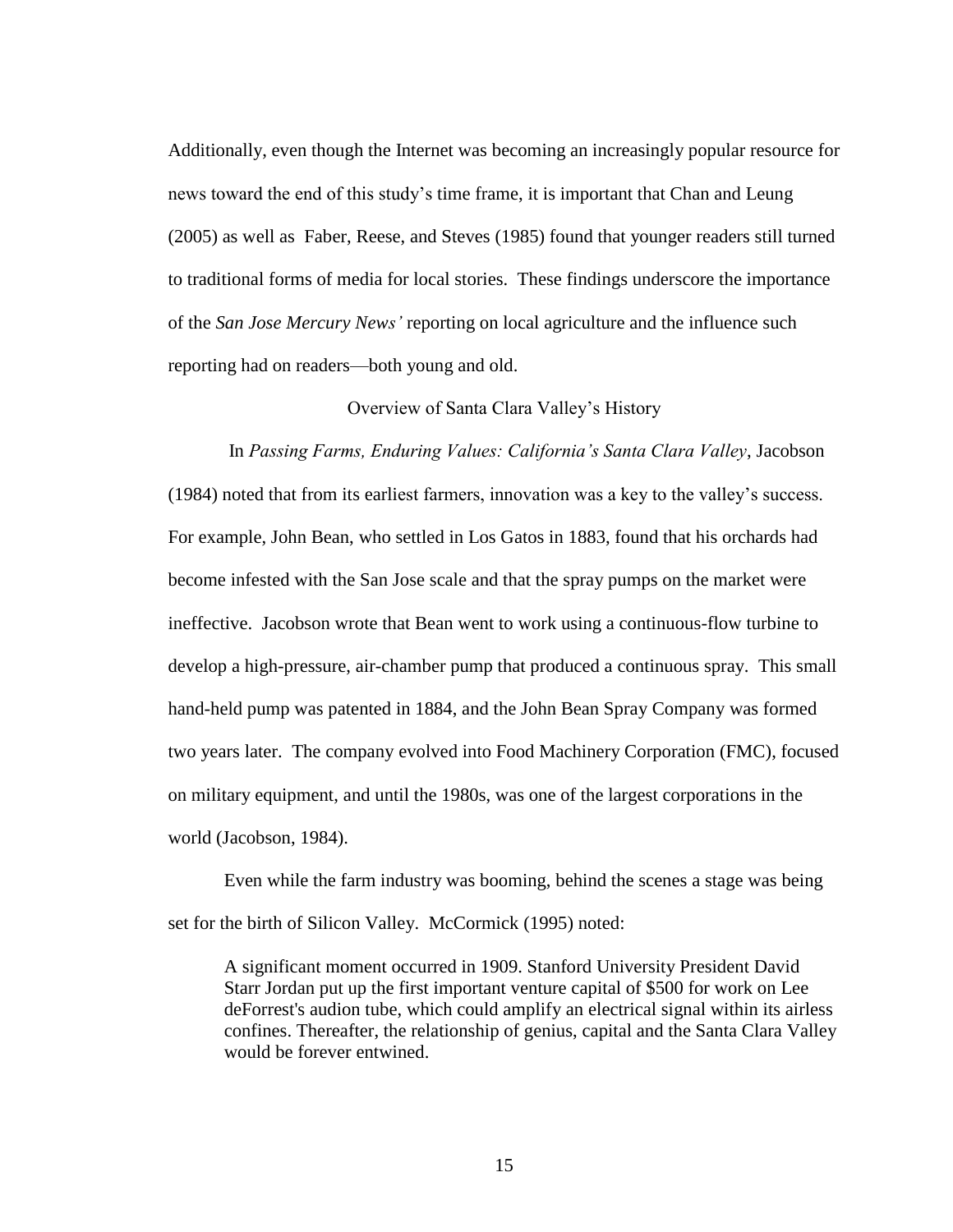The resulting impact of Jordan's venture capital on the valley's economy would not be seen until many years later, but until then "The Valley of Heart's Delight" was coming into full bloom. According to Jacobson (1984), by the 1950s, as many as 250 million pounds of prunes came from Santa Clara Valley orchards. Even a farmer with a five- to ten-acre orchard could make a living by selling his crop to a neighbor who had built a drying yard. Paul Mariani Jr., the son of a local dried fruit processor, conducted research at U.C. Davis in the 1940s to develop a new technique that kept fruit moist and soft in a see-through package. This method is still the standard for prunes today. Jacobson (p. 208) wrote, "It is not an exaggeration to say that the manner in which the consumer buys dried prunes today reflects Santa Clara County technology."

While preserving food in pressurized containers can be traced back to the early 1800s, food packing companies found a home in the San Francisco area in the 1850s. By the 1900s, the Santa Clara Valley was home to many local family-run canneries. Jacobson wrote:

In some ways the early canneries paralleled the family farm system. They provided a vehicle for an individual to build a company into a family-owned enterprise that very often employed several family members from one or more generations. In many cases the canners either began as growers or later became growers, in order to improve their profit of margin. (p. 225)

According to Jacobson (1984), by 1960 the valley boasted 85 canneries, 23 dried fruit plants, 25 frozen food operations, 85 fresh fruit and vegetable packers, and was known as the world's largest center for these industries. Technology developed in local canneries revolutionized the industry across the country. The American Society of Mechanical Engineers recognized the Continuous Can Sterilizer as a landmark in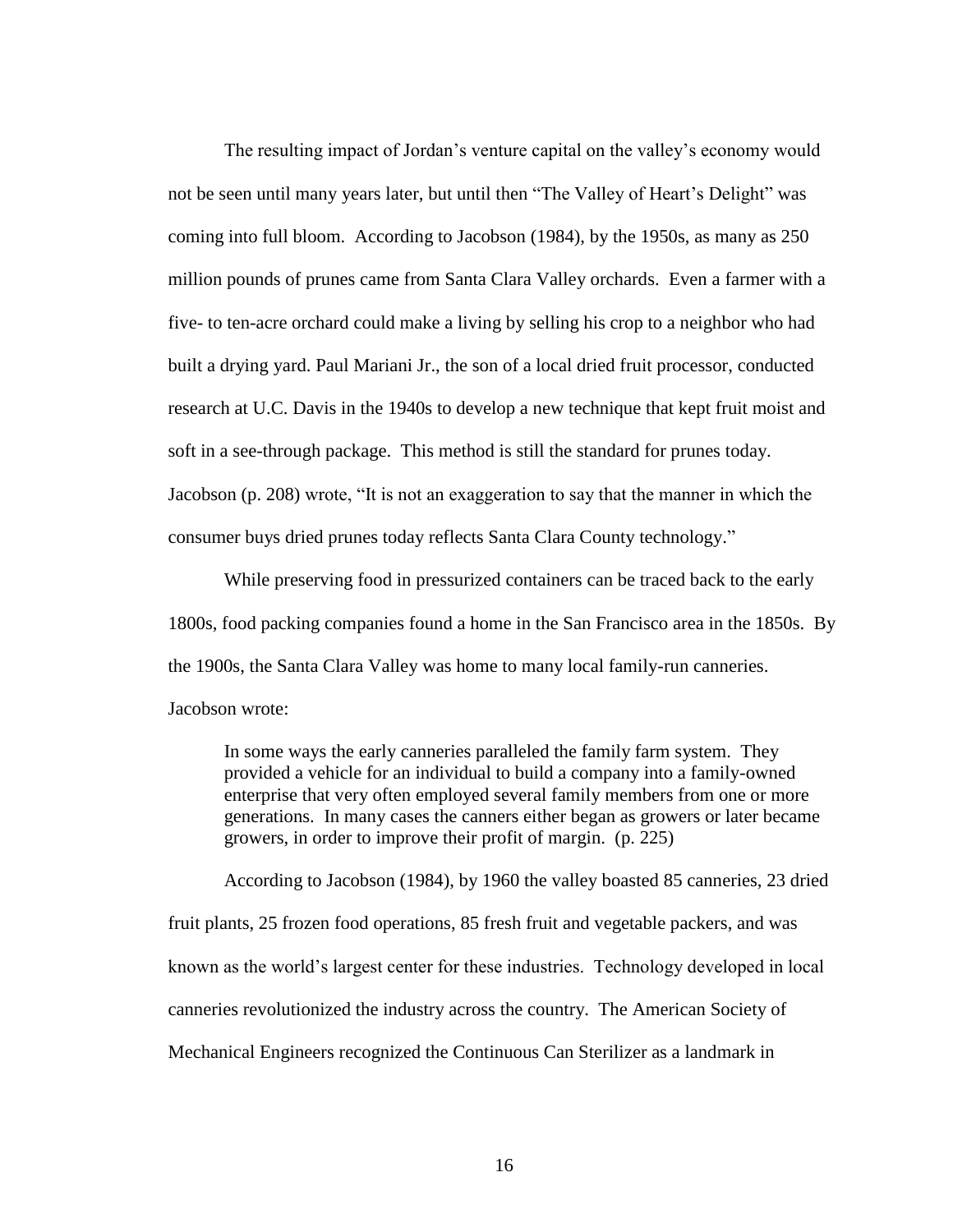American technology. Developed between 1912 and 1920, by Albert Thompson, the machine sterilized, cooked, and cooled cans in one continuous process. Before the Continuous Can Sterilizer, cans were moved from one stage to the next by hand (Jacobson, 1984).

The transition away from farming as a livelihood is directly connected to the mechanization of agriculture. According to Jacobson:

The mechanization of farming has helped to doom the small family-farm system. Even the family canneries have dwindled in number as they have been forced to cope with expensive new equipment, large-scale competition, and enormous expenses for energy and water. Producing small quantities of high-quality produce, the family farm has proved no match for the industrialized or corporate farm with its huge acreage and computer-controlled planting, harvesting, and marketing. (p. 226)

At the same time, other industries were seeing incredible growth and the population was rising almost too rapidly for the area's infrastructure. Payne (1987) explained that even as new freeways and bridges were being built, they were just as quickly becoming clogged with traffic as industrial areas had concentrated in the North Bay area, along the Bayshore Freeway from northern San Jose to Palo Altoq1, while most homes were being built in the South Bay and East Bay. An anecdote Payne includes in his book is from 1966. It was said at the time that the most frequently seen vehicles on city streets, other than automobiles, were moving vans. By 1978 more than 30 percent of all jobs were manufacturing, while agriculture jobs comprised only one percent of the jobs in the area.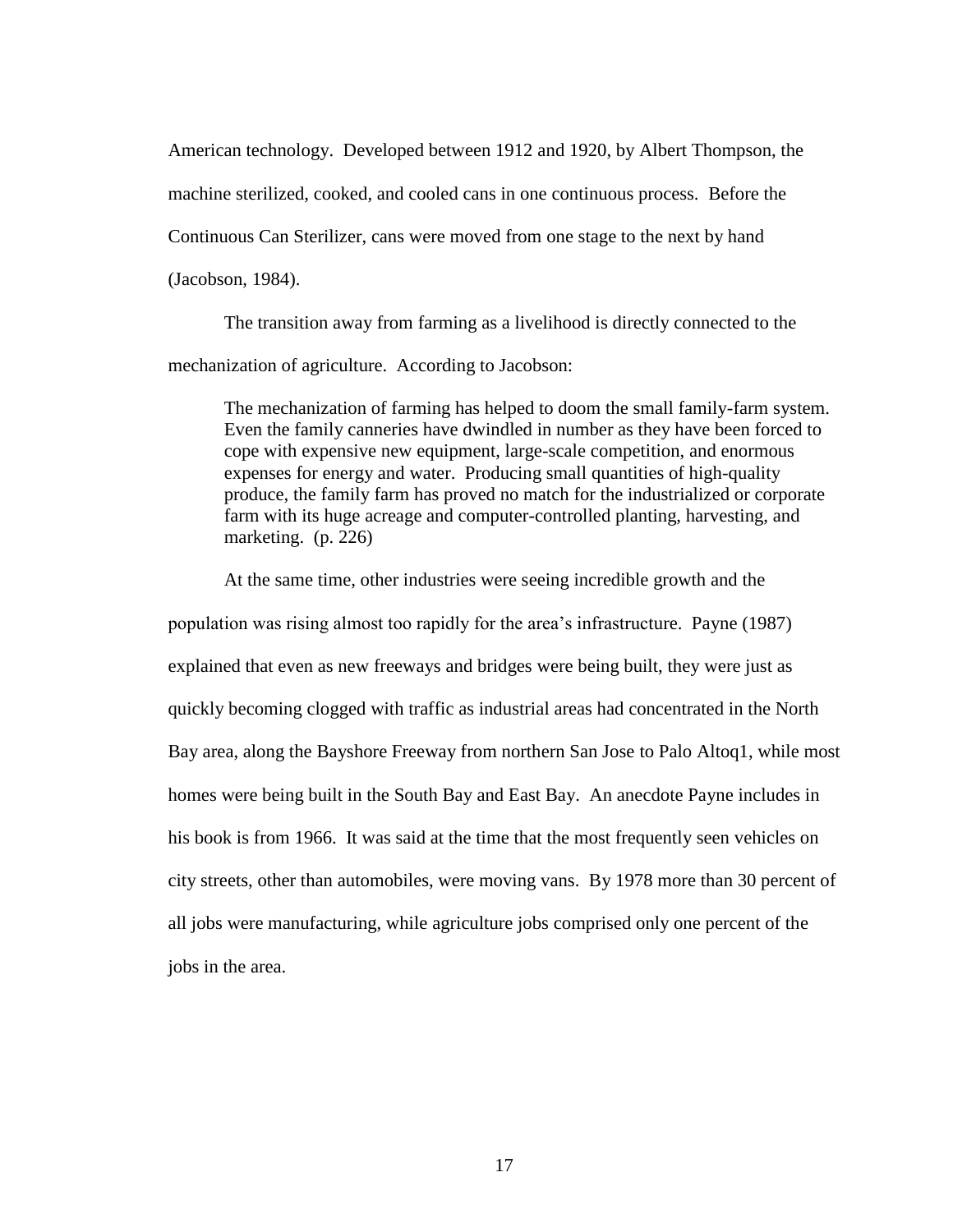Another example of growth in the area is the now-famous story of David Packard and William Hewlett. The pair met at Stanford during tryouts for the football team and worked together with their professor, Frederick Terman, Jr., on graduate studies.

According to Malone (2002):

After graduation the two went in different directions. But Terman soon drew them back to Palo Alto and convinced them to start their own company. The Packard garage, where the company was founded, would become the most famous such structure in the world. But it was Hewlett who found that house for the newlywed Packards, and it was Hewlett's design—for Terman—of an audio oscillator that would be the source of Hewlett-Packard and Company's first real product.

The one-car garage on Addison Avenue housed the audio oscillators, which were used for the stereophonic sound of Walt Disney's *Fantasia*. In 1940 Hewlett and Packard hired four employees and moved out of the garage and onto Page Mill Road. By 1947 Hewlett-Packard was incorporated and in less than three years the company had 200 employees and an annual income of \$2 million (Payne, 1987).

The *San Jose Mercury News* was given the task of chronicling stories like Hewlett-Packard's*.* The newspaper was directly linked to the infancy and growth of the Santa Clara Valley. Currently owned by MediaNews Corp., the paper began in 1851 as the *San Jose Weekly Visitor* and then the *San Jose Mercury Herald*. In 1883 the *San Jose News* began publishing as well. The *Mercury Herald's* owners purchased the *San Jose News* in 1942, and the *Mercury Herald* served as the morning paper for the area, while the *News* served as the evening paper ("San Jose Mercury News," 2010). Joseph Ridder became publisher of the paper in 1952, and in 1974 Knight-Ridder was formed as the result of a merger between Knight Newspapers and Ridder Publications. In 1983 the two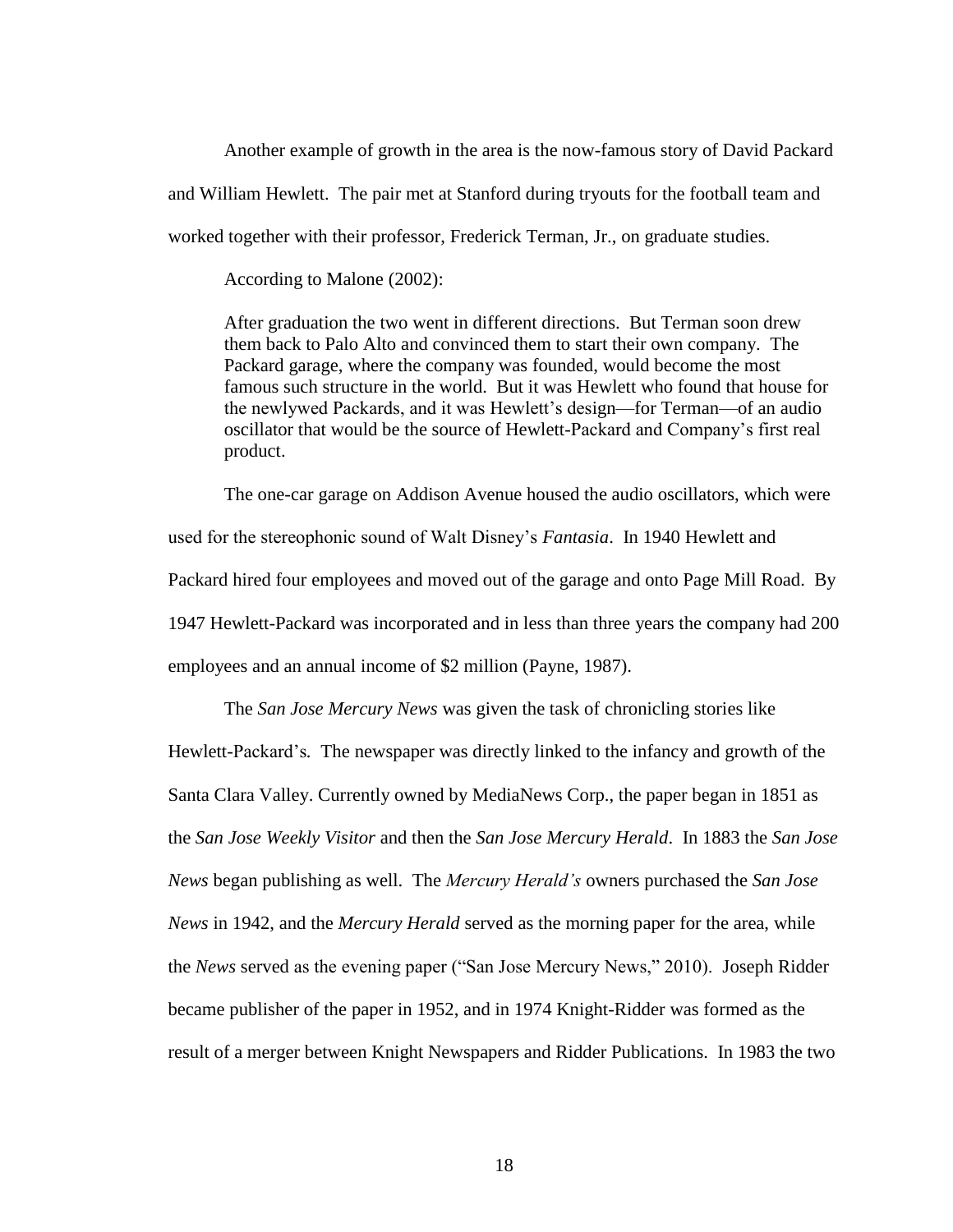papers combined to form the *San Jose Mercury News* and continued to publish morning and evening editions until 1995. In 2006 Knight-Ridder was sold to McClatchy Company for about \$4.5 billion and stock. McClatchy then sold the *San Jose Mercury News* and the nearby *Contra Costa Times* to MediaNews ("Knight-Ridder: chronology," 2010).

The newspaper has received accolades for being the first to publish on the Internet via America Online ("San Jose Mercury News," 2010). The *San Jose Mercury News* has also been awarded two Pulitzer Prizes. The first Pulitzer was received in 1986 for reporting on the political corruption in the Ferdinand Marcos administration in the Philippines, and the second Pulitzer came in 1989 for comprehensive coverage of the Loma Prieta earthquake ("San Jose Mercury News," 2010).

#### How the *San Jose Mercury News* Frames Stories

<span id="page-26-0"></span>While readership studies can be used to study the complete newspaper's influence on a community, framing theory is used to assess how individual articles themselves can be crafted to influence readers. In essence, framing theory refers to the choice of what information is presented or emphasized to an audience when reporting on a topic. Many researchers cite Goffman's (1974) study as the first to determine that frames are needed to bring sense and organization to information, in this case, news stories. Goffman's work as a sociologist taught him that readers needed to connect new concepts to what they already knew. This allows readers to pick up a story and understand the context in which it is written and how it fits in the wider world.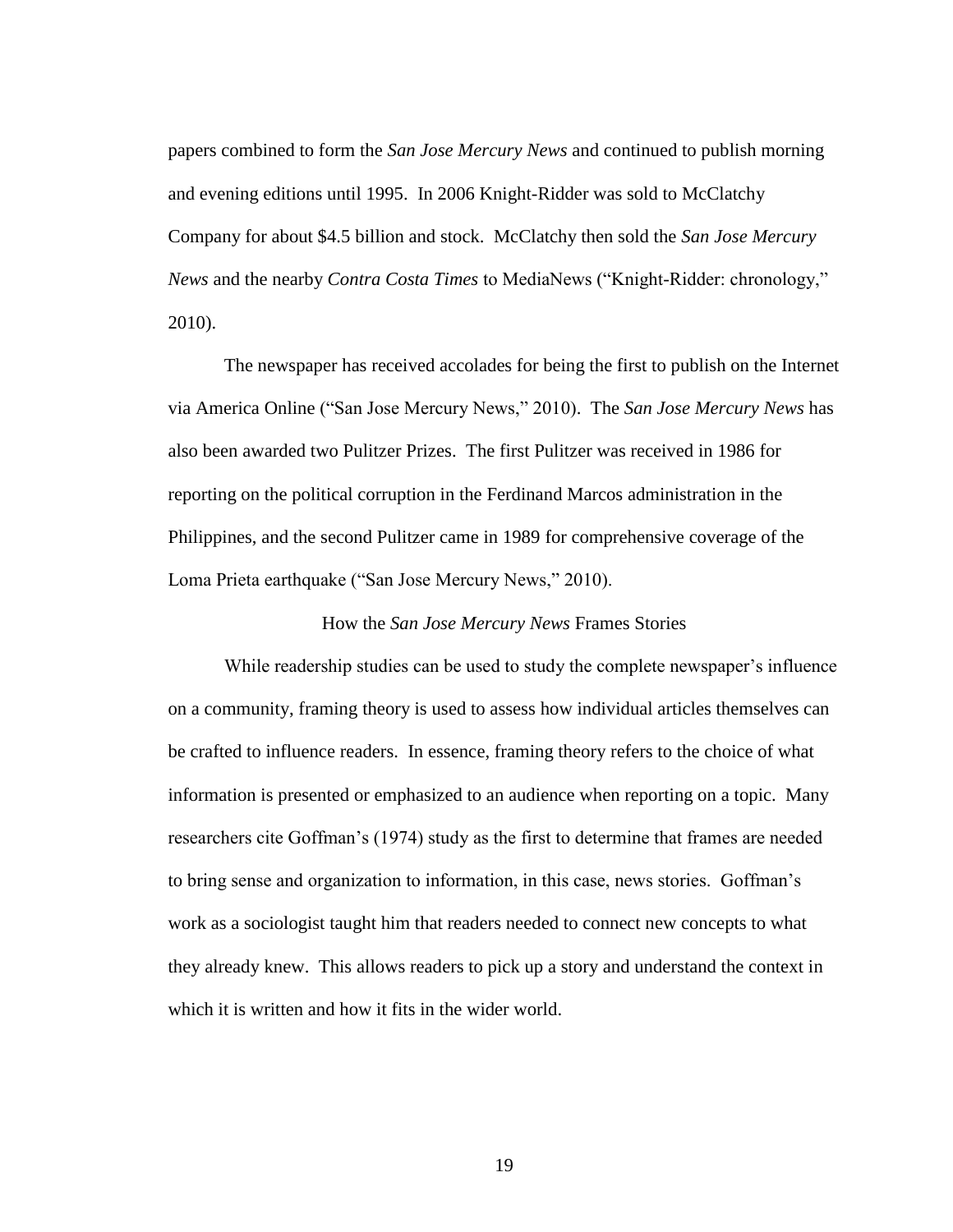Framing does require interpretation on the part of the storyteller or journalist. McQuail (1983) wrote that it is impossible for stories to exist without some form of bias, even if reporters have the best intentions of objectivity. "When information is supplied to news media by sources (as much often is), then it arrives with a built-in frame that suits the purpose of the source and is unlikely to be purely objective," wrote McQuail (p. 370).

Sometimes, framing studies involve political research, as was the case with Chong and Druckman (2007). The researchers studied public opinion of a hate group's rally. In one round of research, the rally was framed as a "form of free speech," and accepted by the majority of the population. That acceptance dropped drastically when the rally was framed as "a public safety issue." The words used to describe the event had a large effect on how the audience perceived it. Entman (1991) conducted a similar study regarding the framing of two stories where planes were shot down. One story framed the incident as a deliberate attack, and the other as a horrible mistake that ended in tragedy.

These studies indicate why and how stories have angles and how reporters and editors play an important role in how a story is told. As McQuail (1983) wrote, it is impossible for journalists not to be affected by bias. This is important to understand, as it plays into how agriculture was covered in the *San Jose Mercury News*. While looking for bias was not a goal of this study, it can be helpful to take bias into account when determining how quickly the transition away from agriculture happened and what role the *San Jose Mercury News* had in that transition.

<span id="page-27-0"></span>Diffusion of Innovations in Relation to Agricultural Journalism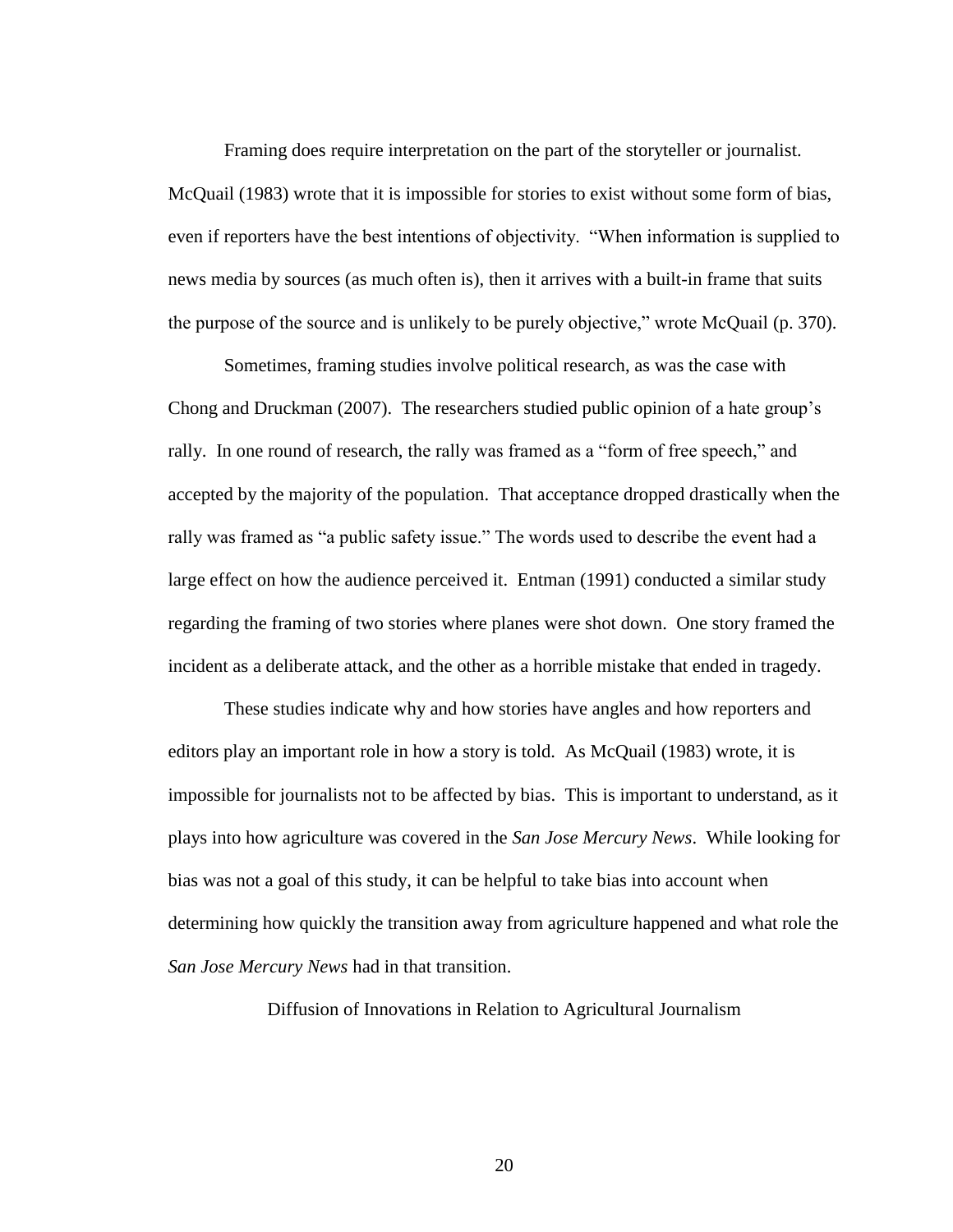As Rogers' Diffusion of Innovations theory (1962) defines it, "Diffusion is the process by which an innovation is communicated through certain channels over time among the members of a social system. It is a special type of communication in that the messages are concerned with new ideas." The four main elements in the diffusion of innovations are: innovation, communication channels, time or rate of adoption, and the social system. According to Rogers, innovation refers to an idea, practice or object that is perceived as new by an individual or other unit of adoption. For an innovation to be quickly adopted, it must first be seen as having greater relative advantage, compatibility, trialability, observability, and less complexity than other innovations. The next element in the diffusion of innovations—communication channels—are used to share information about the new idea. Additionally, the social system is interrelated units involved in problem-solving to accomplish a common goal.

Marti (1980) found that the first examples of agricultural journalism in the United States, appearing in the 1800s, involved a combination of periodicals and scholarly scientific journals publishing the findings of universities. The audience of the periodicals included innovators quick to create their own new technologies and solutions for problems they encountered. The audience also included early adopters, quick to take what they read and implement the strategies on their own farms. Marti noted that the innovations were diffused quickly through these agricultural publications because editors were able to pass on what experts at universities had already toiled to determine about new technologies.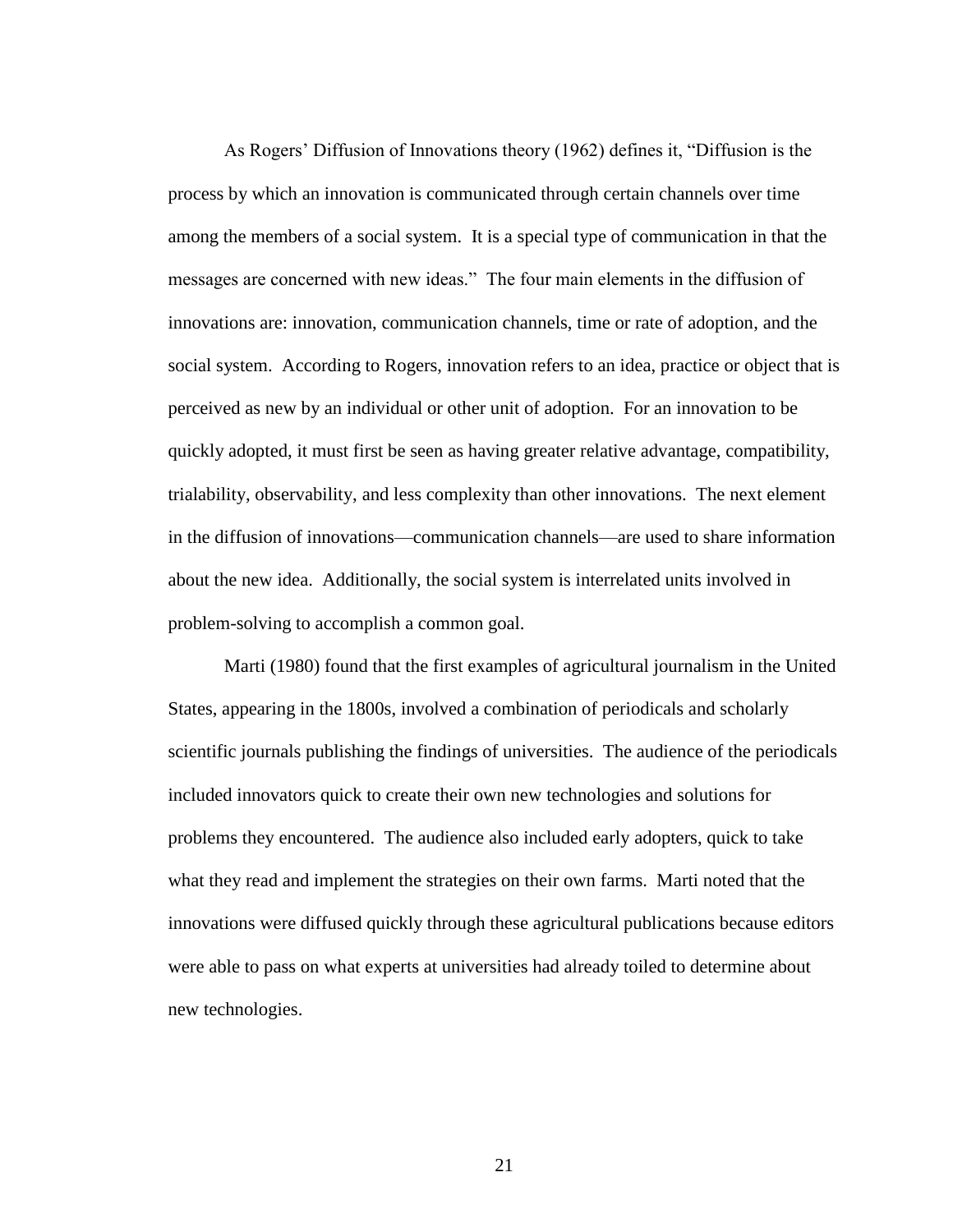There have been few studies about agricultural journalism in the United States relating to this study's time frame, 1935 through 2000, but a content analysis study was conducted regarding agricultural journalism in Switzerland from 1996 through 2006, and it found that coverage remained relatively low but had an increasingly positive tone (Alfoldi & Tutkun-Tikir, 2007).

In the United States, agricultural journalism has been credited with the diffusion of the latest technology that has improved living and working conditions for farmers and increased productivity exponentially. In a study of how agricultural journalism helped build the rural south, Scruggs and Moseley (1979) determined that the best of what agricultural journalism had to offer was able to change the livelihoods of its readers. They wrote:

It's safe to say that every major improvement in southern agriculture has been assisted by agricultural publications. While each publication often had a particular special crusade and can be given major credit in some special area, farm publications vibrated out time and time again and again and again the basic messages: produce more bushels or pounds per acre, improve efficiency! (p. 26)

In 2000 a study by Whitaker and Dyer identified bias in agricultural journalism. The researchers looked at the three agricultural publications with the highest readership (*Progressive Farmer, Farm Journal,* and *Successful Farmer*) as well as the three periodicals with the highest readership (*Time, Newsweek,* and *U.S. News & World Report*) to determine how the selection of sources and the presentation of information in the publications indicated a level of bias in reporting of food safety news. The researchers found that there was little difference in the placement and size of the articles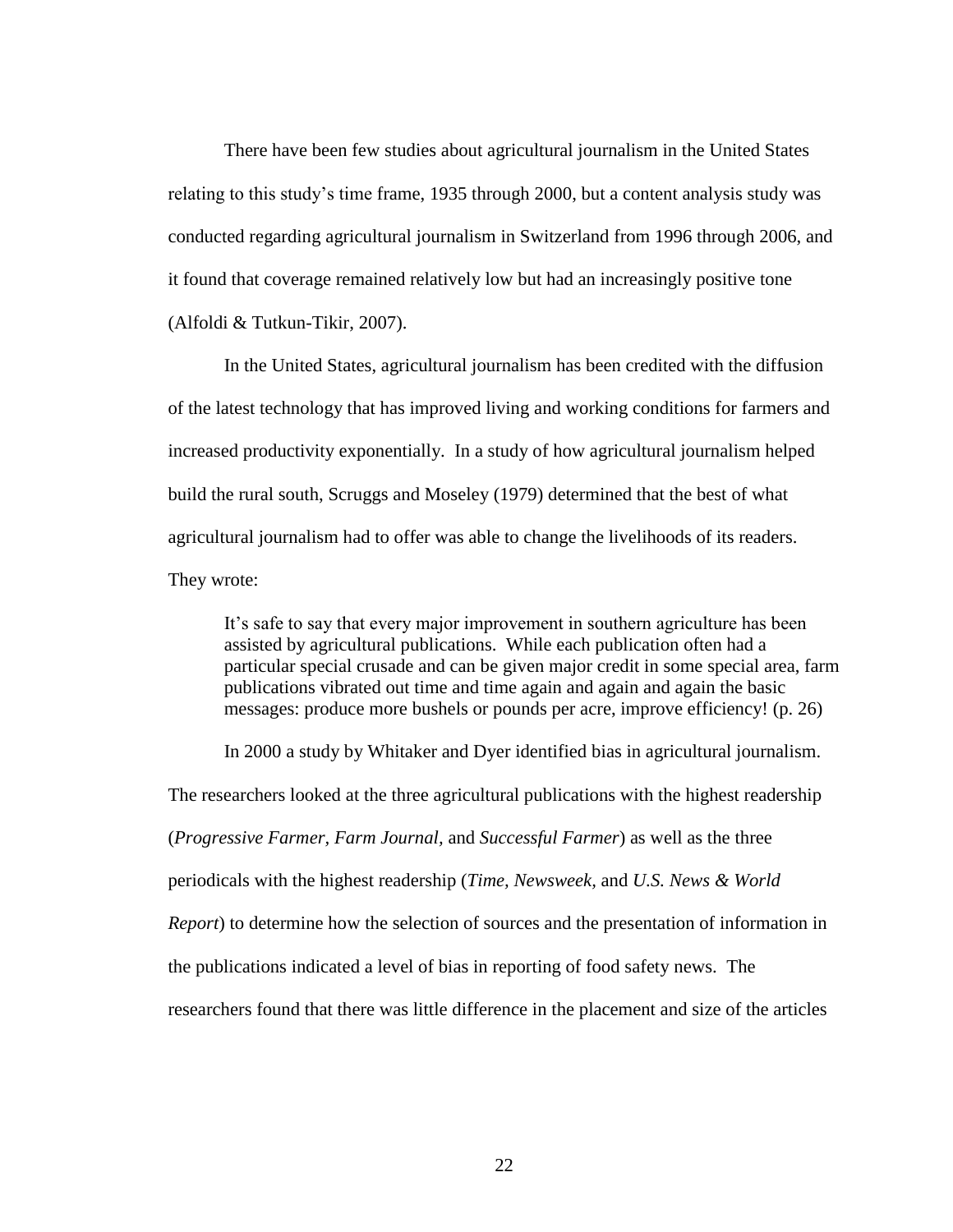between the farm and mainstream publications, but that the news magazines were more likely to show bias though the use of images (Whitaker & Dyer, 2000).

Instead of measuring bias in individual coverage, *The Invisible Farm: The* 

*worldwide decline of farm news and agricultural journalism training*, by Thomas F.

Pawlick (2001) found bias against the agriculture industry as a whole in mainstream

publications that was a result of readership demographics. Pawlick wrote:

The tendency to neglect rural news is not only a function of the increasingly inadequate resources devoted by the major media to agriculture, of an editorial bias stemming from the dictates of a heavily-urban circulation base, or of the poverty of means in developing countries. It is also due to a lack of available training in journalists interested in covering the farm beat, as well as to the absence in general journalism education of efforts to alert students to the importance of agriculture to all readers—including those who live in the city. (p. 6)

Similar sentiments about holes in the education of current journalists covering

agricultural news can be found in *Agricultural Communications: Changes and challenges*

by Kristina Boone, Terry Meisenbach, and Mark Tucker (2000). In the book the authors

note:

Today, students majoring in agricultural journalism need a strong background in science and should take the necessary courses if their present curriculum does not fulfill this need. The science of agriculture has become more and more public and critical to public understanding of issues surrounding food safety, water quality and pesticide contamination. Fewer people are connected to production agriculture, and the general public is concerned about risks associated with agriculture. (p. 68)

Also related to the 2000 Whitaker and Dyer study about the shift in coverage to

reflect external changes, Banning and Evans (2001) found changes in agricultural news

reporting during their 10-year study of the agriculture publication/reader/advertiser

relationship. In their research, conducted from 1991 through 2001, Banning and Evans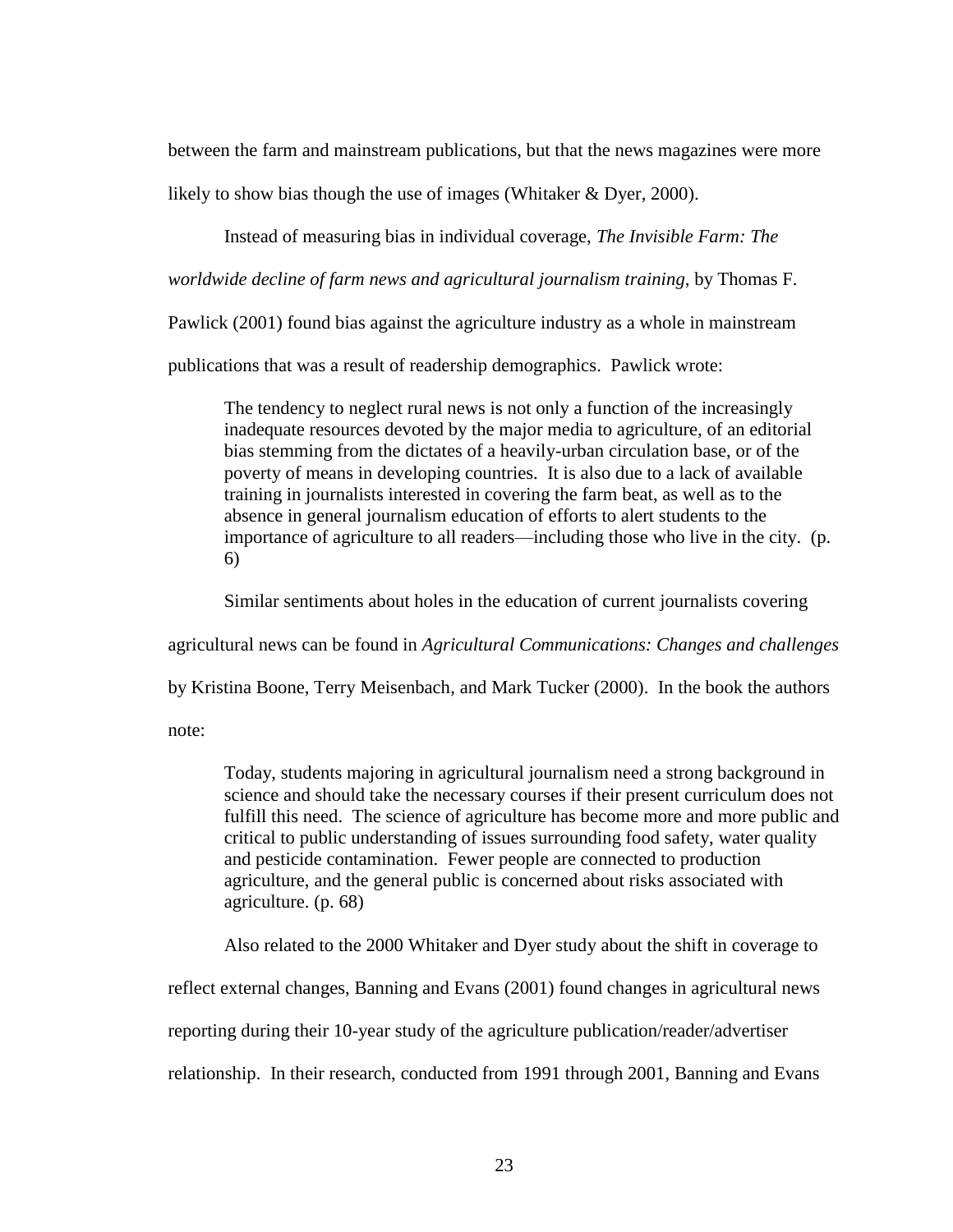received feedback from agricultural journalists at farming publications via mailed survey. The results showed that the journalists felt the pressure of rising advertiser influence in the newsroom. As a result, the journalists worried about what the influence could do to the reporting of news by their publication (Banning  $& Evans, 2001$ ). While there were no indications of this in the interviews with a few *San Jose Mercury News* journalists, it is possible that changes in farming coverage in the paper was influenced by similar scenarios.

#### Summary

<span id="page-31-0"></span>One of the most significant pieces of research included in this literature review was Cho, Martin, and Lacy's (2006) study of newspaper entrances into and exits from the market. The study changed the idea of the newspaper from an endangered species to more of an evolving animal, finding ways to relate to its changing audience. In this way, the *San Jose Mercury News* would change its coverage over time to meet the needs of local residents. Clearly the demographics of the area changed between 1935 and 2000, and the newspaper shifted to keep up with those changes.

Another particularly significant study included in the literature review was the Oskam and Hudson (1999) research that explained that even though residents use other forms of media, the print versions continue to hold a high level of credibility in the public's eyes. This finding of the public's trust in the newspaper industry is important, because the print outlets were seen as a reliable source of information. If the *San Jose Mercury News* wrote that something was a good idea, the readers would be more likely to believe it than other forms of media.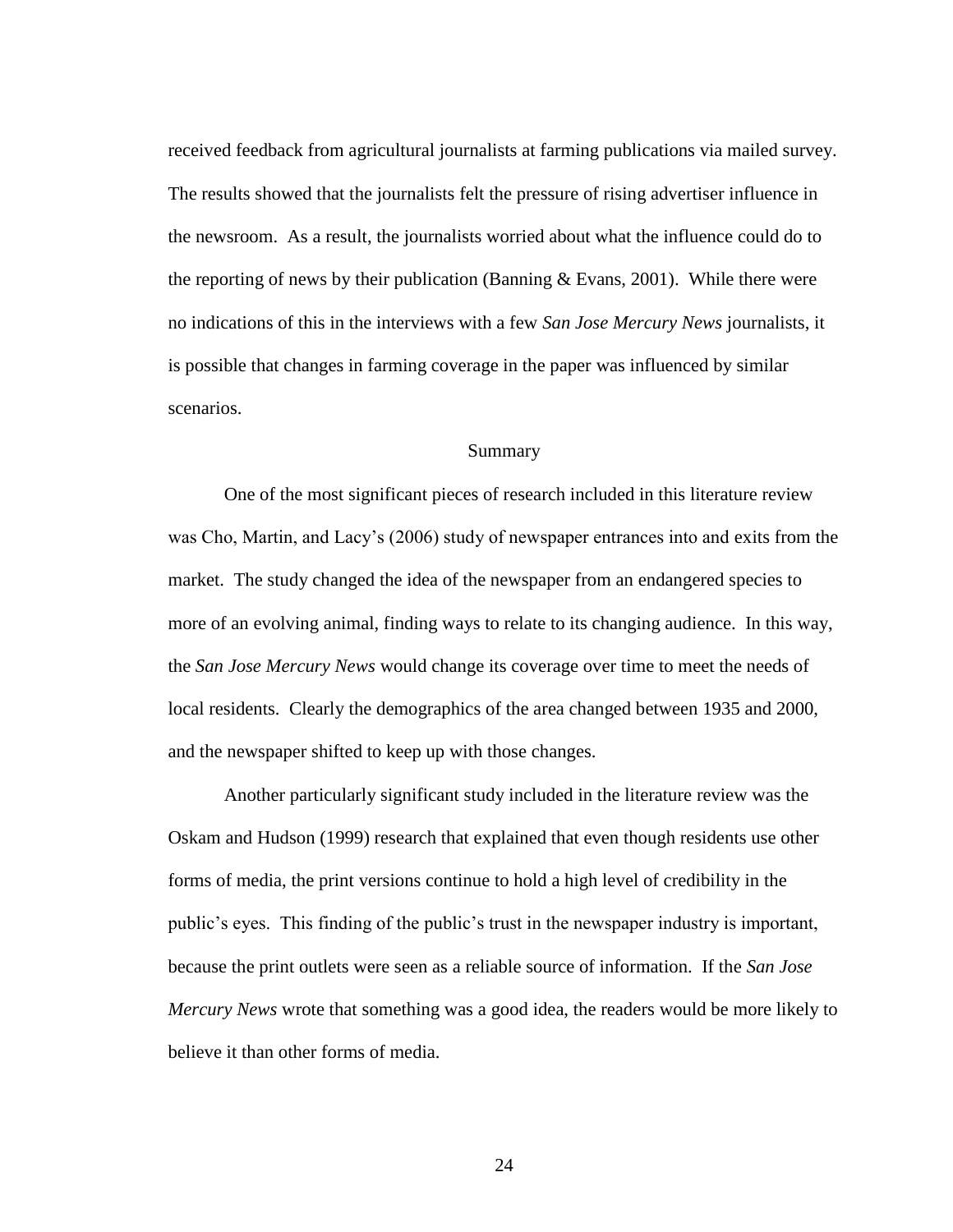The framing theory resources are also an integral part of this study because they can be used to understand how or why *San Jose Mercury News* reporters covered agriculture and technological advancements in the area the way they did. If a reporter or editor were supportive of the transition, he or she might write stories about industrialization as a good thing and a constructive movement for the residents. If a reporter saw farming as a way of life, he or she might frame a story so that it focused on the area's transition away from agriculture as having a negative impact on local farmers. The reporter might also be more likely to cover local agricultural news in favor of other news.

Based on Rogers' (1962) theory of the diffusion of innovations, it is believed that the *San Jose Mercury News* will prove to be an early adopter of new technology news, and propel the valley's transition from an agricultural community to a high-tech center. This study will trace how active the *San Jose Mercury News* was in helping diffuse the innovations and transitions that appeared in the Santa Clara Valley between 1935 and 2000. The historical orientation of this study will be that of social history, as it traces the changes witnessed and participated in by residents in the entire valley over that time period.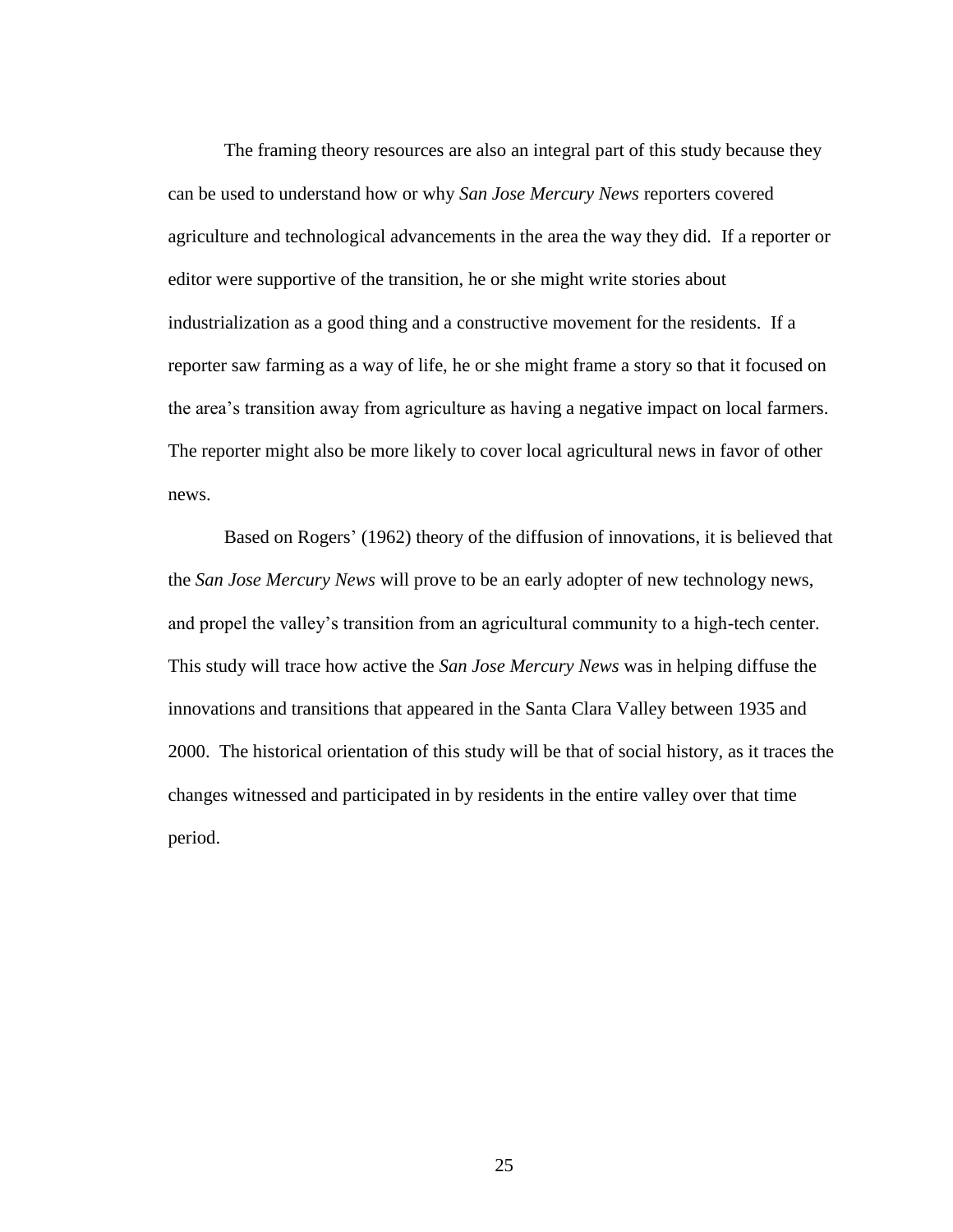#### CHAPTER 3 - METHOD

<span id="page-33-0"></span>This study chronicled the *San Jose Mercury News'* coverage of the Santa Clara Valley's evolution from a farming community to the epicenter of technology in the United States between 1935 and 2000, with a focus placed on the coverage of the area's agricultural news. Specifically, the study focused on how the *San Jose Mercury News*  portrayed agriculture and changes to farming and ranching in the region. The study examined articles written between 1935 and 2000 about farming as well as changes to the area's demographics and businesses. Did the paper propel the transition to a technology center, or was it solely following what was already happening?

As discussed in the previous section, Rogers (1962) wrote about the Diffusion of Innovation theory, the process by which an innovation is communicated through certain channels over time among the members of a social system. According to this theory, where was the *San Jose Mercury News*? Was the editorial content reflective of an innovator, an early adopter, early majority, late majority or laggard?

This historical study is a qualitative analysis relying on a selection of newspaper articles as primary sources. Framing theory was used to examine the articles to determine whether the newspaper was propelling the transition, or following behind by reporting what had already happened.

Four firsthand interviews added insight into discussions held in the *San Jose Mercury News* newsroom during this period. The interviews served to either support or deny the theory that the *San Jose Mercury News* was a propelling force in the Santa Clara Valley's transition from an agricultural community to Silicon Valley.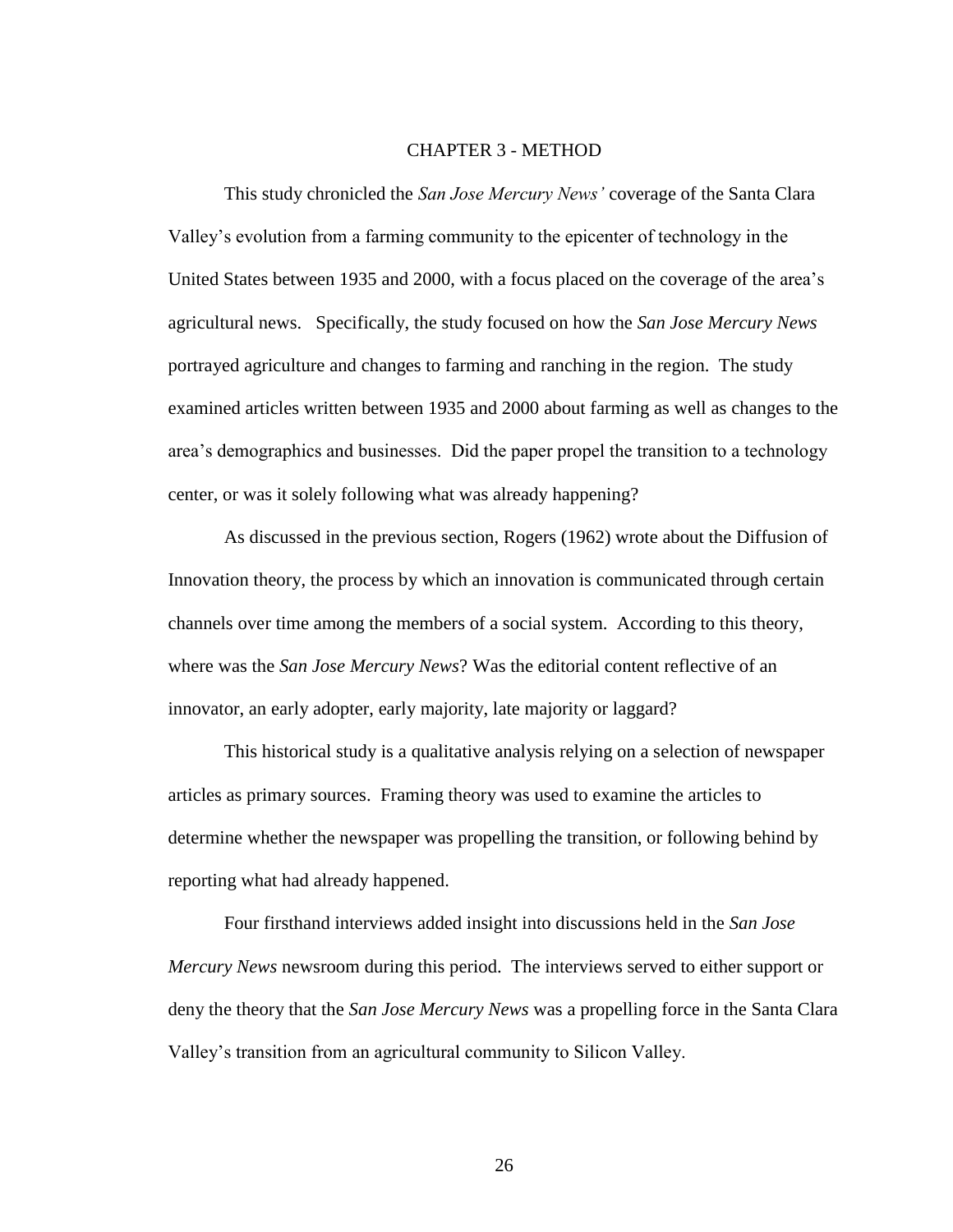#### Selection of Newspaper

<span id="page-34-0"></span>The *San Jose Mercury News* (formerly known as the *San Jose Mercury Herald*) was selected for this study, because it was the main publication following the activities taking place in the Santa Clara Valley. The publication was founded in the late 1800s and had long been established as the source for news in the area.

The *San Jose Mercury News* is published daily, so Monday through Sunday editions were included in this study. Excluded were editions of the paper printed in languages other than English.

The newspaper's coverage of agriculture during the 1935 through 2000 period was examined. To locate the articles, the researcher used the microfilm resources of San Jose State University's library.

Even though the first transitions away from farming as a way of life for residents in the area did not begin until the 1940s, the period of 1935 through 1940 was included in this research to create a baseline for identifying changes as they began to happen. It also served useful when comparing what life was like for residents before and after the transition away from agriculture. Additionally, while the area became known as Silicon Valley in the 1970s, the period through 2000 was included to show the conclusion of important labor issues and local agriculture stories that concluded a chapter in the area's agriculture history.

### Interviews with Journalists

<span id="page-34-1"></span>Eight current or former *San Jose Mercury News* journalists who had been in the newsroom during the area's transition were interviewed. The study ultimately included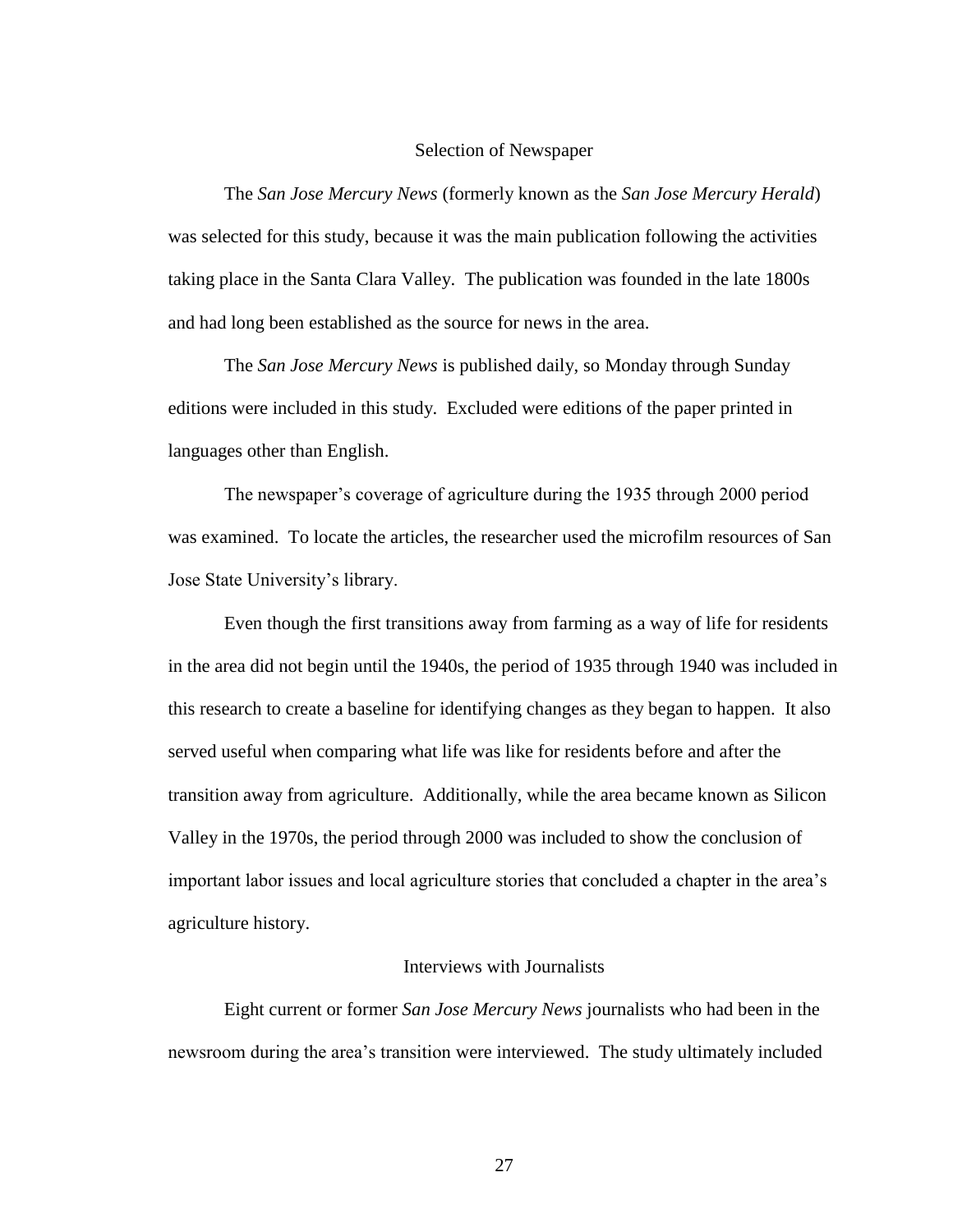four participants: Leigh Weimers, former columnist; Jerry Ceppos, former executive editor; Mike Cassidy, current business columnist; and Pete Carey, current business and technology reporter. The participants wrote for the paper from the 1970s through present. Once the participants agreed to participate, a questionnaire was provided with the following questions:

- 1. When did you write for the *San Jose Mercury News*? If you still write for the paper, when did you start?
- 2. What was/is your beat?
- 3. Have you covered any stories about farming or ranching in Santa Clara Valley?
- 4. Did you ever participate in or hear any conversations in the newsroom about the transition taking place in the Santa Clara Valley, turning it into a technology hub known as Silicon Valley? What was discussed? What was the general feeling about the transition?
- 5. When did you first see a transition in the area toward the tech industry?
- 6. What did you think of the changes you saw?
- 7. How did coverage in the Mercury News change over time as the community changed?
- 8. What are your thoughts on today's Santa Clara Valley?

The interview content was then included in this study whenever relevant to the unfolding history.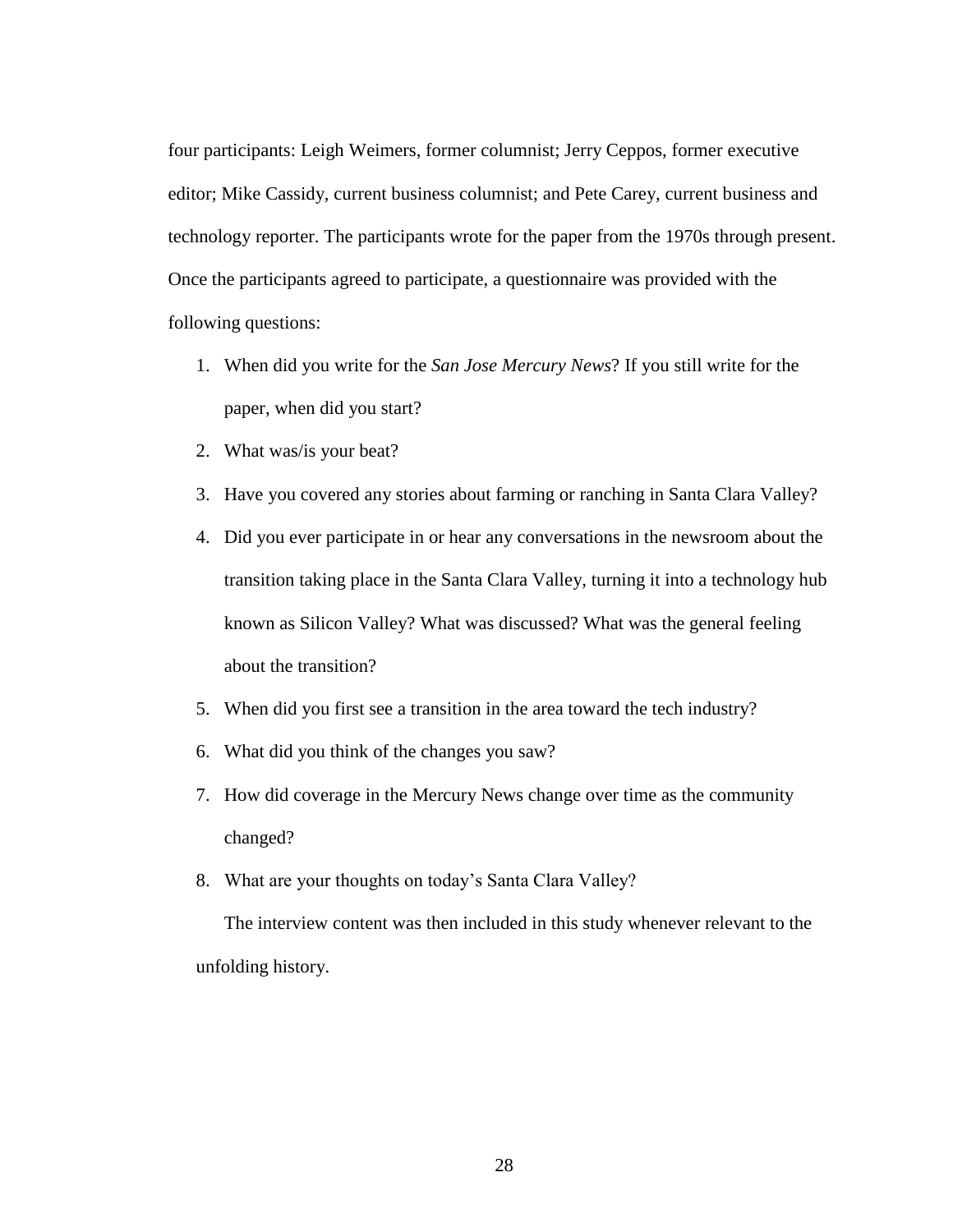### CHAPTER 4 - RESULTS

As discussed in the literature review, frames serve the purpose of focusing the reader's attention on what the writer believes is the most important part of the story. There were three frames found in this study over the period between 1935 and 2000. The first frame appeared between 1935 and 1945, where agriculture was framed as a livelihood and an integral part of every Santa Clara County resident's life. The second frame appeared between 1946 and 1975 and portrayed agriculture as an industry further removed from most residents. The final frame, found between 1976 and 2000, showed agriculture as a novelty and a link to the Santa Clara Valley's past. The following is a detailing of the findings during each time frame.

#### Agriculture as a Livelihood: 1935 through 1945

In 1935 the Santa Clara Valley saw a boom in agriculture revenue. It didn't hurt that much of the country was still reeling from the Dust Bowl. There was a surge in the farm labor force as families escaped the Midwest for The Valley of Heart's Delight, as John Muir had called it during a visit 60 years earlier (Muir, 1912). News of the area's farming successes was directly relayed via the *San Jose Mercury Herald* (as the local paper was known until 1942). The year 1934 alone saw an \$11 million increase in the value of California's crops over the previous year, bringing the total from roughly \$55 million to \$66 million. In particular, there was a boost in acres planted for tomatoes, spinach, and lettuce (Hicks, 1935), turning the Santa Clara and Salinas Valleys into a colorful salad bowl filled to the brim with fruits and vegetables. Additional examples from this period that underscored the area's farming success include "300 women needed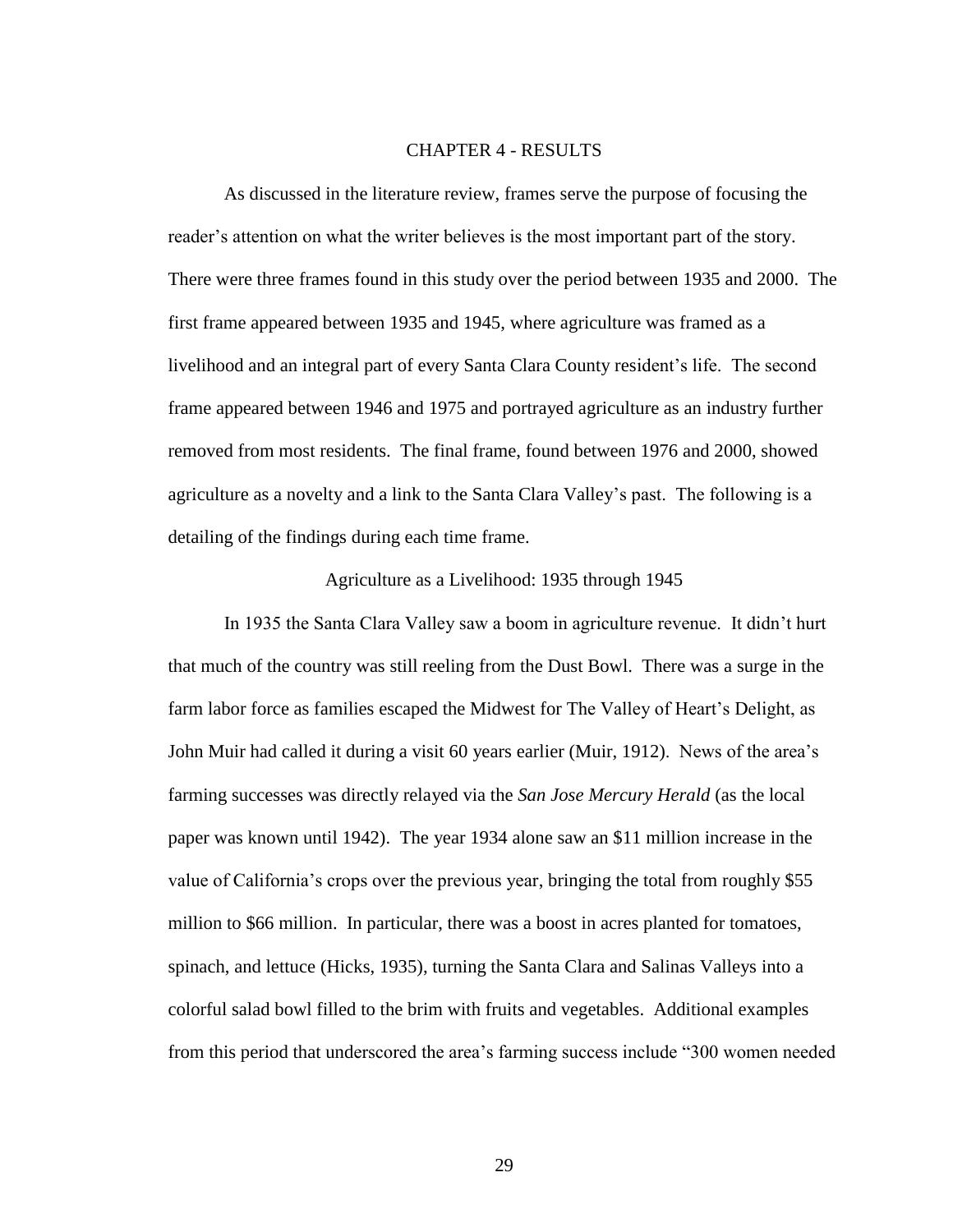for cannery work" (1936), "Morgan Hill cooperative drier ends busy season" (1940), and "New Clapp plant starts operations within a day or so" (1945).

With farm revenues up, there was a move to protect the income and continue the growth. In the San Jose area, farmers began to organize and create advertisements to encourage the consumption of locally grown produce ("Prune ad panels," 1935). The *San Jose Mercury Herald* supported the efforts of local farmers, and published editorials warning of the threat from imported produce. Spain and other Mediterranean countries wanted to open trade of manufactured goods from the United States and agricultural products produced in those countries. The problem, as one editorial writer saw it, was that the imports from Spain would be the exact same products that California was already producing in the form of oranges, prunes, and olives.

If the bargains with the Mediterranean countries affected staple crops [i.e. corn or wheat], the whole agricultural industry would be up in arms. But they do not. California is the only state whose agricultural products would be hurt by Mediterranean imports. The burden of protecting them would fall entirely on the California delegation in Congress. Secretary Wallace has said that some industries must be selected for sacrifice in order to restore foreign trade. Evidently Professor Adams [of the University of California] thinks that they may be California farm industries. ("Sees danger to our agriculture,"1935)

At this time, Horace Greeley Keesling, the paper's farm editor, published the twoto three-page Farm Orchard Garden section of the Sunday paper. Keesling was born in 1855 in Mechanicsburg, Indiana, and, after moving to the Santa Clara Valley in 1873, became well-known as an expert nurseryman, orchardist, horticulturist, and breeder of exotic chickens imported from China. Between 1900 and 1907 (before his time with the *San Jose Mercury Herald*) Keesling and his family planted approximately 500 black walnut trees to provide shade for people traveling the 30 miles on Monterey Road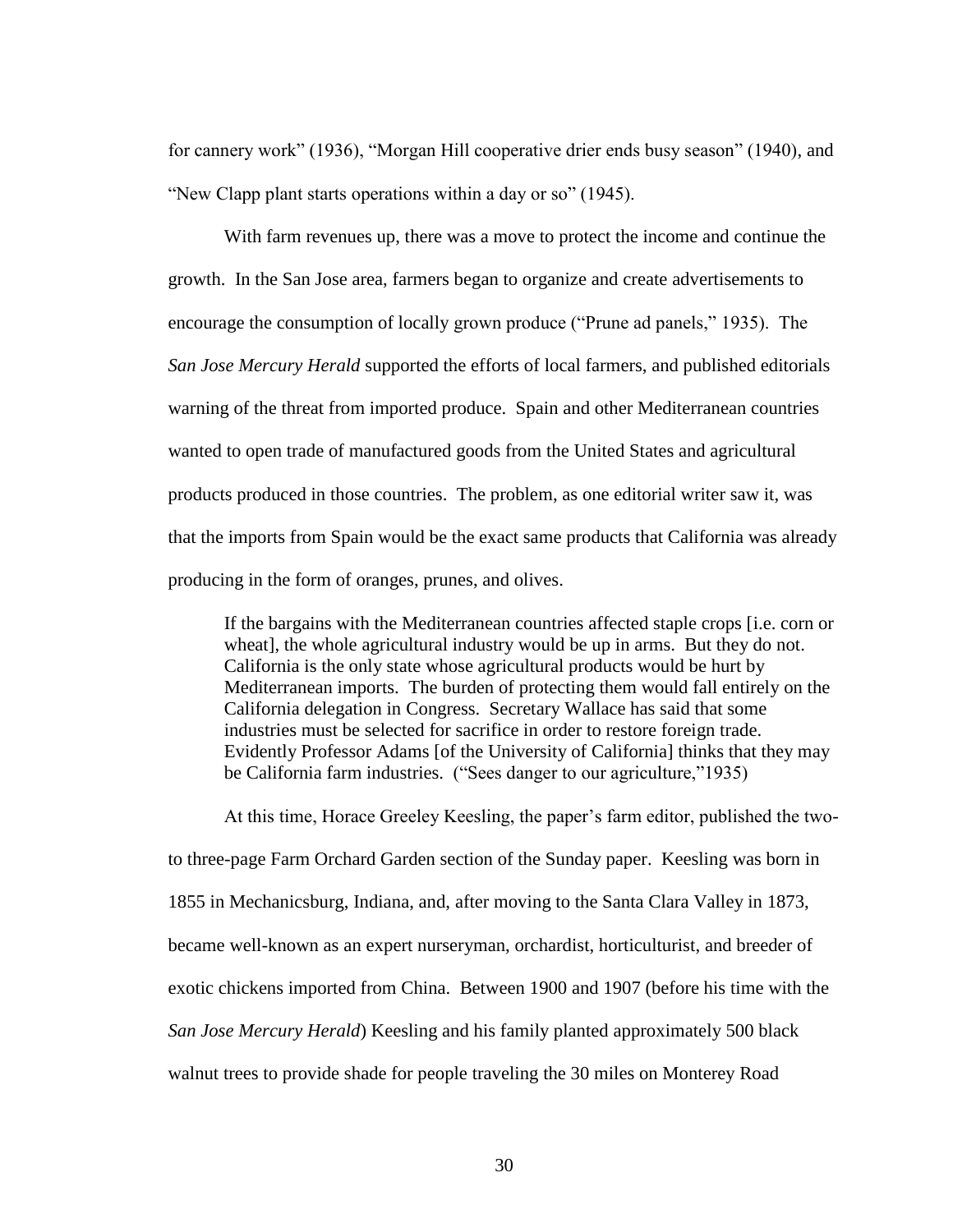between San Jose and Gilroy. Many of the trees, now known as Heritage Trees, still line the road today, more than 70 years after Keesling's death in 1940 ("Heritage Tree," 2007).

Keesling's Farm Orchard Garden section included news about agriculture across the country and information about how to boost your own farm's efforts, through composting and support of honey bees' pollination efforts. Keesling's section was also the first to include an editorial piece about farm worker unionization. At the time of the article's publication, the lettuce industry was in the midst of a five-week standoff between the growers and shippers and the labor force. In this case, Farm Orchard Garden contributor Ralph Taylor was a bit of f-base in his predictions: "Not only is the movement foredoomed to failure—if past history repeats anything—but it is almost a certainty to play into the hands of Communists and radical agitators who are the enemies of both labor and agriculture" (Taylor, 1936). Similar sentiments could also be found in "The Salinas controversy" (1936) and "Labor assails lettuce peace bid rejection" (1936), which discuss the first use of force and violence during farm labor strikes. As the labor movement progressed, the *San Jose Mercury Herald* continued to report on the issue in greater detail. Examples of deeper reporting on a strike within the industry include "Cannery strike threatens all California" (1945), "Union asks quick fruit strike end"  $(1945)$ , and "Fruit workers victory trailed by AFL demand"  $(1945)$ . In each case, these articles appeared on the front page of the paper. In the coming years, coverage of farm labor disputes would grow even further. For now, it is important to note that the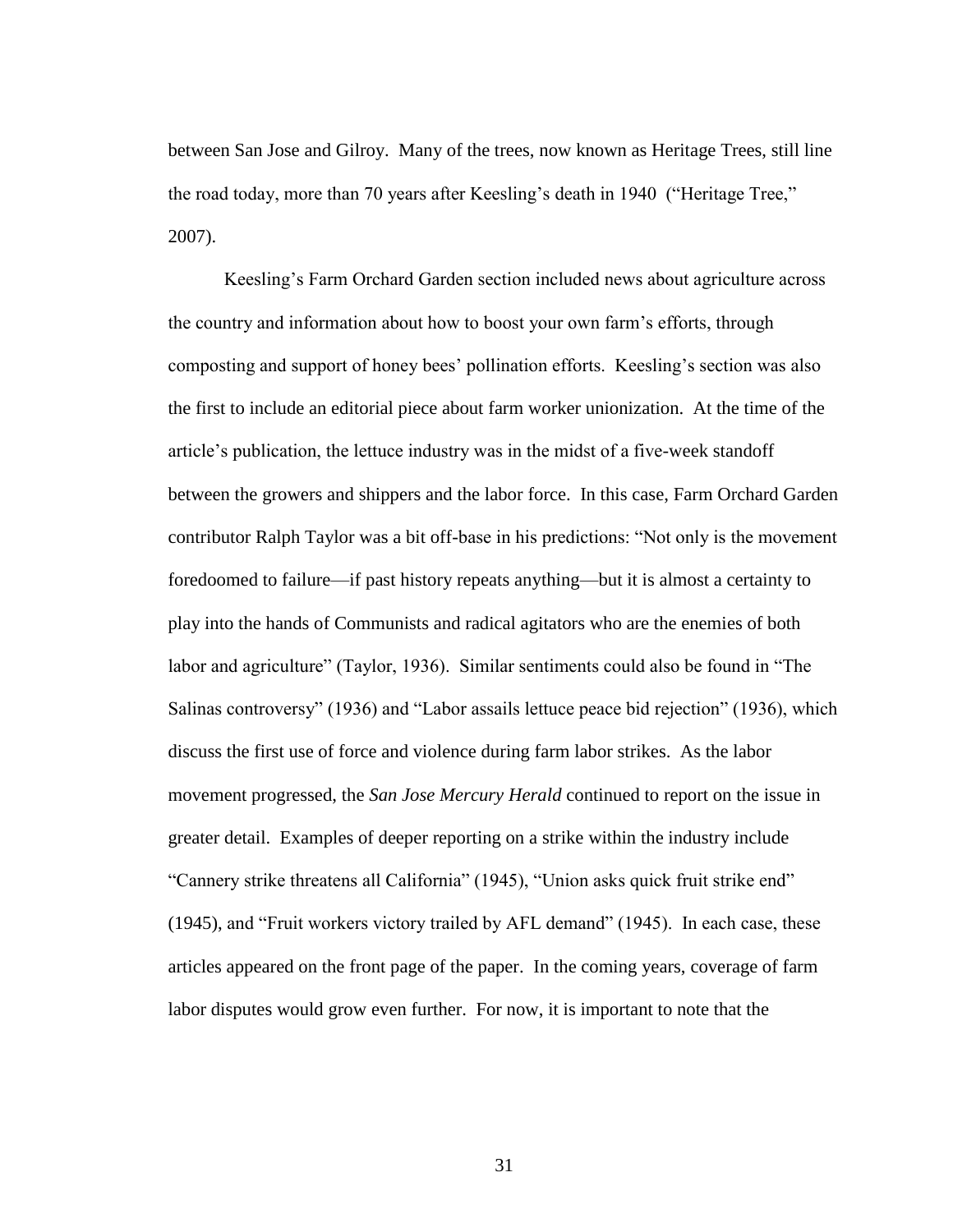publication was at the forefront of discussions and leaned in favor of growers instead of the laborers.

With most readers involved in agriculture, the *San Jose Mercury Herald* included produce market prices at the top of the business page and reported on new technological developments that would help ease the lives of farmers. Frank Dutra, a Campbell native, was interviewed about his new disc cultivator that allowed tractor drivers to turn more easily and save time in the field ("Idea for better plow," 1940). Additionally, to assist farmers, universities in the area used laboratories to find solutions for pest problems. For example, a station was set up on Winchester Road for University of California researchers to collect mealy plum aphids for laboratory work, and the results were pesticides that, while not "safe" by today's standards, were not as harmful as the widely used coal tar distillate, which was found to burn the skin of men and horses in the field ("Science laboratory waging war against insect pests," 1940). These stories are among the first examples of the diffusion of innovation through the newspaper. As soon as new developments to farming technology were made, they appeared in the *San Jose Mercury Herald*. Additional examples of this type of coverage during this period include "California methods for rodent control going to Manchuria" (1936), "The Bush Tartarian is good pollenizer" (1936), and "Stratum plan for compost pit" (Halliday, 1936).

The first evidence of the transition between the Valley of Heart's Delight and Silicon Valley began to appear in the late 1930s and very early 1940s, as William Hewlett and David Packard were toiling in the Palo Alto garage. An editorial page column explained the area's economic situation, stating: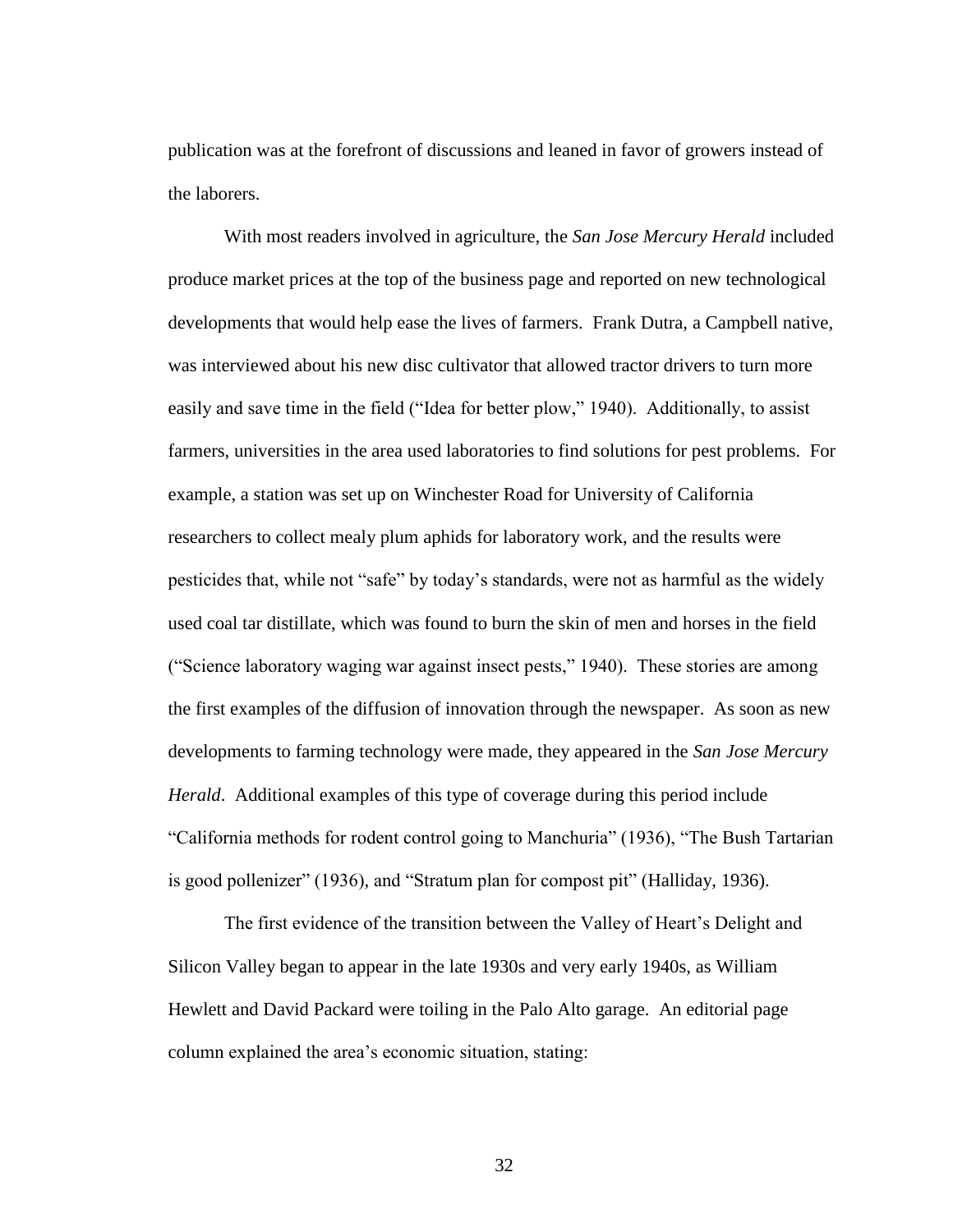Gains are noted in building permits, post office receipts, electric and gas meters and telephones. Express shipments and water service connections are also up. Independent retail stores marked up the largest increase, 7.6 percent, during the first half of the year—of stores of any city of San Jose's size in California. The increased trade here is far above the state average. The best thing about this San Jose growth is that it is the steady, enduring kind. ("Steady growth continues," 1940)

At the time the population of Santa Clara County was roughly 175,000, and agricultural news was a priority for the *San Jose Mercury Herald*. Articles and photographs featured hundreds of workers lined up to work on new cannery production lines, including many San Jose State College coeds on break from school ("Near close of ‗fruitful' season,‖ 1936). A special section's front page on August 2, 1940, included three large photographs of a peach and pear cannery, noting that there were 16,000 persons employed in canneries like it around San Jose ("They can," 1940). Profits grew for local growers as the canneries created a higher demand for their produce, which was evident in articles such as "Prune payment of \$600,000 sent growers" (1940), "2 billion dollar annual farm income seen for California" (1945), and "California leads in farm income" (1945).

The canned goods produced in San Jose were sold across the United States, and also found their way to the allied forces fighting in World War II. To bolster production back home while thousands of men were fighting and women were filling new cannery jobs, local growers requested that German prisoners of war serve as farm labor. One story, from early 1945, told of two pear farming organizations placing an order for 560 war prisoners. They were shocked to learn that it would cost about \$30,000 to provide the requisite housing camp for the laborers. Possible sites for the camp were then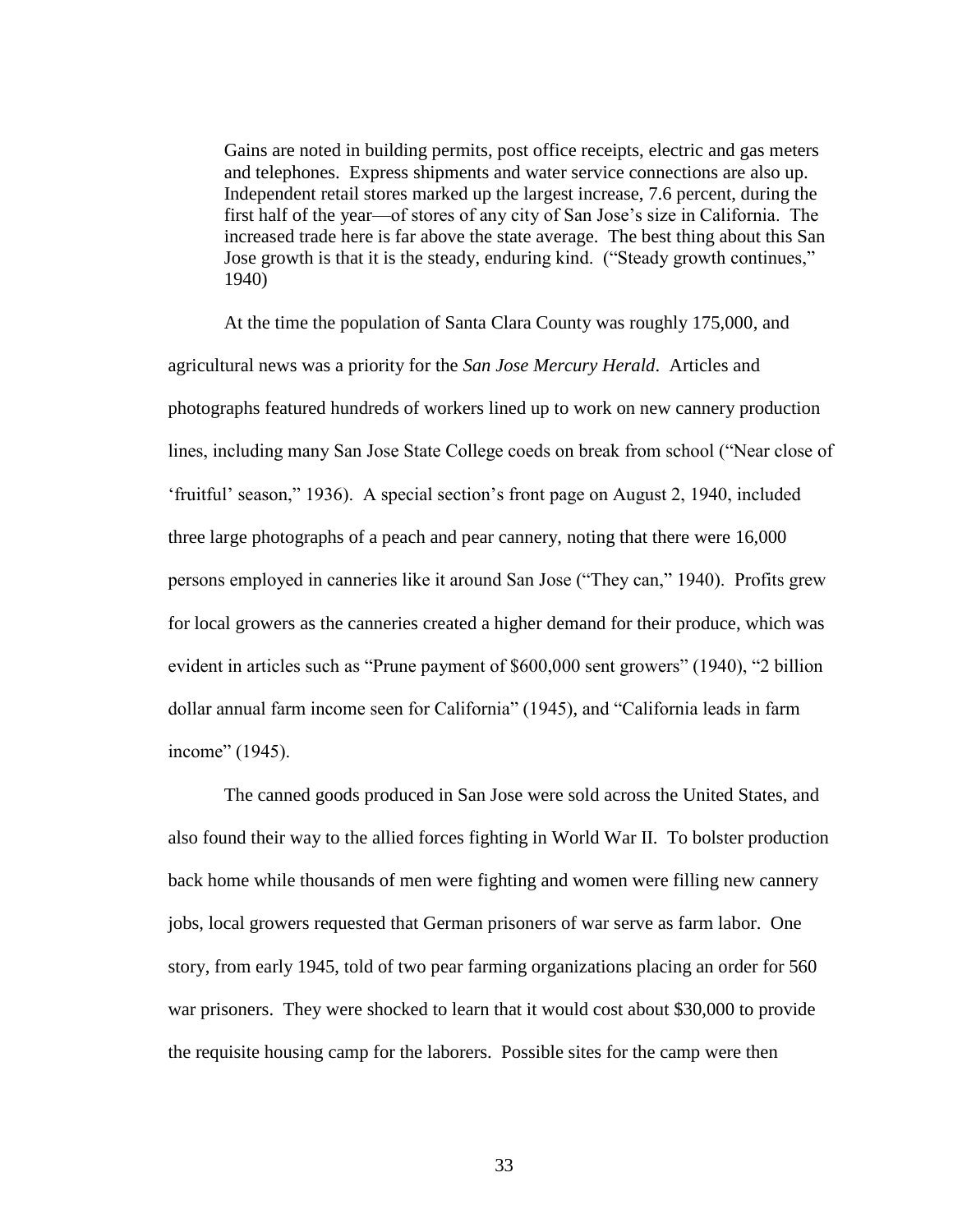evaluated, including the Santa Clara County Fairgrounds and a Civil Air Patrol field on King Road ("Prisoner price almost stuns ranchers here," 1945).

During the war, San Jose residents were encouraged to grow their own produce so more large-scale farm-produced food could help feed the armed forces. A column by Rolly Langley called Let's Grow It! appeared in the *San Jose Mercury Herald* to encourage and educate readers looking to get the most from their home vegetable gardens and fruit trees. Cultivation was very much a part of every resident's life, and the *San Jose Mercury Herald* was very supportive of the efforts (Langley, 1945). This can be linked back to the framing theory previously discussed. Stories during this time framed agriculture as way of life in the area, and a way to support the troops overseas. At least one agriculture story appeared on most front pages of the newspaper.

As the area's growth picked up pace, challenges with limited resources—namely water—appeared. As farm acreage increased, so did the demand for drinking water in areas near downtown San Jose. Farmers who had never had to worry about the impact of water diversion were now being reprimanded by the Santa Clara Valley Water Conservation District ("Ranchers sued for diverting storage water," 1940). Examples of articles that noted the first tearing down of orchards to make way for housing and roads include "State starts \$500,000 road program here" (1935), "SERA workers in varied jobs to beautify San Jose's landscape" (McMurry, 1935), and "Viewing new entries to San Jose" (1936). The area's rapid growth was then charted in "Home building sets all-time high mark here" (1940) and "S.J. held destined to be U.S. most progressive area" (1945).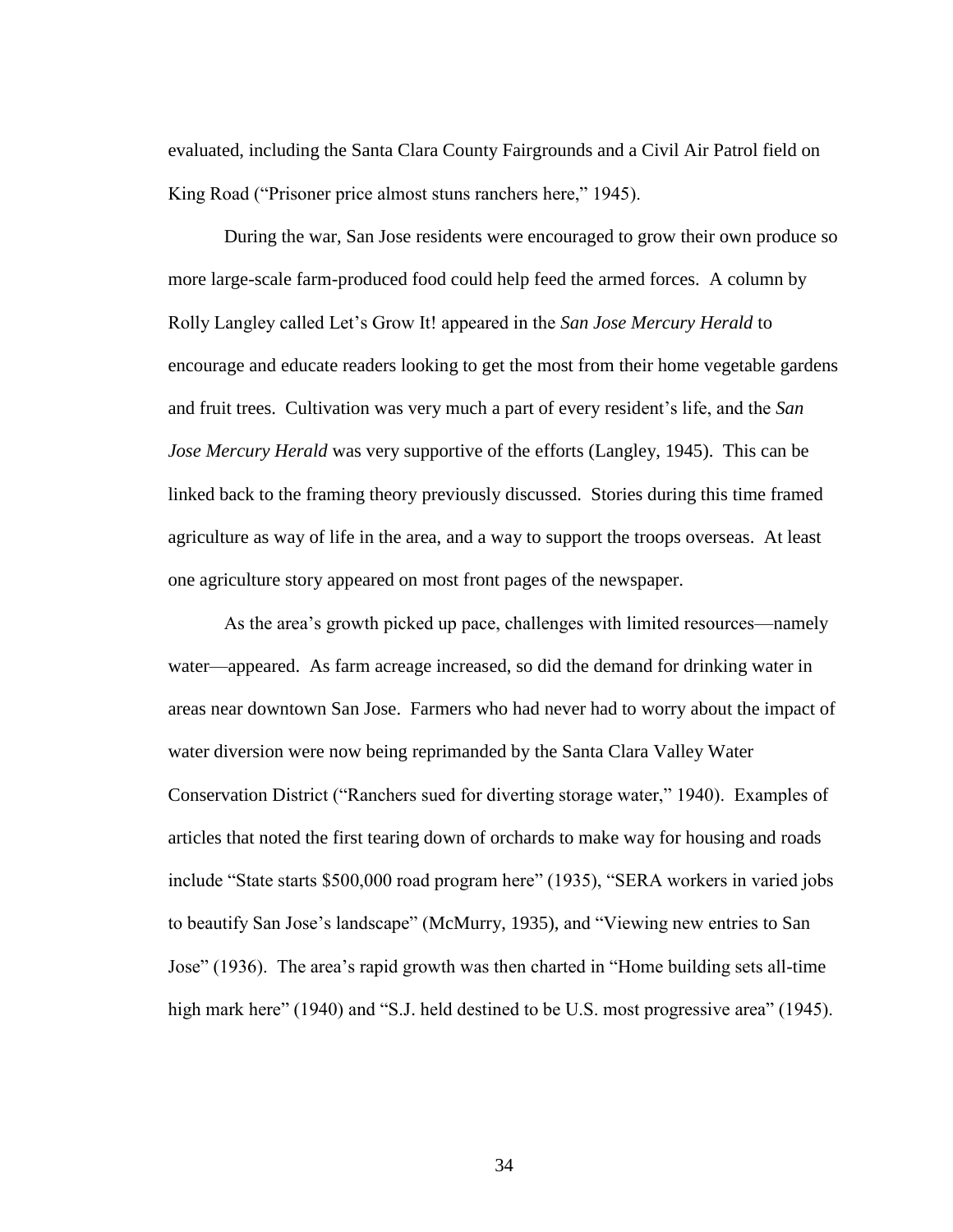Another challenge emerged a few years later as soldiers returned home from World War II. When the soldiers had enlisted, they had been promised farm loans, and many of them saw an opportunity to return home and begin their own farm. Unfortunately, by the time the war concluded, land values in the Santa Clara Valley had skyrocketed and veterans eligible for the loans under the G.I. Bill of Rights found the promise meaningless. A County Farm Security Administration committee met in San Jose and determined that it was almost impossible to buy—or even rent—farms at a reasonable value ("High farm prices holding up loans," 1945). As a result of that meeting, servicemen who would have entered the farming industry were left to find work elsewhere. In 1945, the paper ran a 12-part series about what the business landscape in San Jose looked like for returning veterans. The article noted:

The attitude for which San Jose businessmen are looking in post-war employees is, above all else, a desire to work. Employers are crying for ‗good workers who have both aptitude and fortitude. ... The only hint of fear shown was of an overabundance of unskilled labor and of defense workers who have picked up a supply of half-knowledge but are incompetent for peace jobs'("Jobs are assured vets with skills," 1945).

Articles like this served as the first hints of the next transition, as hundreds of farm-reared residents turned away from the field and into manufacturing jobs. Farming had ceased being a way of life for many residents in the area and had been an industry for one to get into or out of, depending on financial situations. Stories in this period were framed to show a wealth of opportunities outside of agriculture.

Agriculture as an Industry: 1946 through 1975

Between 1946 and 1975, the *San Jose Mercury News* framed agriculture as less of

a way of life for everyone in the valley and more of an industry, mirroring the distance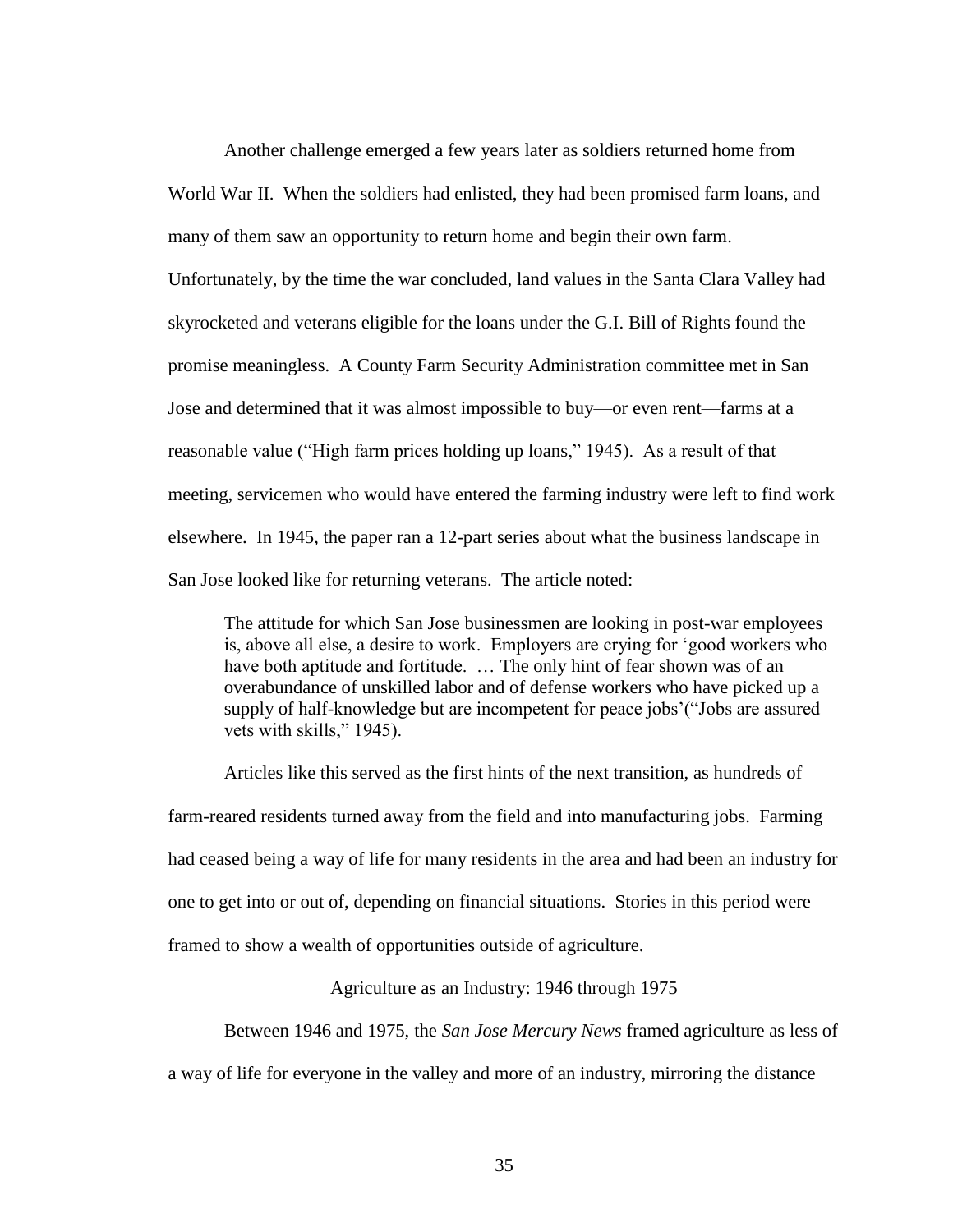that was increasing between the average San Jose newspaper reader and the farm. While the transition had begun decades earlier, World War II served as a defining moment, with a very visible difference in the American agriculture landscape before and after the war.

The newspaper presented a "them versus us" approach to farming, where farmers were seen as a group separated from the rest of the residents in the area. There were reports of increased conflict between agriculture and new housing developments. One example includes a local Berryessa resident who spoke to the Santa Clara County Board of Supervisors to complain that the odors from a nearby meat packing and tallow company were wafting into his neighborhood with unpleasant results. The resident, V. Zunine, was quoted in the newspaper saying, "We want real action taken immediately and this cleaned up, otherwise we will do our best to do some cleaning up in the next election" ("Still smells, Berryessa Road dweller tells supervisors," 1950). Other examples of conflict over resources between farms and housing include "Farm water source study due Oct. 1" (1950), "New proposals for getting more water" (Wiley, 1950), "State solons hear of water plight" (1955), and "Old Matasci Ranch acquired by builders" (1965).

Exacerbating the problem was a view that the federal government's farm program was unnecessarily stuffing taxpayer dollars into the pockets of farmers, who were already succeeding financially. On April 7, 1950, the paper ran a political cartoon, originally from the *Chicago Sun-Times*, showing a large rabbit labeled "Farm Program" looking over a basket overflowing with surplus eggs, surplus onions, and surplus potatoes. Right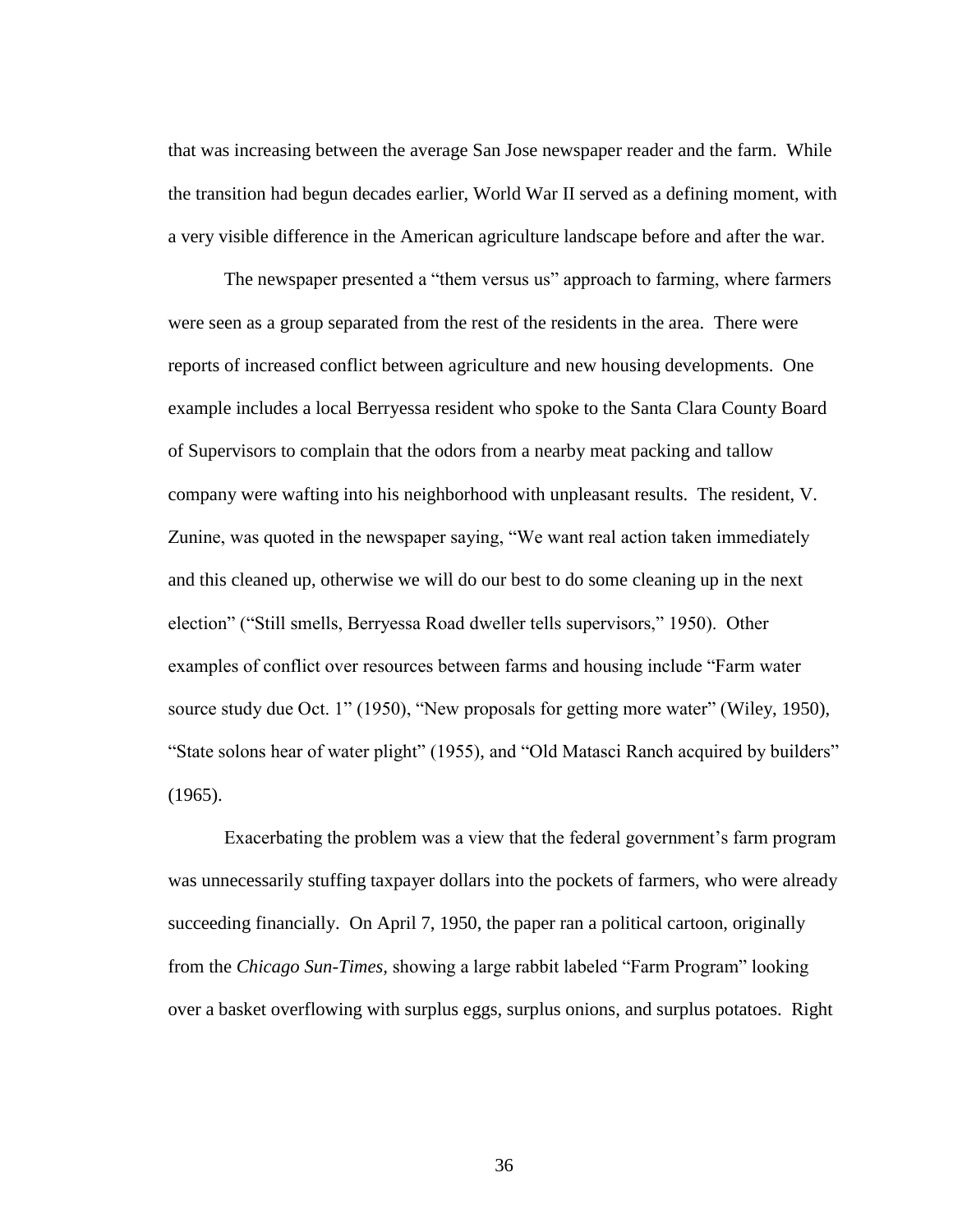next to the cartoon ran an editorial by *San Jose Mercury News* columnist Dorothy Thompson.

The U.S. agricultural program is a complete mess. The government, having subsidized farmers to produce more of everything than they would otherwise have done…finds itself stockpiled with enough surplus food to nourish another nation. The subsidy is contributed by the taxpayer-consumers. Yet the people, having paid the farmers, cannot even get back some of their money by lower food prices. The program has produced preposterous inequities. (Thompson, 1950)

Based on *Associated Press* articles like "Farm surplus conditions draw Truman's criticism‖ (1950) and content from other papers that found placement in the *San Jose Mercury News*, Thompson's thoughts seem to be in line with what much of the nation was thinking, so it is likely that the opinions expressed in the *San Jose Mercury News* were also being reinforced by other papers as well as television and radio news outlets. This is one indication that the transition away from farming is already under way in the Santa Clara Valley.

With the addition of local companies like Food Machinery & Chemical Corp. (FMC) and Wooldridge Manufacturing Co., employees who had previously worked outside harvesting the apricot orchards found new jobs that were not dictated by the harvest seasons. San Jose built upon its industrial foundation in food canning to include large-scale machinery and defense corporations as well. As the Korean War drew near, even more manual labor jobs transitioned to factory work. FMC was rumored to be making "Water Buffalo" amphibious tractors for the government and would not disclose the extent of its relationship with the military. Additionally, Owens-Corning Fiberglass Corp. of Santa Clara sent roughly 75 percent of its output directly to the government ("S.J. plants ready for war work," 1950). Stories at this time were framed to show these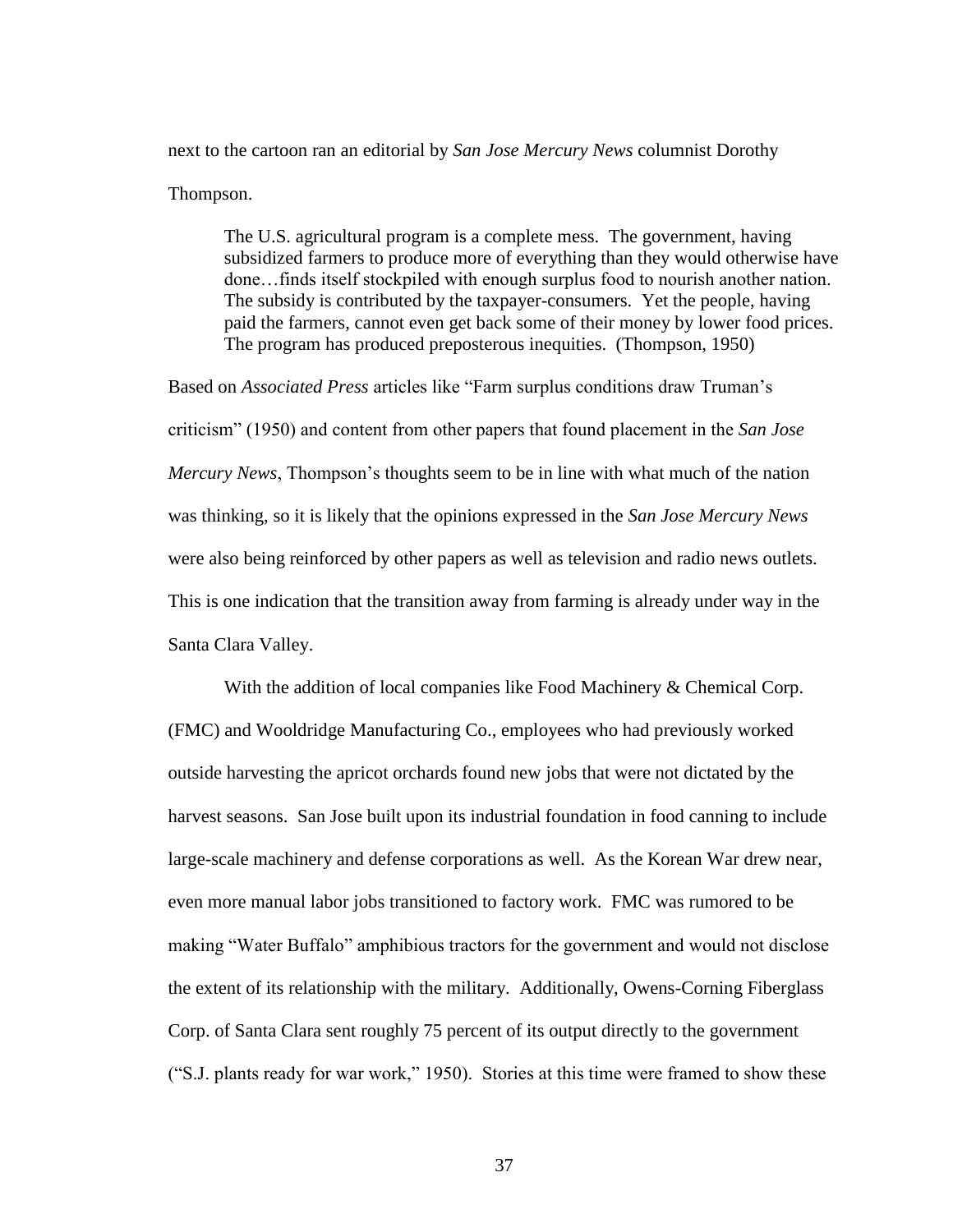companies as a new opportunity for the area. They provided solid jobs for veterans and newcomers who had moved to the area looking for work.

Even as other industries were taking root in the Santa Clara Valley, it was clear that canning was still very much a leader of the local business sector. In the late summer of 1950, more than 3,000 jobs for fruit cocktail cannery workers became available at the Barron-Gray warehouse on Fifth and Martha Street. Reporter Hal Martin wrote that the new 125,000-square-foot cannery was the largest of its kind in the state. Many of the Bartlett pears, seedless Thompson grapes, and Yellow Cling peaches included in the fruit cocktail had been grown in the Santa Clara Valley (Martin, 1950).

This time period was one of relative prosperity for farmers in the valley. There were record harvests, and advancements in canning and preservation technology meant that more fruit could be processed and sent to new markets across the country. The fruits, vegetables, and livestock produced here were a source of pride and the *San Jose Mercury News* annually featured the year's best bounty making its way to (and often taking top prize at) the California State Fair ("Ready for state fair," 1950). Other examples of coverage discussing the valley's supremacy in agriculture include "Biggest livestock" show indicated as valley ranchers prepare for Santa Clara County Fair" (1950), "California top beef state" (1955) and "San Benito Fair keeps cowboy flavor" (1960).

By that time Carroll K. Hurd was the farm editor for the newspaper, and much like in Keesling's era, the Sunday edition included Ranch Home Garden, where readers could view pictures of local prize-winning livestock, read about prune prices and the latest in fruit dehydrator technology. Examples of articles found within the Ranch Home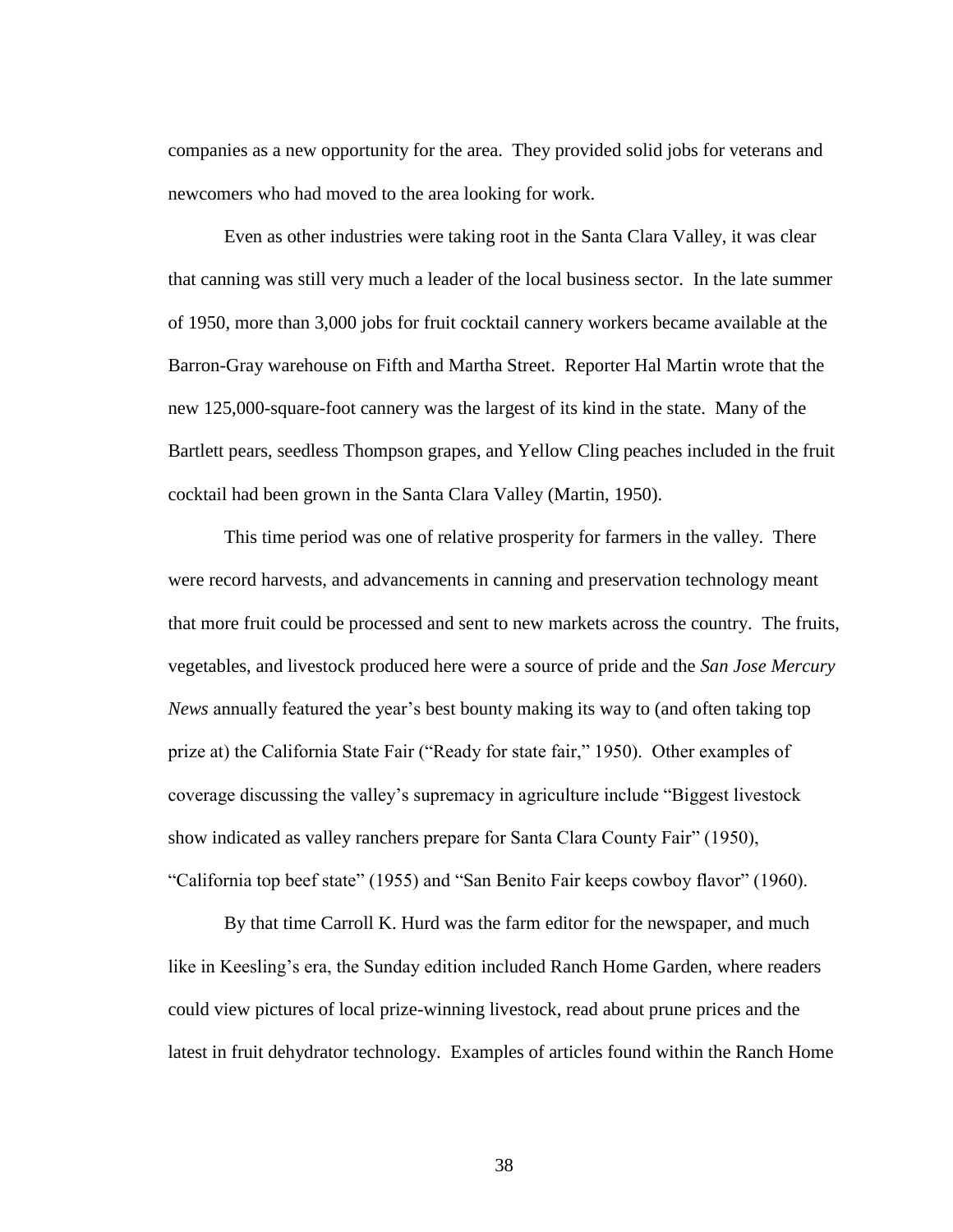Garden section include "Four methods for fig preserving" (1950), "Elkhorn Dairy lesson" (Hurd, 1955), "Co-op blames weather for berry crop drop" (1955), "California crops in new record" (1957), and "Berry industry looks to research for answer to production slump" (Hurd, 1957).

It is important to note that in all of its coverage of the Santa Clara Valley agriculture community, the *San Jose Mercury News* reporters would often interview members of longstanding farming and ranching families for their insight into the issues, as they were most often the experts on the particular topic. At the same time, farmers had begun to organize themselves in a more structured manner. There was the California Dried Fruit Association, the Dairy Breeders Association, and the Santa Clara County Cattlemen's Association, among others. These organizations provided spokespeople for media opportunities and represented family farmers on a regional and national level. Additionally, the Ranch Home Garden section of the paper included a column by Joseph W. Santana, the farm labor representative for the Santa Clara and San Mateo counties. Santana provided updates on the supply and demand of farm labor, noting how many people would be needed for each commodity's harvest. He once wrote:

With apricots over, Valley growers were turning their attention to the harvest of a fair to good prune crop. Over 15,000 workers will be needed to harvest the crop which comprises about 50,000 acres. At this time, the labor supply is deemed to be adequate. Many families employed during the apricot season are staying to find work in prunes. … The local Farm Labor Office reports the arrival of many families seeking work in various crops in the valley. It is suggested that local growers anticipating need for workers in the near future should contact the local office. (Santana, 1950)

Santana's column was a helpful way of connecting growers to their labor force, and tangible evidence of how the *San Jose Mercury News* supported the agriculture industry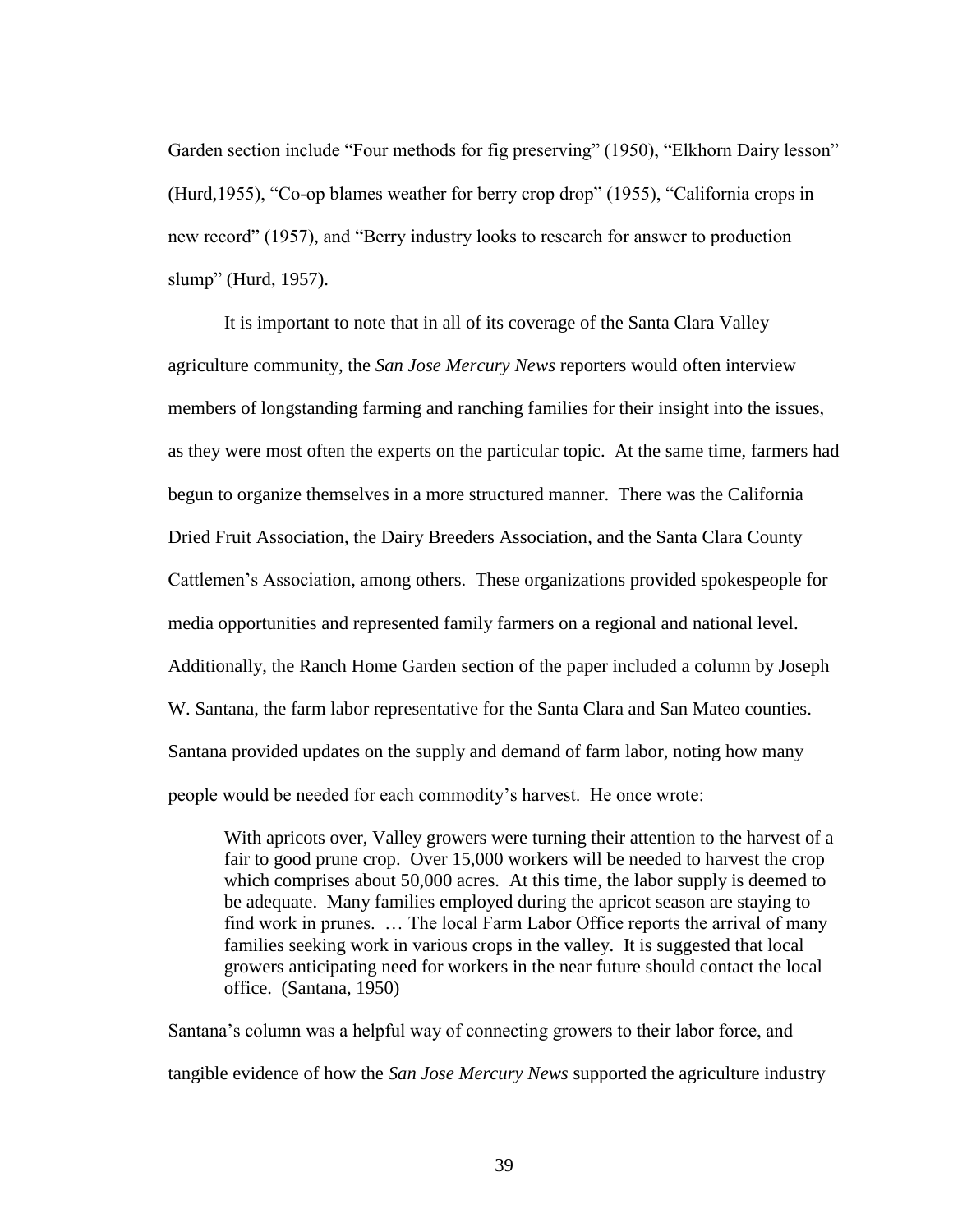at this time. Ultimately, more help was needed. Over time, as growers struggled to gather laborers for the harvest, they resorted to more innovative tactics, including a televised commercial appeal, which appeared on *KGO-TV* ("Strawberry pickers sought via video," 1952).

Toward the end of the 1950s, urban renewal and being conscientious about San Jose's growth were hot topics of discussion. A City Redevelopment Agency was created, and the executive director, Olney G. Smith, warned the San Jose Rotary Club about the dangers of city planners basking in recent successes: hundreds of new homes, an influx of industry, and \$24 million in bonds approved by voters for civic improvements. Smith recommended that the city buy buildings and land in blighted areas and redevelop them, making a profit while also making the area more appealing to current and future residents ("San Jose is sitting pretty, but the boat can be rocked," 1957).

The 1960s were a time of change for the area as well as the paper. By 1960 the farm section had evolved into Farm News, one or two pages on Sundays. Farm editor Carroll Hurd left the newsroom in 1963 to devote himself completely to a chicken farm he had started. Hurd died in 2008 at the age of 93 (Airoldi, 2008).

At the paper, news focused on the addition of new corporations and the fledgling high-tech industry. In 1960 the paper announced the construction of the two-mile linear accelerator at Stanford University. An article quoted a Stanford research associate saying that once the \$125 million accelerator was completed, there would be no comparable concentration on earth of nuclear research facilities ("Bay Area would lead in nuclear research," 1960). Just a few years later, the nearby Stanford Industrial Park was updated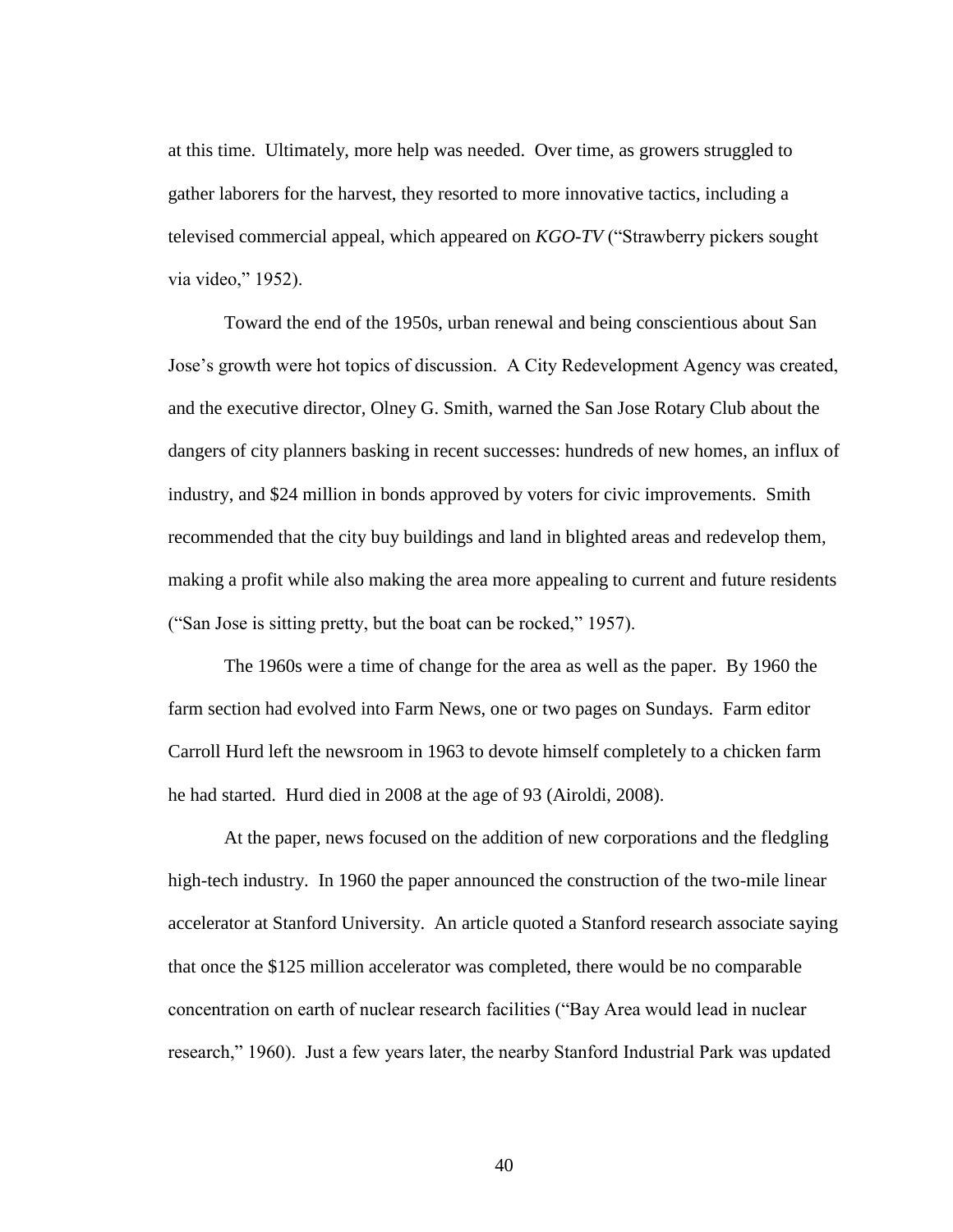to house 40 firms with 11,500 employees. Half of the companies were involved in electronics. The park was specifically located near the Stanford campus, so the companies could harness the synergy of education and industry. According to the article, "Many firms have Stanford faculty members as consultants and lunch hour 'think sessions' between industry and university advisers are frequent" (Lindsey, 1963). Similar articles discussing developing companies and their technologies include "Tiny" gadget helps woman's heart beat after coronary" (1963), "Superheat reactor powers generator" (1965), and "San Jose engineers expand" (1965).

When describing the exciting time in a foreword to Carolyn Caddes' *Portraits of* 

*Success: Impressions of Silicon Valley Pioneers*, current *San Jose Mercury News*

business and technology reporter Pete Carey wrote:

As integrated circuits' commercial opportunities became obvious, new companies that made them or that made something needed to make them were being formed every few weeks. All those companies were using Silicon for their chips, and in 1972, Don Hoefler, a writer for the trade paper *Electronic News*, began using the term Silicon Valley to describe the area. At first it was a rather self-conscious term, requiring a lot of hubris to repeat with any conviction. But the phenomenal growth in size and importance of the area has made the term recognizable nearly everywhere. Outside northern California, a relative handful of people have heard of Palo Alto, Mountain View, Sunnyvale, Cupertino, and San Jose, but the world knows where to find Silicon Valley. (Carey, 1986)

Leigh Weimers, former columnist with the *San Jose Mercury News* added:

The opening of Stanford Industrial Park began to bring new technology into focus. We were doing stories on the scientific advancements of Varian Associates, for example. Can't remember too much coverage of Hewlett-Packard until after it had become fairly huge. And, of course, when the late Don Hoefler coined the term "Silicon Valley" as a modern synonym for the Santa Clara Valley, the die was well-cast (Leigh Weimers, personal e-mail communication, November 9, 2009).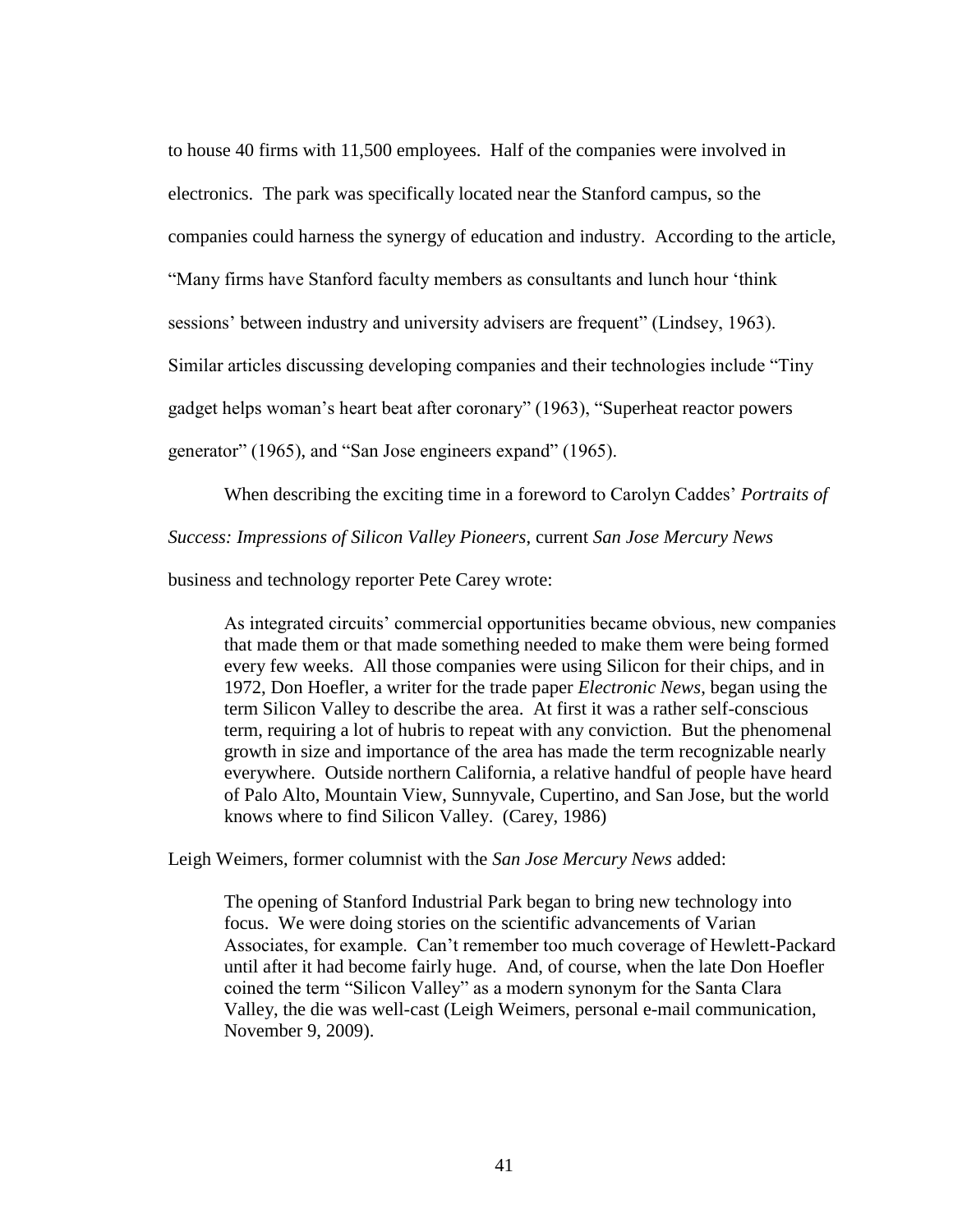With all of the talk of research and technological development, agricultural news moved to the background during the latter half of the 1960s. The focus on technology over agriculture does not mean that the industry was dying. On the contrary, according to Frank Freeman's April 4, 1965, article, agriculture still reigned supreme as Santa Clara County's biggest industry. Freeman explained that 86 different crops were grown in the area, representing a value of more than \$70 million, which would turn into \$200 million if finished products were taken into account. He wrote, "Subdivisions notwithstanding, this county is among the 25 most important counties in agricultural production in the United States" (Freeman, 1965). While it appears that fewer people were involved in hands-on farming, it was clearly still a viable industry in the area.

As the 1970s began, farm labor issues brought agriculture back into the spotlight in the *San Jose Mercury News*. Farm labor leader Cesar Chavez was prominent in local coverage, as well as stories pulled from the *Associated Press* wire into the paper. On April 4, 1970, Chavez announced that his four-year effort to organize farm laborers had found its first success. The article outlined that Chavez had signed two table grape growers and reached an agreement with a third to allow for the unionization of their workers. Chavez added that a strike would continue against any growers who opposed unionization. This was one step on a long road, because the majority of growers in California did not support unionization as the best way to change the industry. The article quoted California Farm Bureau President Allan Grant: "We understand that the contracts are essentially one family of Coachella Valley growers and we do not recognize the signing as any great breakthrough. Most growers are not willing to be coerced into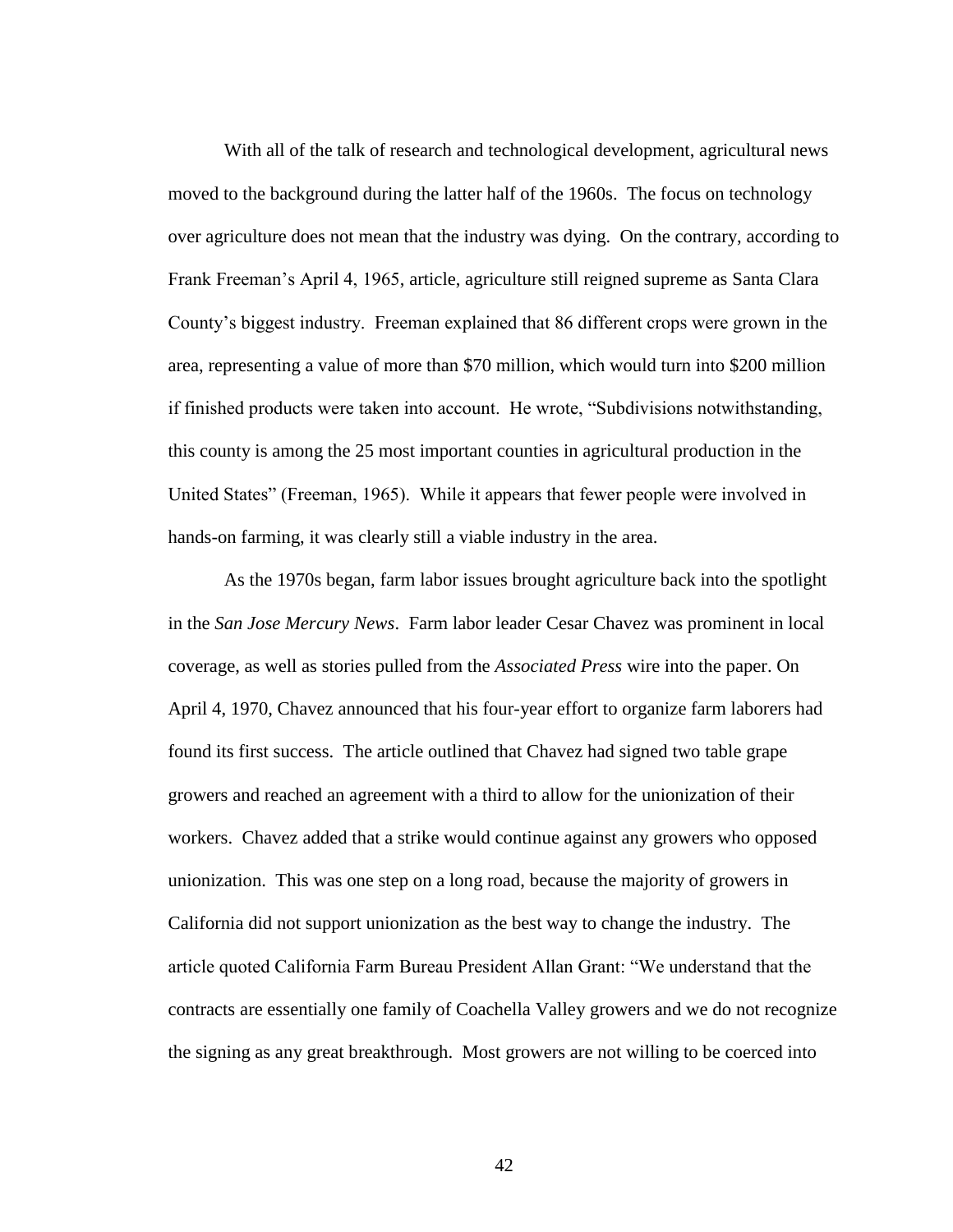signing...but will continue to work for fair farm legislation" ("Chavez claims 3 contracts,‖ 1970). Three days later the paper ran an editorial piece explaining the impact of Chavez's announcement. Lou Cannon, of the *San Jose Mercury News* Washington Bureau wrote in an opinion piece, "Underlying the announcement of the accord between Cesar Chavez's United Farm Workers Organizing Committee and one Coachella Valley grower is a carefully contrived economic gamble that could either pave the way for further farm union agreements, or backfire entirely on Chavez" (Cannon, p. 26). Cannon's editorial questioned the validity of the current farmworker unionization movement. His editorial included an interesting point, underscoring the fact that Chavez not only needed his boycott efforts to be successful, but he needed to ensure the success of the farmer who signed the first unionization contracts as well. Cannon noted that the best method to encourage other growers to sign contracts was to show how their farms would benefit financially by supporting unionization.

Even if other growers in California were not signing contracts yet, subtle changes were improving the conditions for migrant farmworkers. The day of Chavez's announcement of the first unions forming in Southern California, in Gilroy a new 100 unit housing project for farm laborers was beginning construction. The Gilroy Harvest Housing Association and the federal government paid \$353,000 for the 10-acre complex, and it was the first program of its kind in the country. The site included 100 twobedroom housing units, laundry facilities, and a complete day care center ("Ground broken for 100-unit Gilroy farm housing project," 1970).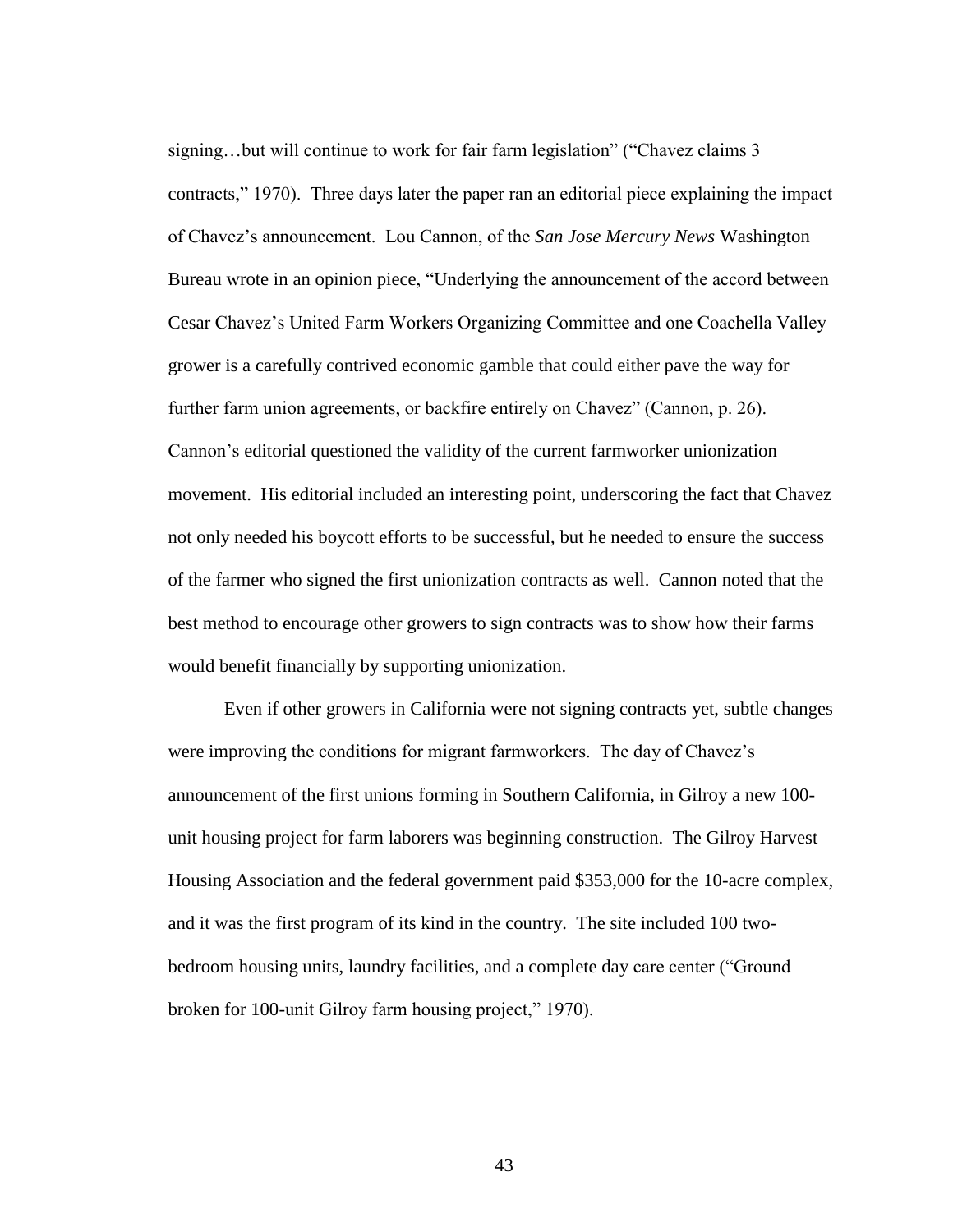Just a few years later, Chavez's United Farm Workers Union had grown into a powerful force in California agriculture, and was involved in decisions at even the highest level in the industry. In 1974 the U.S. Department of Agriculture was working on a mechanized lettuce harvester that could harvest twice as many heads of lettuce as the traditional manual method. Both the Teamsters Agricultural union and the United Farm Workers Union called for further research into how the machine would impact laborers. A spokesman for the Teamsters said that the machine would cause problems for older workers who would have to learn new skills and could be pushed into early retirement if they were not able to keep up with the technological advancement. He added that with the relatively recent mechanization of agriculture, employees had not had much time to build up retirement benefits (Bowe, 1974).

These were some of the last articles the *San Jose Mercury News* wrote framing agriculture as big business and an influential industry in the area. By now, stories about new technologies appeared more frequently within the paper.

# Agriculture as a Novelty: 1976 through 2000

With the United Farm Worker Union firmly establishing itself in the late 1970s, the *San Jose Mercury News* frequently reported on its activities during the 1980s, including a garlic strike where Gilroy farmers were picketed because of alleged child labor law infractions (Glines, 1980). Beyond labor issues, farm news had moved to the back of the minds of many valley reporters. Stories that did run in the paper showcased agriculture as a novelty, including many photos and articles about unique county fair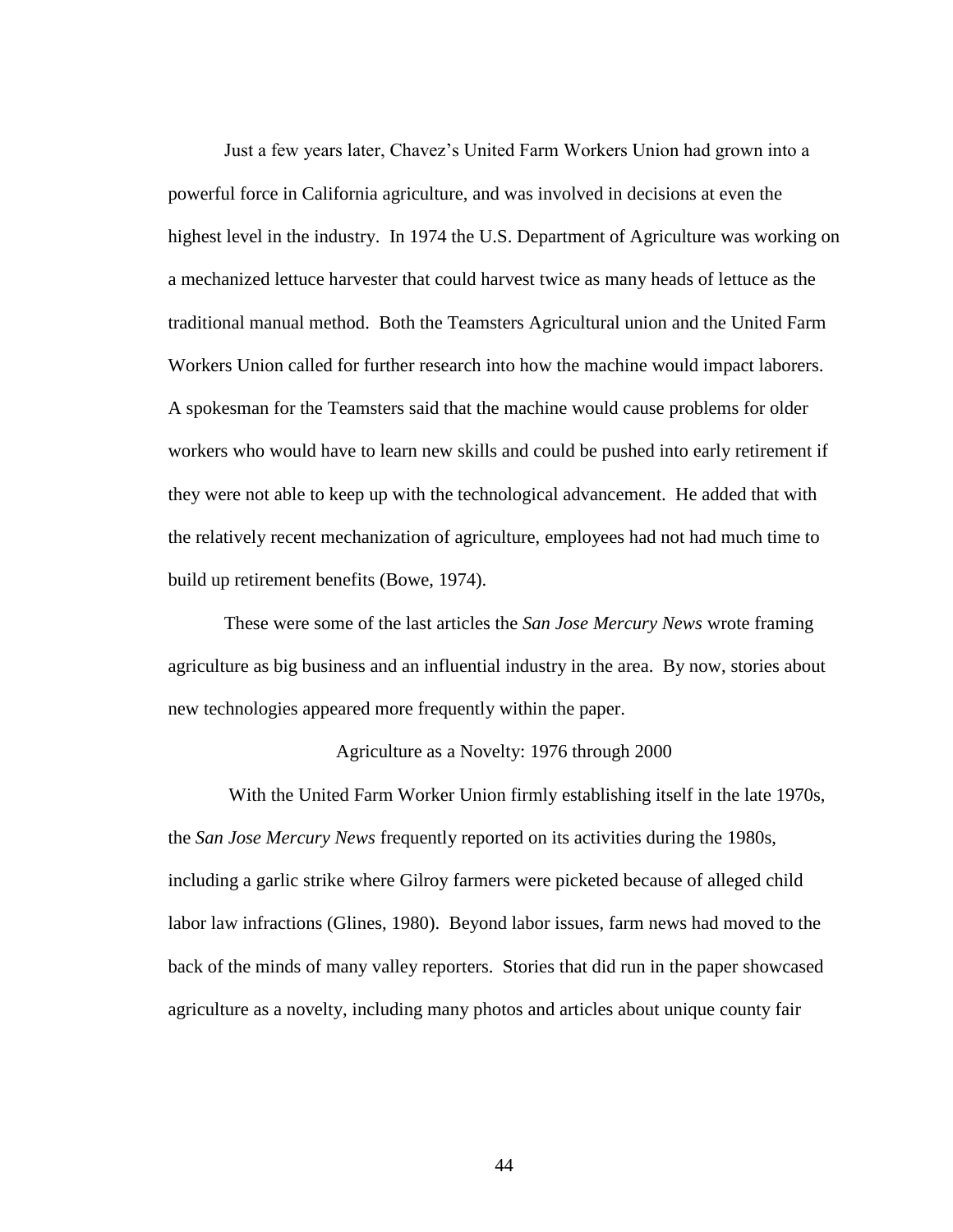exhibits and historical ranches. By the 1970s, there was no longer a farm editor or a farm news section on Sundays.

Stories during this time concentrated on the housing growth and the surge in the business landscape. Columnist Leigh Weimers said the newsroom was more interested in urban sprawl than anything else, noting, "As is all too typical of newsrooms, not a lot of notice was taken of the shift to technology until after it was fairly well under way. To be sure, there was much discussion and coverage of the transformation of orchards to housing, but that mostly was in an urban sprawl context" (Leigh Weimers, personal email communication, November 9, 2009). Similar to Weimers' point, the *San Jose Mercury News* reported in 1980 that the city of Gilroy had found itself with a need to build 12,000 new homes as soon as possible to accommodate a new business park in nearby Morgan Hill. The city's planning committee scrambled to determine how to make that a reality in light of the city's existing growth management ordinances. As a result, areas like Coyote and San Martin took the brunt of the growth, because they did not have the same strict ordinances ("M.H. development stirs Gilroy's fear of housing squeeze," 1980). The lack of affordable housing was exemplified in a story that ran the same day about a family that had been homeless for a week because there had been a limit to federally funded subsidies and the Santa Clara County's housing prices had skyrocketed beyond what the government could subsidize for the 1,500 to 2,000 needy people in Santa Clara County at the time. The article, by Elias Castillo, featured Mauricio Ochoa, a 3-year-old boy who had spent his recent birthday in the car serving as his family's home (Castillo, 1980).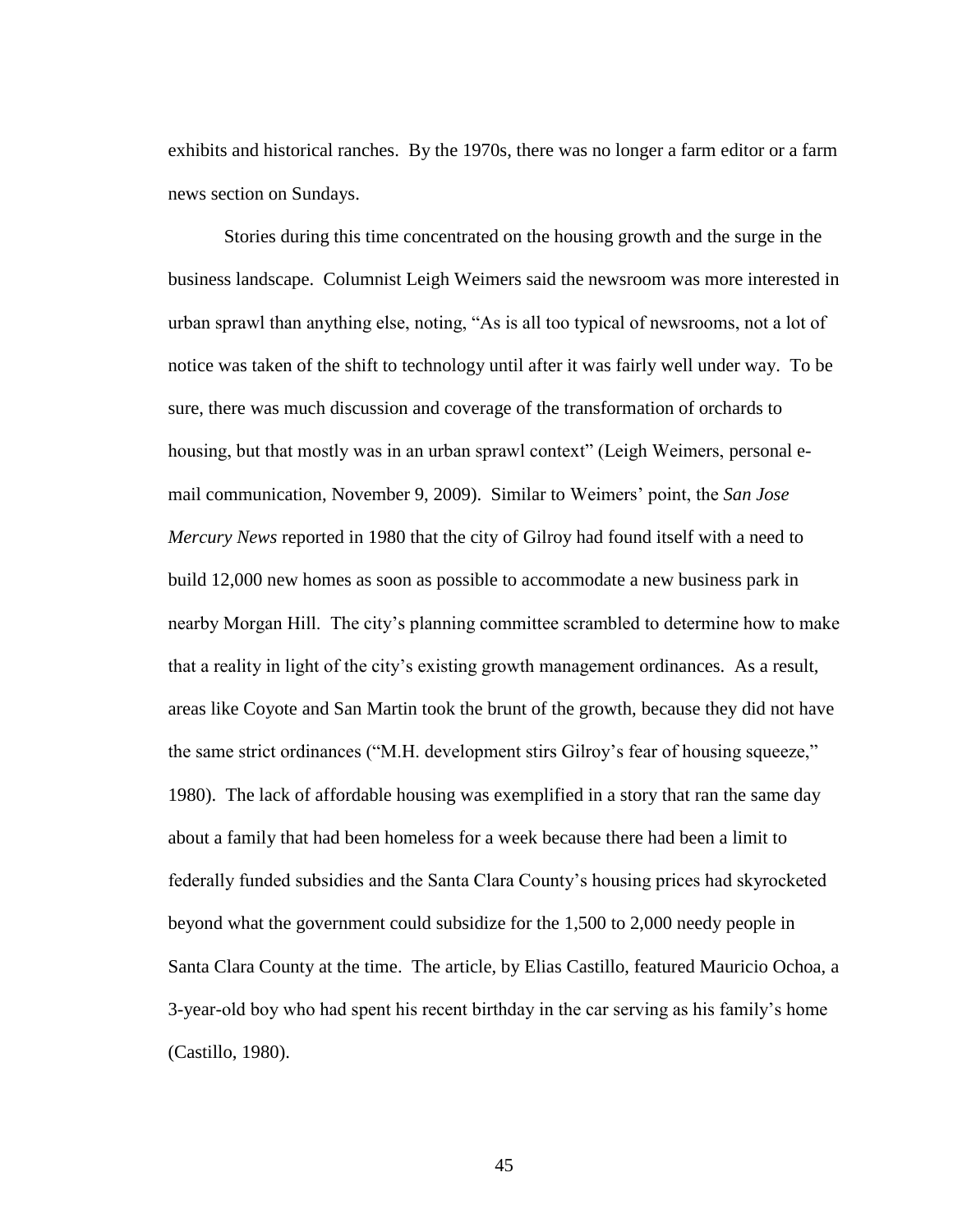With the demand for new homes at an all-time high, land became so valuable that it made more sense to build subdivisions than farms. Also, as the technology industry advanced, there was a growing need for larger research and development facilities. In 1980, IBM was planning to build a 500,000-square-foot facility on what were formerly the Stile and Rule ranches in the Santa Teresa foothills. While IBM was going to maintain more than 500 acres as open space and use about 30 acres for the actual facility, there was no discussion of using the land for farming and ranching, as it had been before. Instead, a hiking and horseback riding trail was created (Acuna, 1980). When stories like that of the IBM facility appeared in the paper, content was framed to explain what the development would mean for jobs in the area and the housing crisis, but did not include discussion of what it meant for the agriculture industry.

When agriculture stories appeared in the paper, they often included news from the Santa Clara County and nearby San Benito County fairs, with accompanying photos showing off prize-winning produce and livestock from the remaining farmers and ranchers in the area. Newer types of technology took the spotlight and intrigued valley residents and the reporters themselves. Mike Cassidy joined the *San Jose Mercury News* staff in 1986, but it was not until later that he was struck by the impact the high-tech industry was having on the area. He noted:

I think a tipping point for me was in the mid-1990s, about the time of the Netscape IPO, when it struck me what fascinating innovation was under way here and what fabulous wealth it was producing. I happened to be living a couple of blocks from Netscape at the time and I looked on in wonder as the company grew at an incredible rate, literally marching down Middlefield Road occupying new office building after new office building. (Mike Cassidy, personal e-mail communication, February 5, 2010)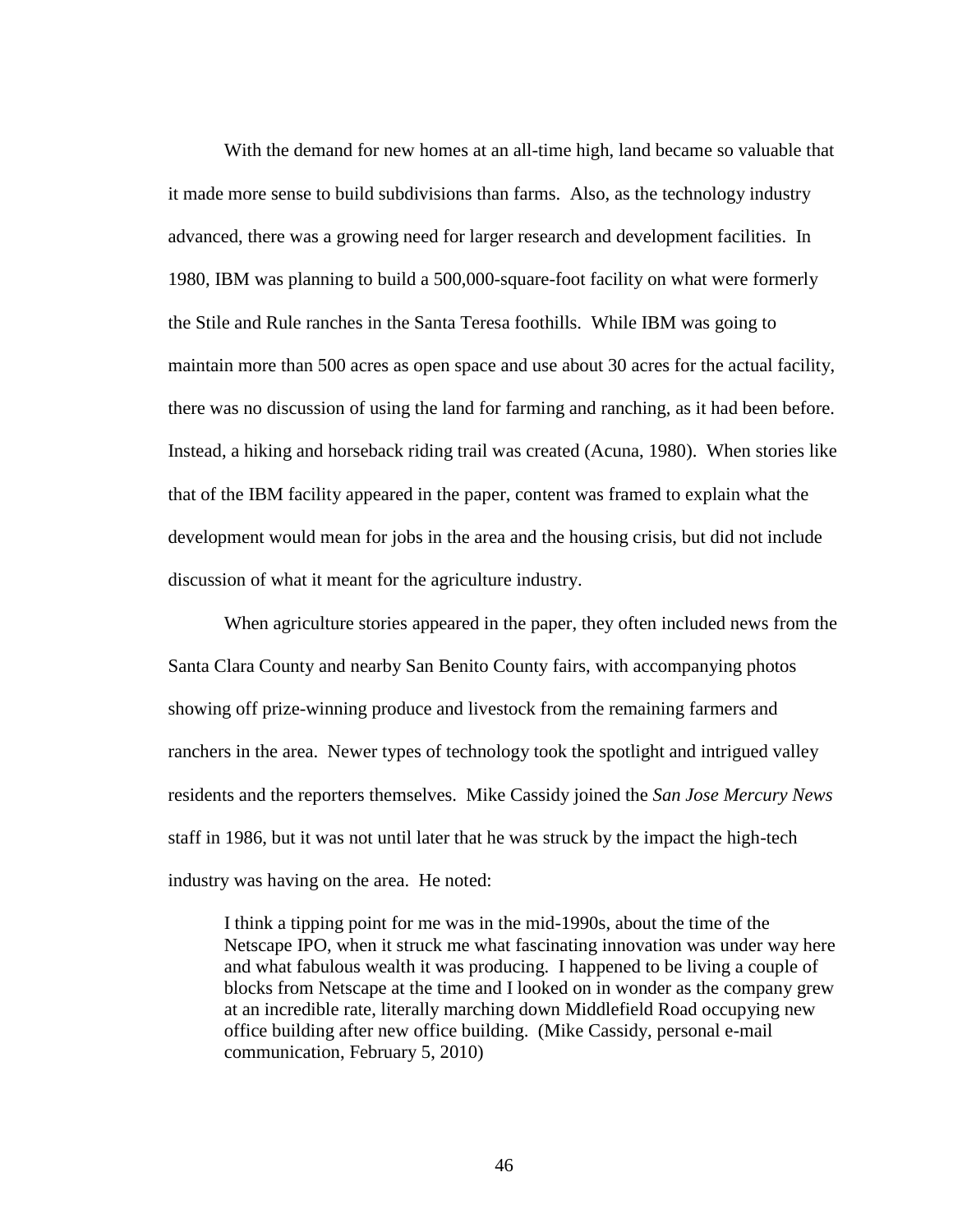By that time, the word about the area's business and technological success had spread worldwide. Jerry Ceppos, who joined the paper as an associate editor in 1981 said:

When I became the executive editor in 2000, I knew that we were the center of the universe in terms of technology and venture capital and should get busy on that story before someone stole it from us. I was particularly irritated that *Time*  magazine had run a cover story about that time on Marc Andreessen, with all sorts of personal insights (as I recall, *Time* reported that Marc's real pleasure was going to Tower Records—there's a name from the past—and buying a ton of CDs. We had not given Marc that sort of human face, though had reported on him). (Jerome Ceppos, personal e-mail communication, January 26, 2010)

Cassidy, who today writes a column in the *San Jose Mercury News'* business

section about the culture of the area, recalls a meeting Ceppos held with the newsroom to

encourage reporters to take advantage of the thrilling story of Silicon Valley unfurling

right in the paper's backyard.

Many of us were excited by the realization that we had the good fortune to be living in the midst of the biggest business story of the decade, or longer. The fact that a transition from agriculture to industry, which had been going on for some time, was accelerating added a dramatic element to the story for our local readers. (Mike Cassidy, personal e-mail communication, February 5, 2010)

Around that time, the San Jose area was visited by representatives from other

countries looking to replicate some of Silicon Valley's success. Business leaders offered

their countries for possible joint ventures, with American money and technology and

foreign labor (Grad, 1991).

The agriculture industry was momentarily brought back into the newspaper's spotlight in 1993, with the announcement of Cesar Chavez's death. There was some discussion of how farming had changed since Chavez's first work toward unionization began decades earlier, and how his unexpected death left no clear leader for the United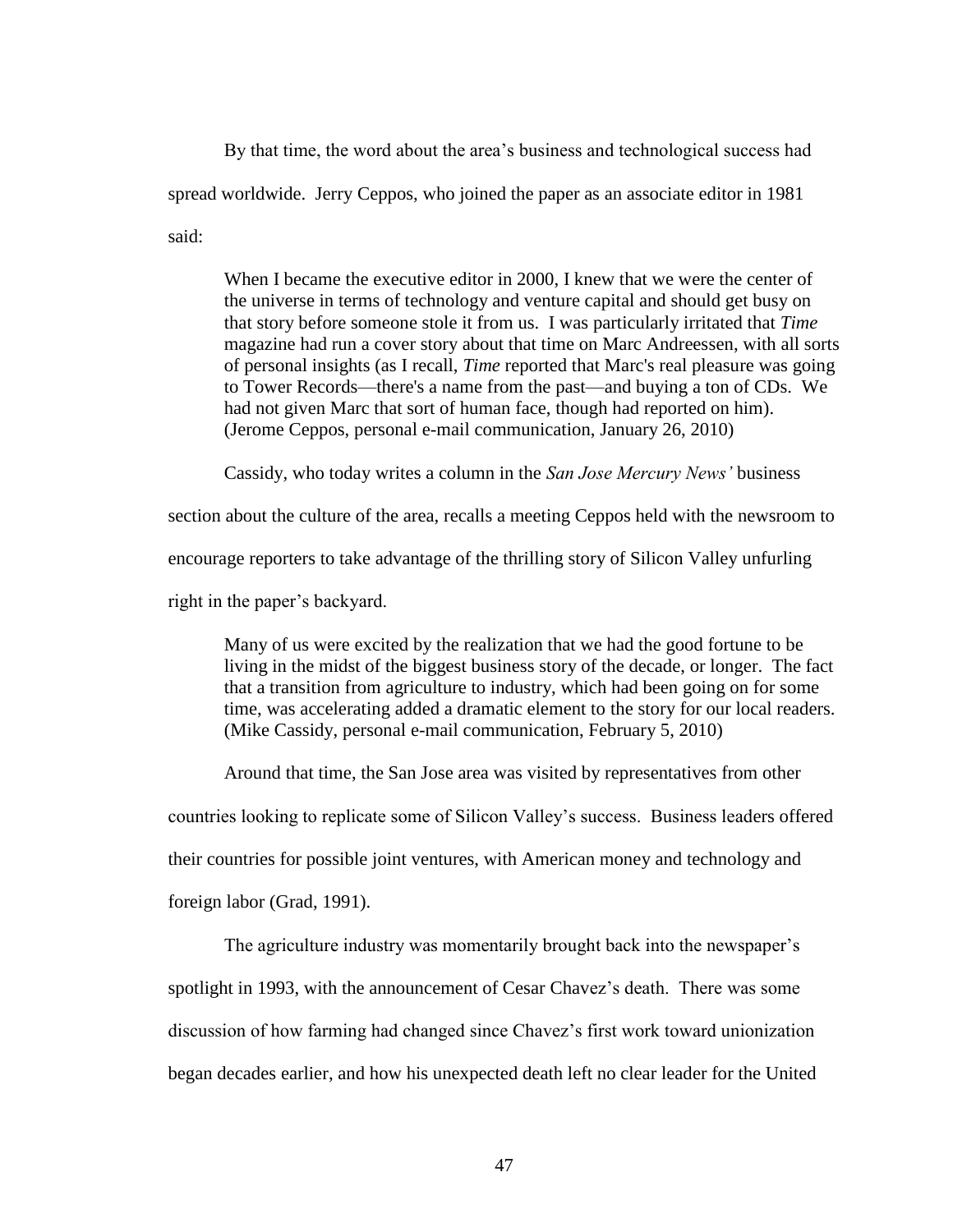Farm Workers Union. The *San Jose Mercury News* ran a multipage story the day after Chavez's death, followed by a column by Jim Trotter, an editorial cartoon of the United Farm Workers logo with Chavez's birth and death dates, and an editorial piece. Chavez's impact was a profound one on the labor environment as well as the Santa Clara Valley. The editorial piece stated:

The man from Sal Si Puedes is gone. Outside of Delano, birthplace of the United Farm Workers of America, no town knew Cesar Chavez better than San Jose, where he once lived in a barrio called Get Out If You Can. … Though the UFW's membership and effectiveness waned in the 1980s and the union itself is now near death, Chavez did everything a leader could to keep his movement alive. And live it does through the slowly growing number of grass-roots groups and other unions carrying the UFW's mission, not only on the farm, but also in the shiny offices of Silicon Valley. ("Cesar Chavez's legacy", 1993)

It is important to note how the framing of this editorial differed from the first editorial written by Ralph Taylor in 1936, which saw farmworker unionization as impossible, a threat, and a link to Communism.

Other stories from this study's final time frame discuss agriculture as a relic from days gone by as well as an important link to the foundation of the Santa Clara Valley. Examples of these articles include "Bloom off California wine boom" (Harnett, 1974), "Gilroy celebrates its fame claim with garlic festival this weekend" (1980), and "Put a grape on your face" (1993).

Another significant moment in the area's agricultural history was the tearing down of the Santa Clara County Fairgrounds in 2000 and 2001. In 1999 the fair was held for the last time in its traditional late-summer time frame, with locally raised goats, sheep, swine, horses, cattle and even rabbits and chickens housed for judging in barns built in 1941. That year the attendance was roughly 326,000 and the fair made a profit of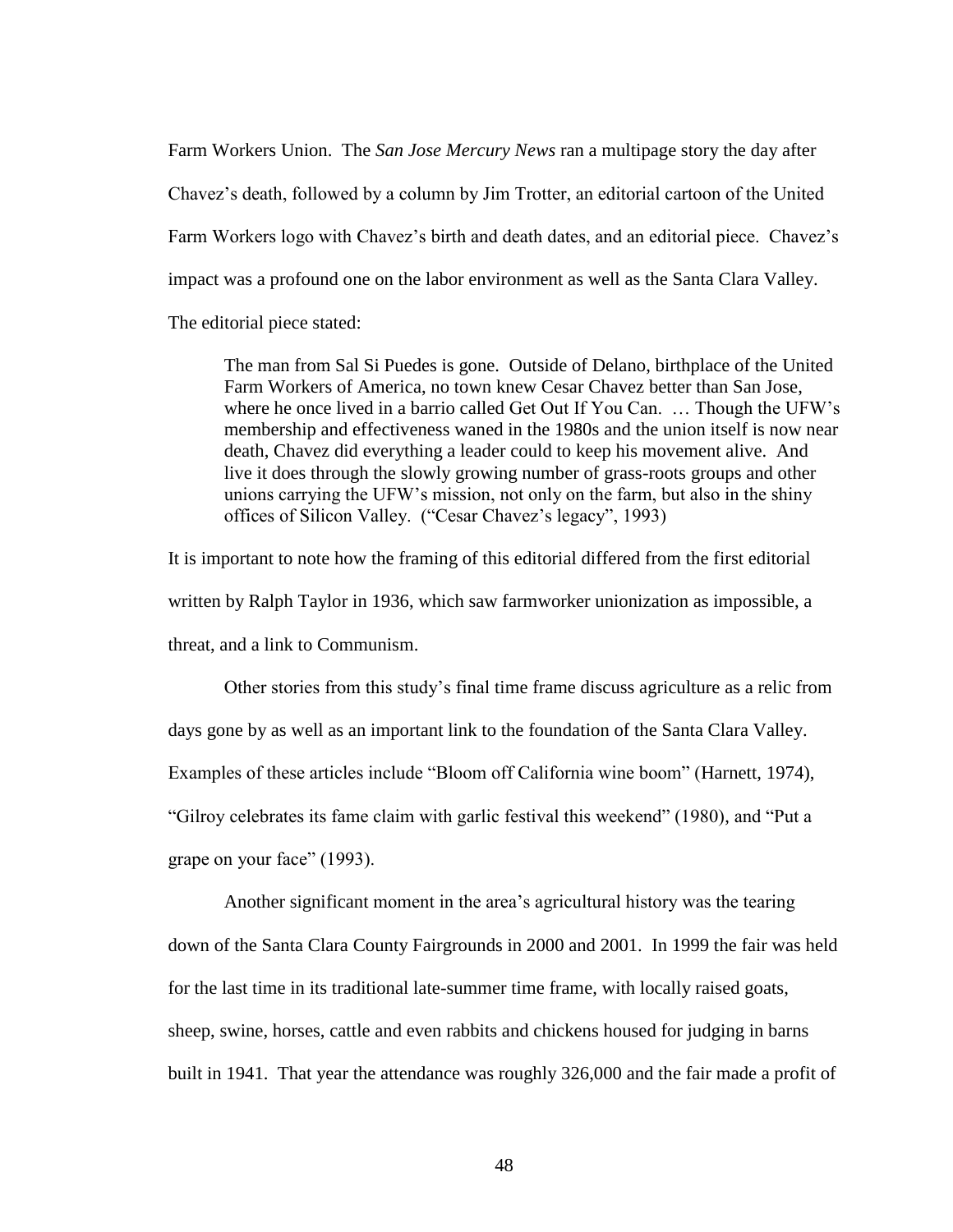\$50,000—for the first time in years. Shortly after the 2000 fair was held in May, demolition began on the barns to make way for an 8,000-seat amphitheater, a 125,000 square-foot Expo Center, and a sports complex. An article discussed the changes fair participants had seen over the years:

Nowhere is that more apparent as in the agriculture horticulture division. As entries trickled in Thursday, longtime volunteers recalled the days when commercial growers would deliver truckloads of produce for judging. The entries were displayed in the huge Expo Hall. Now they fit on a dozen or so tables in a small open-air pavilion. (Rombeck, 1999)

In 2000, produce and horticulture entries at the Santa Clara County Fair were drastically reduced, as the change in the event's timing meant it was out-of-sync with the harvest season. On the other hand, photography, writing, and painting entries from local schoolchildren rose to 200 from the previous year's 25 (Rombeck, 2000). As a note, construction on the amphitheater did not begin as planned, and the land where the fairgrounds are located is being evaluated as a possible housing site for low-income families, or to be sold to provide income for the county. But even as one chapter in the area's history ends, others are beginning.

Jerome Ceppos, said, "I still think that the cultural story of the valley is one of the great American stories of all time" (Jerome Ceppos, personal e-mail communication, January 26, 2010). Referring to the valley's status as a "technology hub," columnist Mike Cassidy added, "I am optimistic about the valley's future. There are huge challenges in terms of education and what appears to be a widening wage gap between the very wealthy and the poor. Still, I think the innovative spirit of the valley will one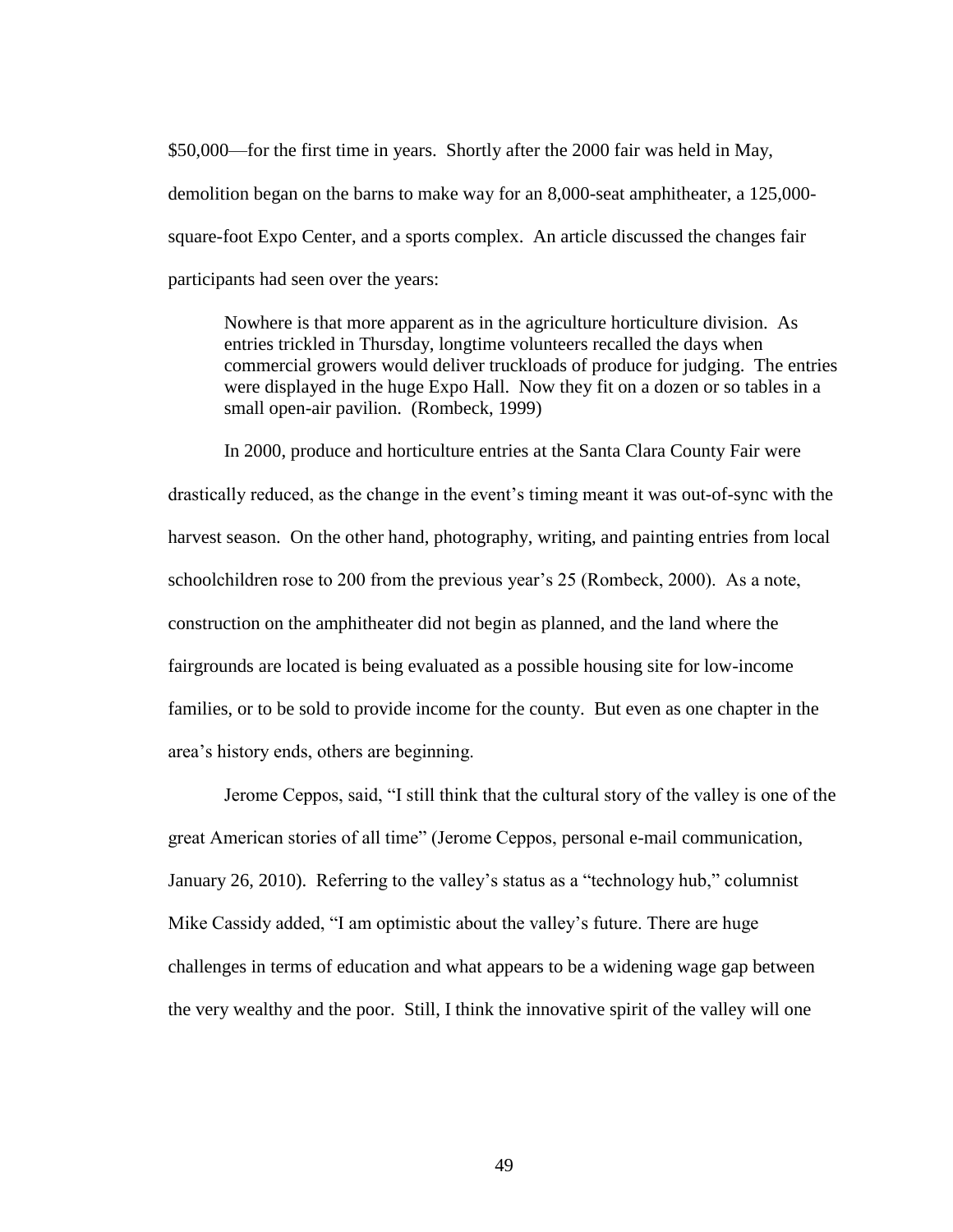day return the area to general prosperity" (Mike Cassidy, personal e-mail communication, February 5, 2010).

#### *San Jose Mercury News* as Force for Innovation

To answer the research question (Was the *San Jose Mercury News* a driving force in the transition of the Santa Clara Valley from an agricultural community to Silicon Valley, or did it simply report based on the demands of its readers?), the findings of the study show that the *San Jose Mercury News* was a propelling force in the transition, and an early adopter when it came to covering new information and innovations. With regard to framing theory, the evidence strongly suggests that by telling readers what news, events, and advancements were important in the area, the newspaper was able to focus the investments and business decisions of its readers on what was new and up-and-coming. In this case what was up-and-coming was technology instead of agriculture. One of the most important articles included in this study was the 1965 piece by Frank Freeman about agriculture as the county's biggest industry (Freeman, 1965). Based on the other coverage in the paper at the time, one would never have guessed that farming and ranching was thriving in the area. This is an example about how the paper was constantly looking ahead, and propelling the area into the next phase.

Supporting points for the findings were found by asking the journalists themselves what it was like to be in the newsroom during the valley's transition. This was answered in part by Leigh Weimers, Jerry Ceppos, and Mike Cassidy through their personal e-mail communications with the researcher. They explained that it was exciting to be a part of the nation's largest business story in the 1980s and 1990s.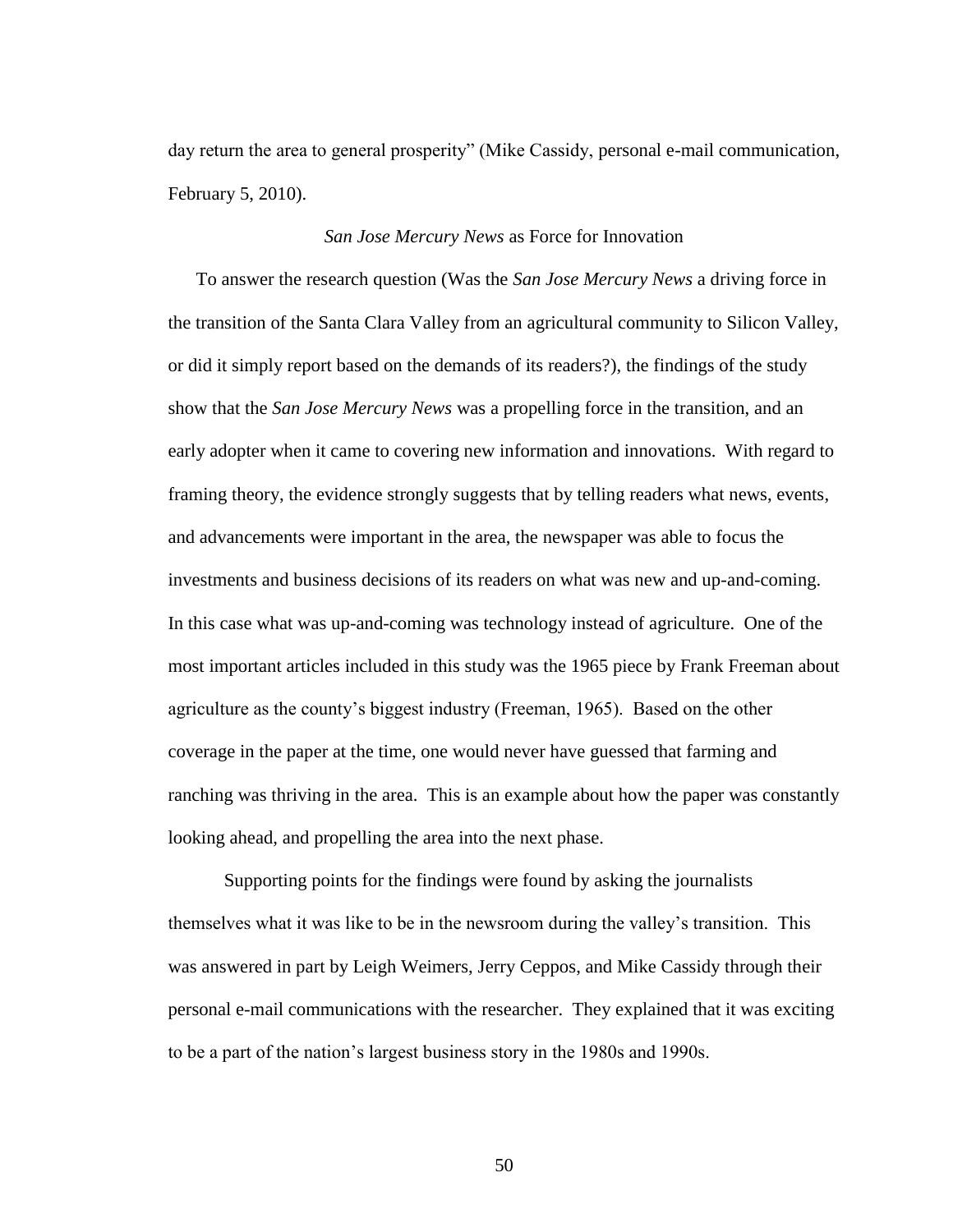When asked about his opinion of the changes, columnist Leigh Weimers noted:

Personally, I enjoyed the changes. I enjoyed writing/reading about the latest scientific advancements, from lasers and space exploration devices to the advent of the personal computer and video games. Although some people lamented the loss of the valley's orchards and their sea of springtime blossoms, I was much happier seeing them replaced by homes and tilt-up R&D buildings. I'd picked prunes as a young man (terrible job) and quickly saw that the only real way for people to make a decent wage in agriculture was to own the ranch, not work on it. The jobs offered by industry provided much better pay. Not a bad trade. (Leigh Weimers, personal e-mail communication, November 9, 2009)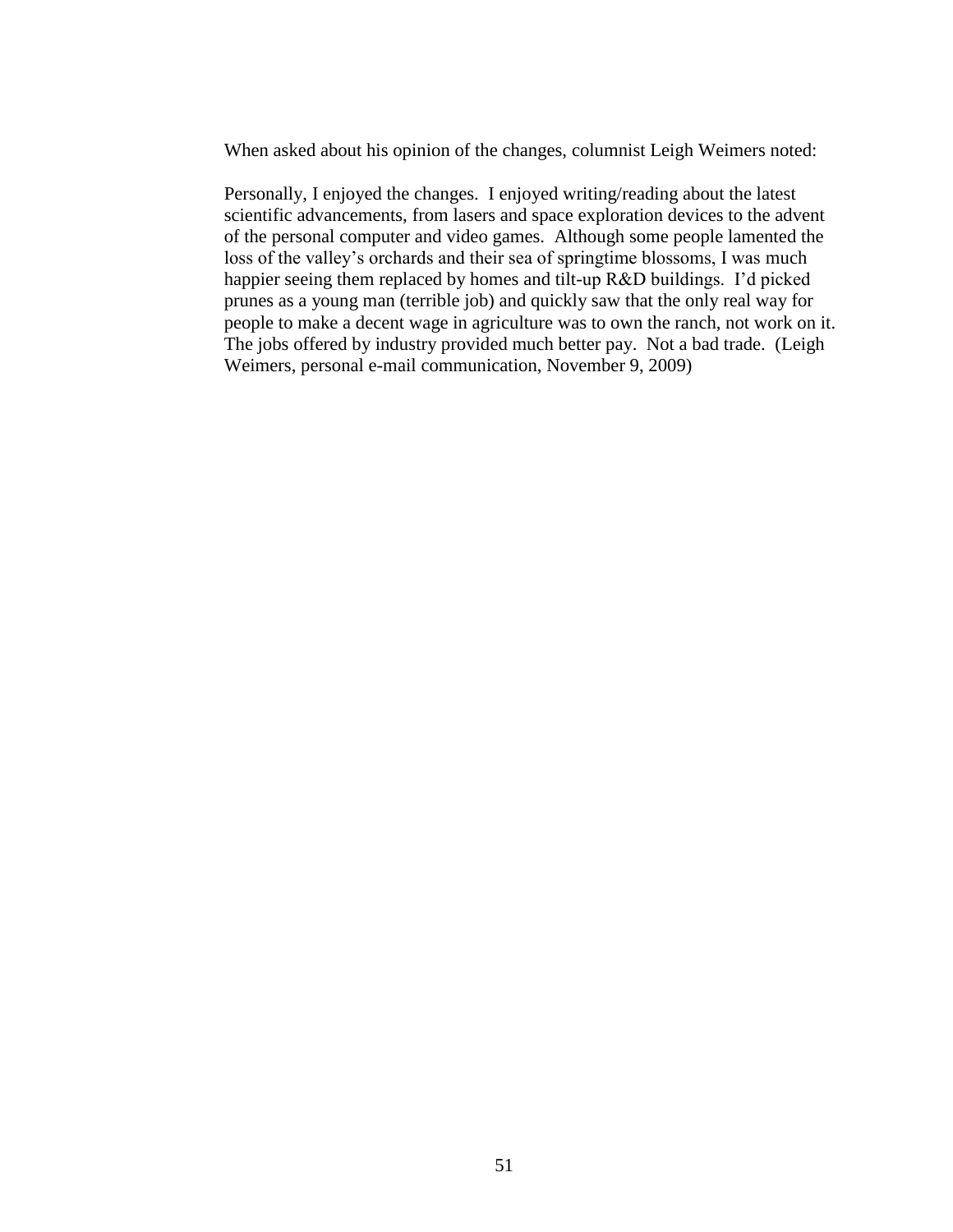## CHAPTER 5 - SUMMARY AND DISCUSSION

#### Summary

This study was designed to probe how the *San Jose Mercury News* reported on the transition of the Santa Clara Valley's agricultural community and the rise of technology to create Silicon Valley. The period studied was from 1935 to 2000. The intention was to investigate whether the paper propelled change in the area, or simply reported what had already happened. The study also included a few firsthand comments from reporters who were in the newsroom during the time of the transition and could provide insight into discussions surrounding the valley's changes.

The findings of the research indicated that the newspaper's coverage of agriculture stories during the 1935 through 2000 time frame could be broken up into three segments. The first segment, taking place from 1935 through 1945, showcased agriculture as a way of life and a necessary part of every Santa Clara Valley resident's life. There was a mentality that the news about farming and ranching was important to all readers. The second segment took place from 1946 through 1975. During this time, agriculture became an industry with a distance between most readers and the farm. Hot topics included profits and labor issues, including the birth of farm worker unionization. The final segment, from 1976 through 2000 portrayed agriculture as a novelty, or a relic of the valley's past. There was no farm editor, and most articles were features included for their unique flavor on topics readers knew very little about.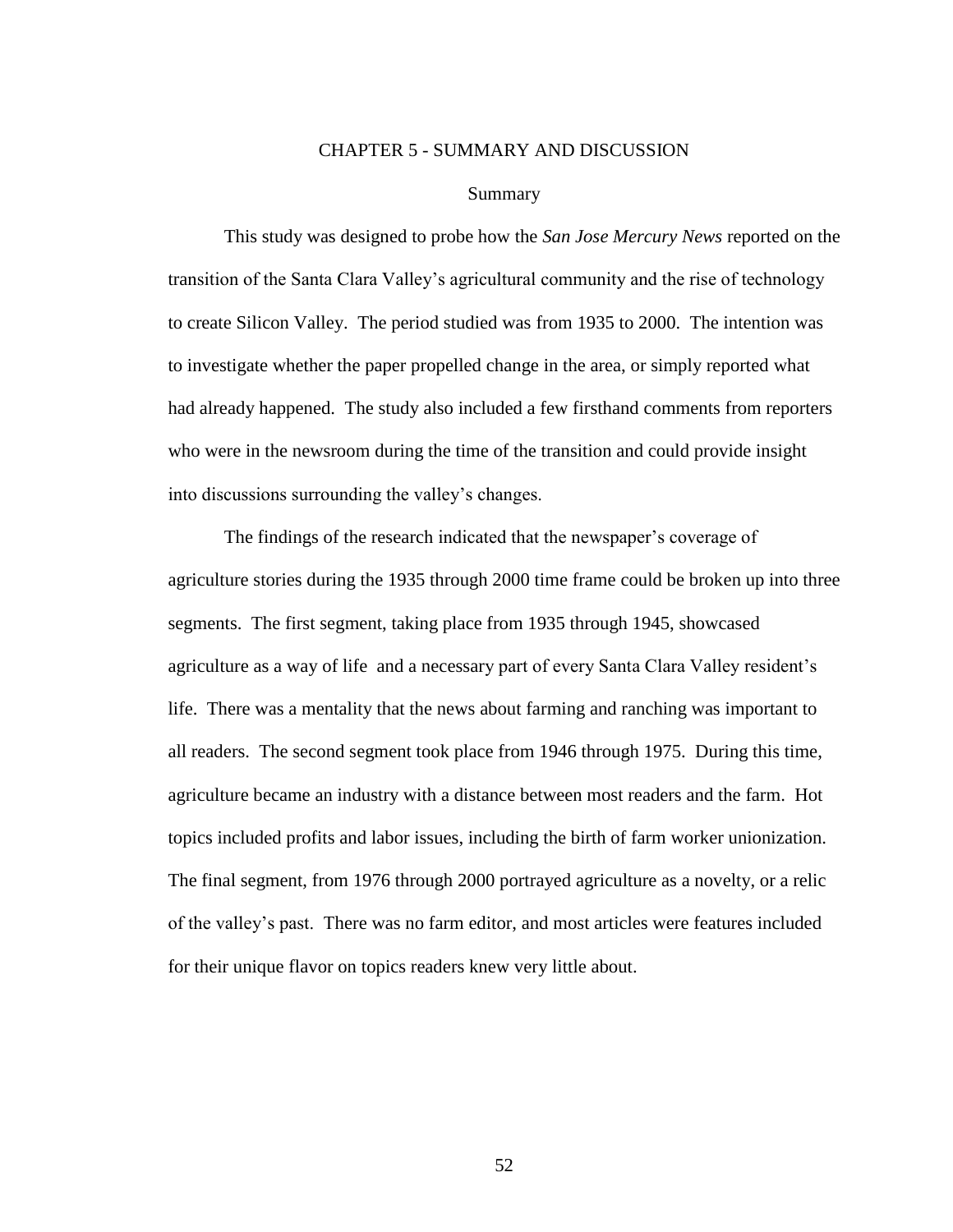## Discussion

This study supported the original conjecture that the *San Jose Mercury News* was active in the transition of the Santa Clara Valley into Silicon Valley. However, as evidenced by interviews with reporters who were present in the newsroom during the transition, some felt the paper was not on the forefront of the news, but instead reported on what was under way.

This means that while research shows that the paper was reporting about the transition as it was happening, it is possible that it could have been even more aggressive and forward-looking in its coverage. Rogers' theory of the Diffusion of Innovations (1962) outlines the order in which new innovations are accepted by society. First come the innovators, next the early adopters, then the early majority, followed by the late majority and laggards. Based on where the newspaper falls within the categories, it would frame its stories to support its views. In this case, the *San Jose Mercury News* falls within the early adopter category because it reported on the latest business and technology news within Silicon Valley, but by one reporter's own admission, the paper was not an innovator and did not begin covering the high-tech story until the transition was beginning.

This study is important as a historical survey of what was happening in the valley between 1935 and 2000. In the future, other researchers will be able to use this study as part of a foundation for further study. It can also be compared and contrasted with other studies about agriculture in the United States and the reporting of farm news over the years.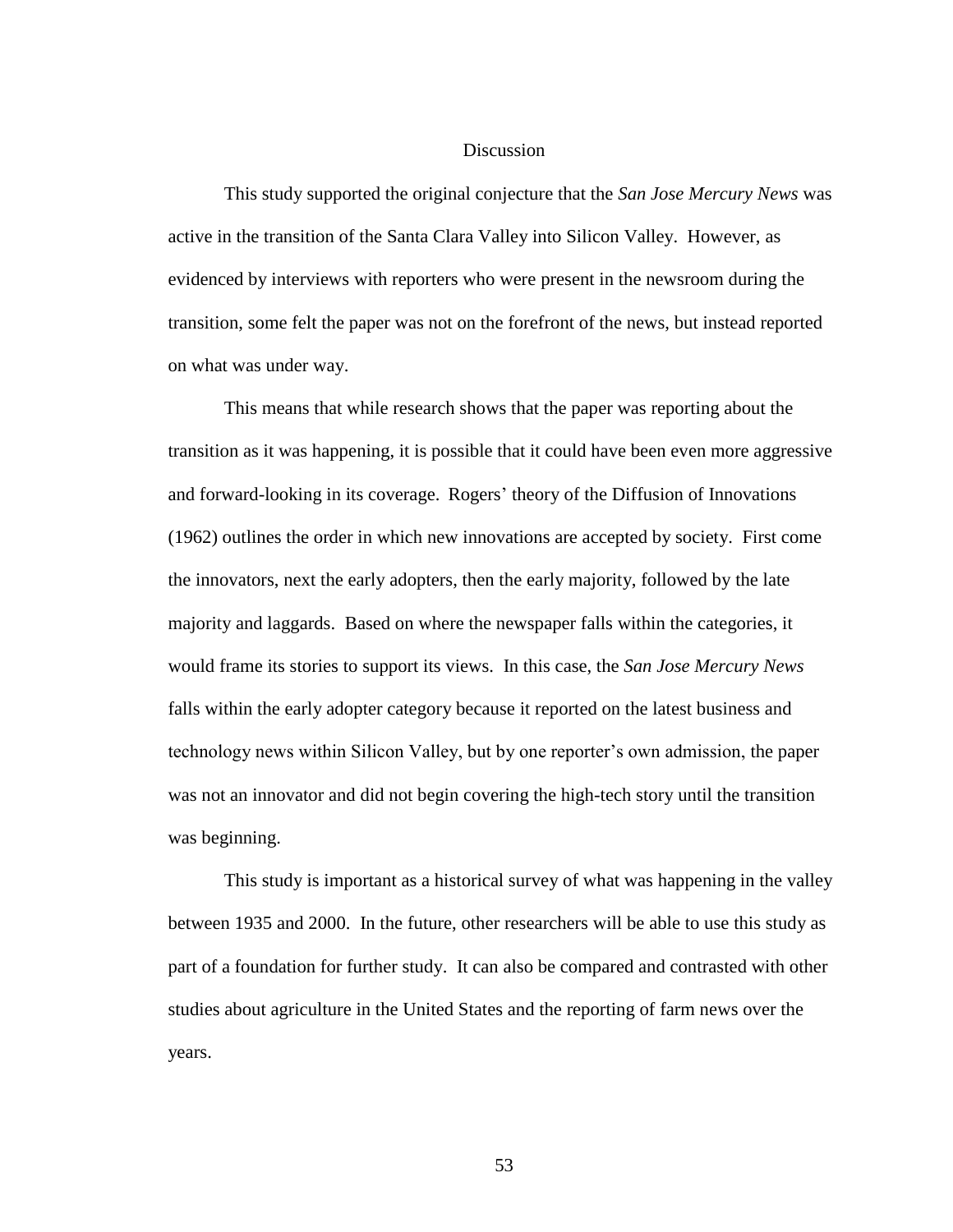A question that remains unanswered involves the readers of the newspaper. Now that it is clear how the paper changed over time, how did readers view the transition, and how often did articles in the paper become involved in farm decisions about purchasing, planting, and harvesting? This is examined further in the section below about directions for future research.

## Implications of the Study

This research has a few implications for other types of news coverage. First, it is likely that other industries beyond agriculture saw a change in coverage as high-tech was brought into the Santa Clara Valley spotlight. For example, mining was an integral part of the Santa Clara Valley's history, and a necessary foundation for the technology created here (History San Jose, 2010). Mining coverage transitioned out before the time period studied in this thesis began, but it is likely that it saw a transition similar to agriculture's as it was replaced by new industries. It is likely that agriculture served in the same capacity as technology in eclipsing the mining coverage in the *San Jose Mercury News*.

A second implication of this study is that other areas of the country that have seen a growth in technology—for example, Seattle, Austin or Boston—might have seen their newspapers' coverage transition from one industry to another in a similar manner as the *San Jose Mercury News*. In these cases the industries leading the area before may have been first seen as a livelihood for most residents, than as simply one of a few industries in the area, and then a novelty and relic of the area's history. Austin would be of particular interest, as it was a prominent center for the beef cattle industry and has now become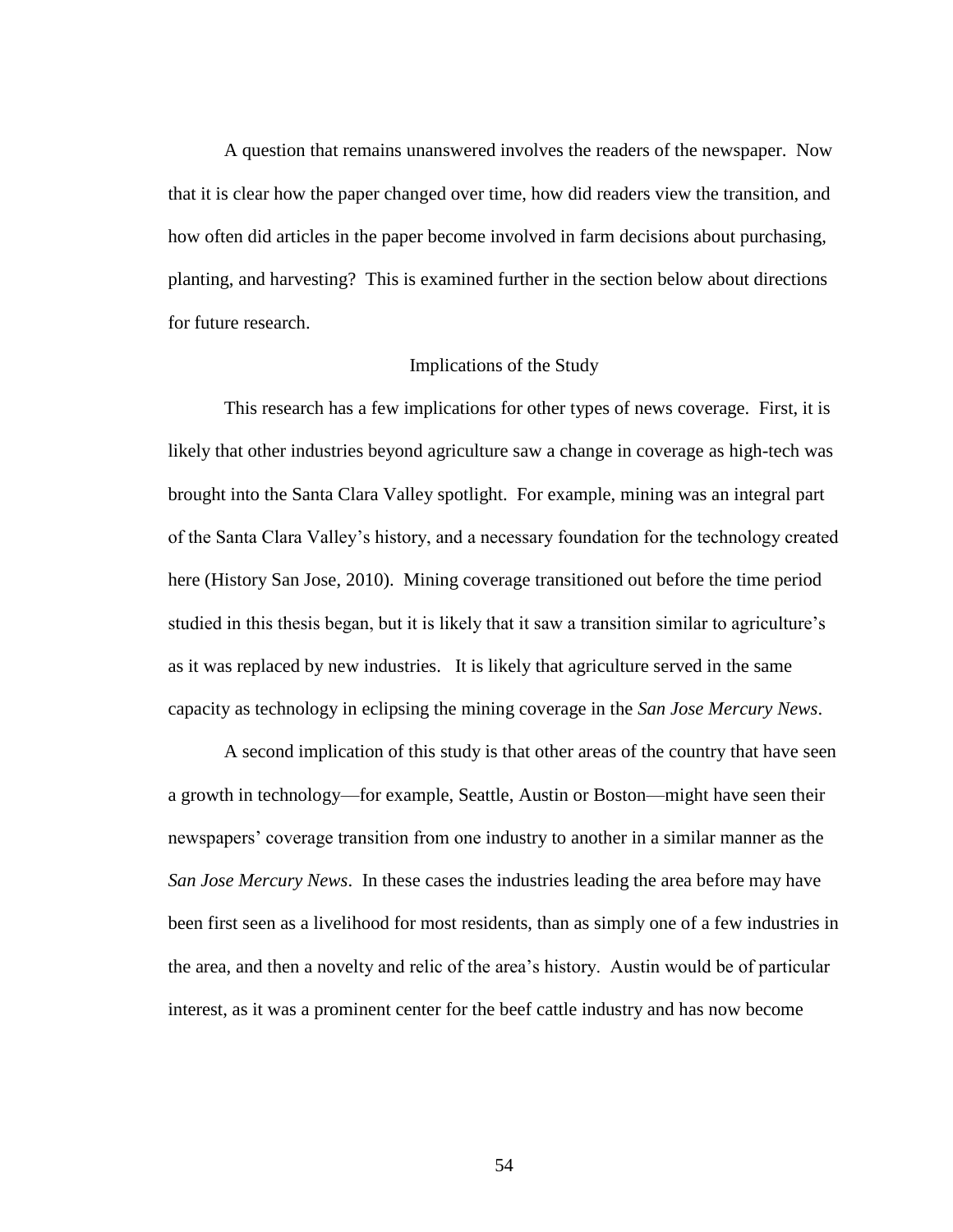known for its high-tech companies. The coverage in the *Austin American-Statesman* may have mirrored that of the *San Jose Mercury News*.

As a third implication, this study can serve as a predictor for newspapers in thirdworld countries that are moving from an agriculture-based society to one with a wider breadth of industries and technology. If the country is early in the transition, it can look to the *San Jose Mercury News* as an example of changes likely to happen to their own newspapers. This of course does not take into account the speed of the transition or the typical editorial content and style of the newspapers. Furthermore, for the transition to mimic the one found in the *San Jose Mercury News*, the paper would need to be an early adopter of new ideas, innovations and technology.

When determining what this study means to San Jose and the *San Jose Mercury News*, it is important to note that other studies have analyzed the voice of the *San Jose Mercury News*, none focused specifically on the area's agricultural roots and pinpointed changes in the portrayal of farming from a way of life to a business venture and then on to a novelty. Local historians and agricultural journalists will be able to use this information as a historical study of the Santa Clara Valley, and journalism scholars will be able to learn from the findings regarding the voice and actions of a newspaper in times of change. Additionally, the *San Jose Mercury News* can use this study as tangible evidence of its history and influence in the area.

# Limitations of the Study

This study focused on news and editorials in a single newspaper, the *San Jose Mercury News*. Advertisements were excluded. It is known that advertisements can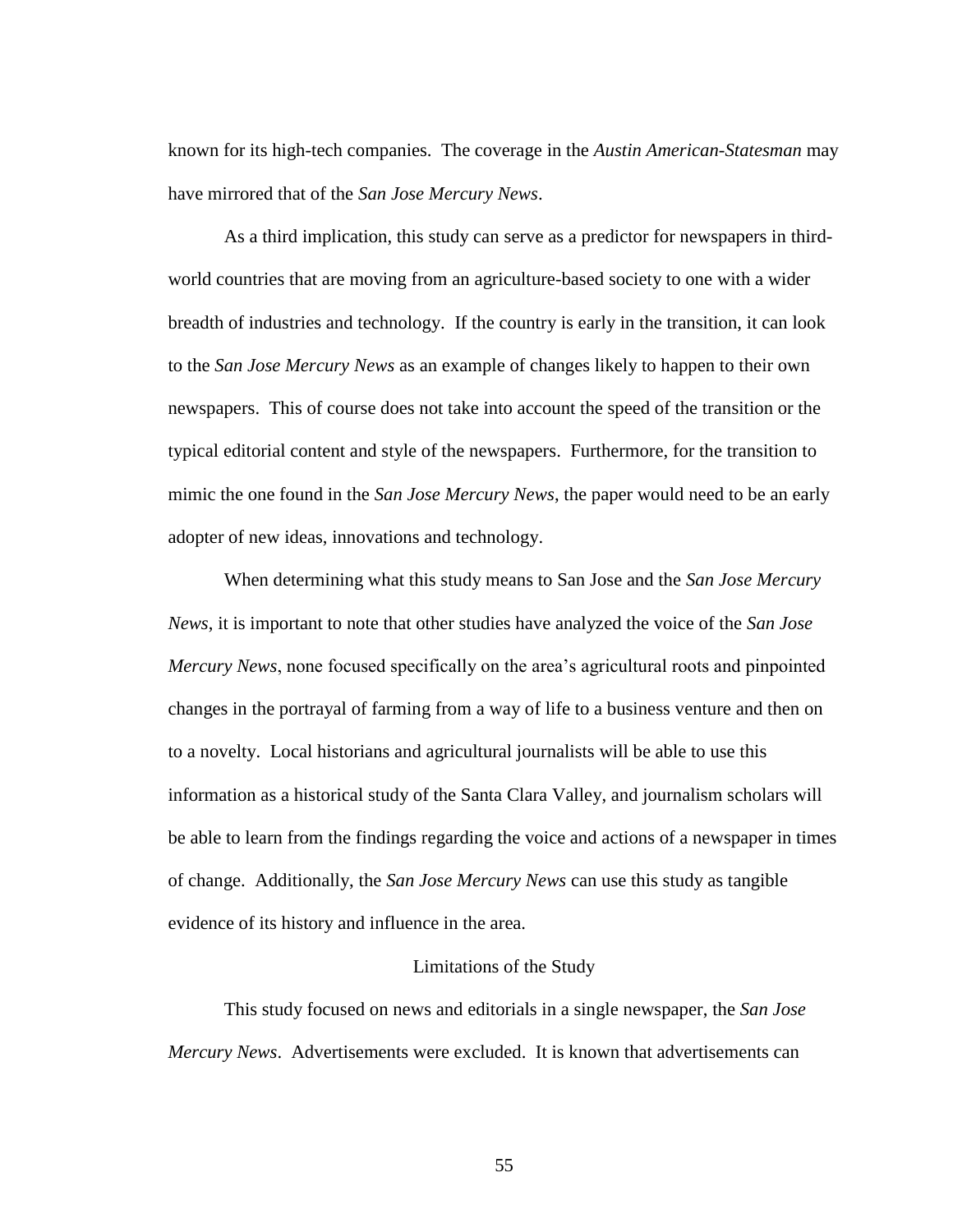reflect the business environment of the area. For example, there were three advertisements in the August 4, 1945, issue that requested men and women to work in a fruit packing plant for the winter, both night and day. This advertisement is an indication that the packing and canning industries were an active part of the local economy at that time. It also implies that there was a high demand for labor away from the orchards at that time. While it might have strengthened this study to include advertisements, ultimately, as the paper itself wasn't directly involved in the creation of the advertisements, these were excluded. This is an area of opportunity for future studies.

Additionally, it would have been helpful to have more current and former *San Jose Mercury News* contacts interviewed, as the more insight, the better. The greatest challenge is locating journalists who wrote for the paper during the early years of the transition (1935 through 1955) who are both alive and either still in the area or available via phone or e-mail for an interview. For practical purposes, the study was limited to input from five sources, with three being quoted within the thesis and one providing insight from an introduction he made to a book about the valley's technology pioneers.

This study was confined to one paper within the Bay Area, so it does not provide insight into the area beyond the Santa Clara Valley. The transition from agricultural community to high-tech center is fairly unique to the Santa Clara Valley, but this does not mean that there was not a transition away from agriculture as a widespread livelihood in other areas. To study other transitions, it would be necessary to review the news articles from other communities across the United States. Other media such as radio and television broadcasts as well as magazines could be taken into account in such a study.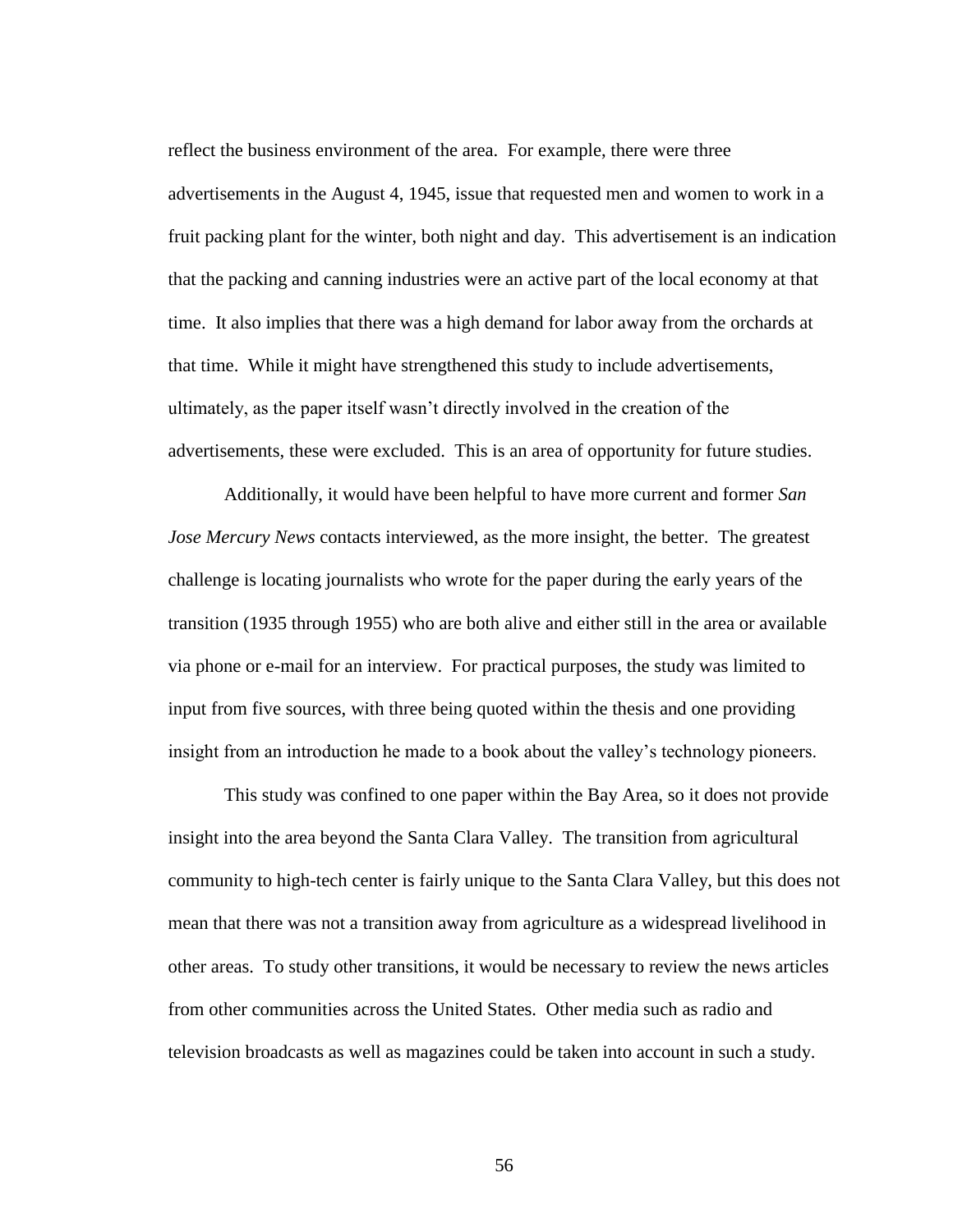## Direction for Future Research

For future research, it would be interesting to gather insight from the farmers who lived and worked in the area during the transition, providing this thesis for their review and feedback. This can be used to establish how much influence the articles in the *San Jose Mercury News* had on the decisions of farmers in the area. Did the farmers get the impression that their way of life was being eclipsed by high-tech and they should get out of the industry as soon as possible? Did the *San Jose Mercury News* accurately portray what it was like to farm in the valley during the period studied?

Additionally, future studies can include in-depth research of the period of time before and after the period studied in this thesis. This would include the period from when the *San Jose Mercury Herald* first started publication in the late 1800s through 1935 and then 2000 to present. Are there additional themes in the reporting of agricultural news? Do they align with what was found in this study?

As previously discussed, this study has implications for other areas making the transition into a high-tech center (as in the case of Seattle, Austin, and Boston) or making the transition from an agriculture-based society into something else (as in the case of third-world countries). Future research could include conducting historical or ongoing studies of local newspapers in those areas to determine how the transitions were covered uniquely there. These studies would also have foundations in framing and diffusion of innovations theories.

Ultimately, the transition seen in the Santa Clara Valley is unique. Nowhere else in the world is there such a rich agricultural history tied to a rich story of technological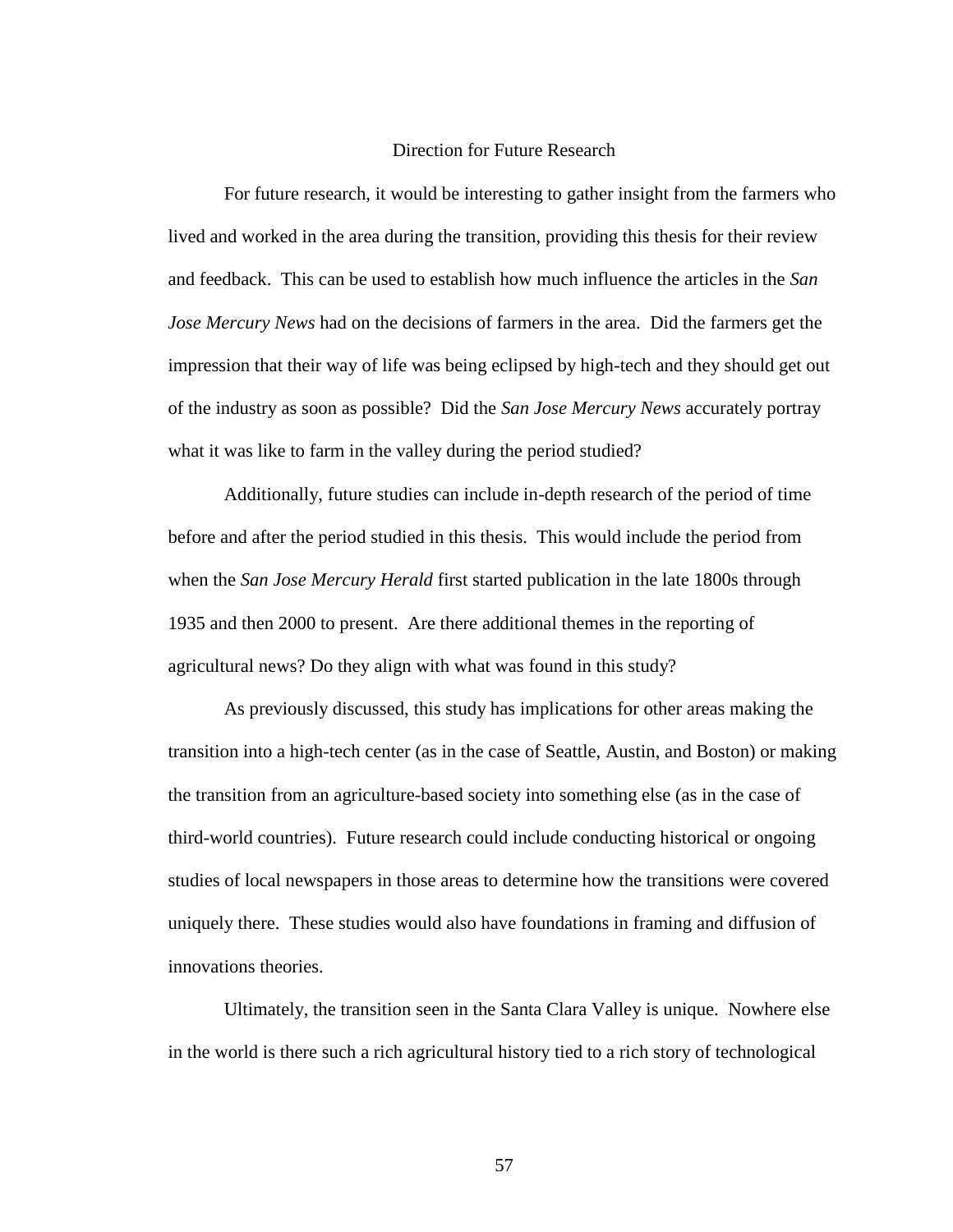advancement. The synergy of innovation and great resources has made the area a great environment for success, whether it is in apricot harvests or semiconductors. The area's transition should be noted as one of the most important chapters in American history, and this study is designed to be a part of recording that chapter.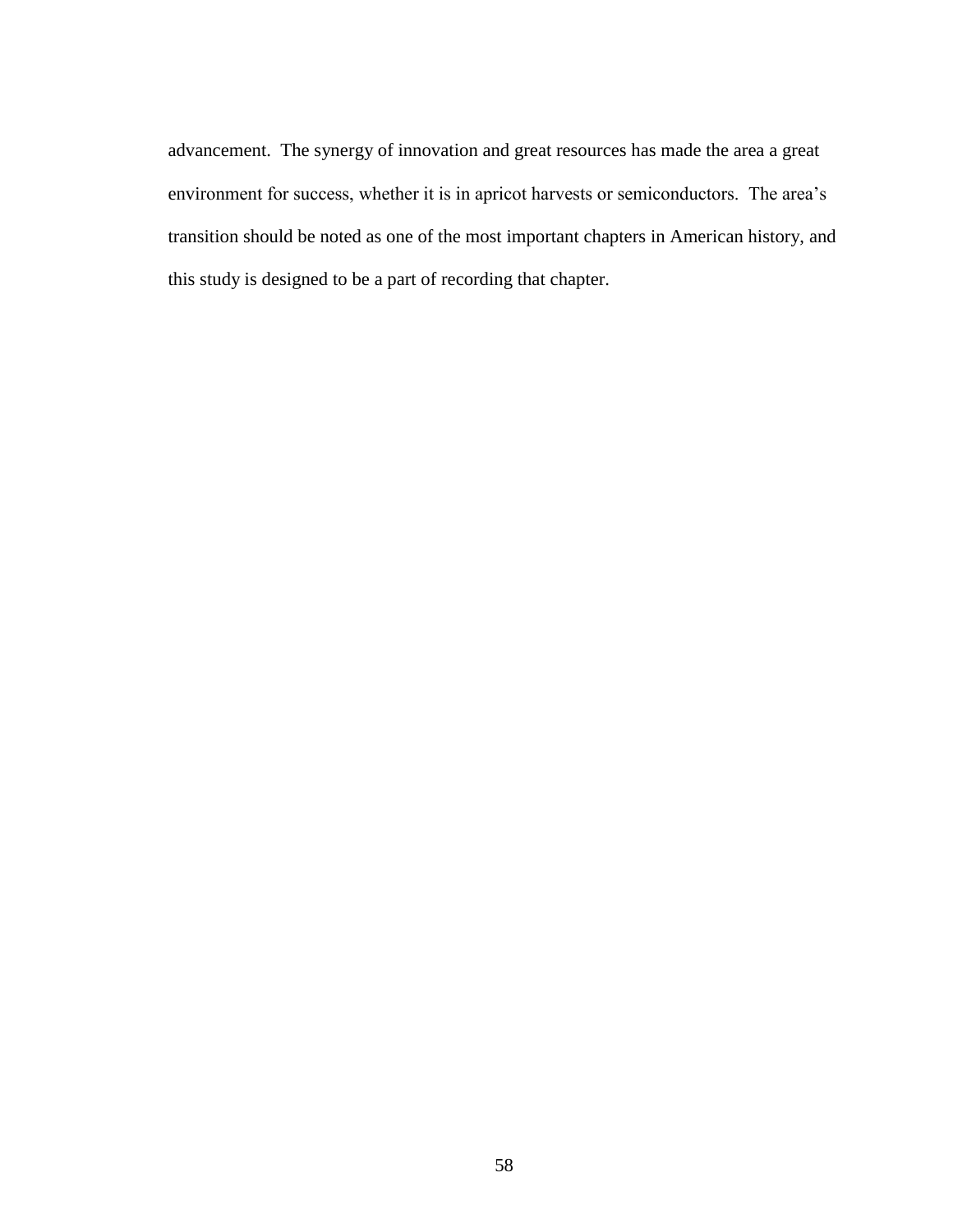#### REFERENCES

- 2 billion dollar farm income seen for California. (1940, October 1). *San Jose Mercury Herald,* p. 4.
- 300 women needed for cannery work. (1936, October 7). *San Jose Mercury Herald*, p. 6.
- Abbot, Jim. (2007, July 30). Total think youth. *Newspaper Association of America Foundation Update.* Summer 2007.
- Acuna, Armando. (1980, August 1). S.J. to review impact report on \$100 million IBM research lab. *San Jose Mercury News*, p. 1B.
- Ahlers, Douglas. (2006). News consumption and the new electronic media. *The Harvard International Journal of Press/Politics*, 11 (1): 29-52.
- Airoldi, Robert. (2008, July 22). Long-time newsman, photographer Carroll Hurd dies at 93. *The Gilroy Dispatch*. Retrieved from http://www.gilroydispatch.com/news/246928-long-time-newsman-photographercarroll-hurd-dies-at-93.
- Alfoldi, Thomas & Tutkun-Tikir, Aysel. (2007, May). Agriculture in the media which issues are addressed and how are they represented? *Journal of Swiss Agricultural Research*, *14* (5), 200-205.
- Banning, Stephen A. & Evans, James F. (2001). Fading Voices: A 10-Year Trend Within an Agricultural Advertiser-Media-Reader Triad. *Journal of Applied Communications, 82* (2), 21-36.
- Bay Area would lead in nuclear research. (1960, April 6). *San Jose Mercury News*, p 17.
- Biggest livestock show indicated as valley ranchers prepare for Santa Clara County Fair. (1950, August 6). *San Jose Mercury News*, p. 8F.
- Beaudoin, Christopher & Thorson, Esther. (2004). Social capital in rural and urban communities: Testing differences in media effects and models. *Journalism & Mass Communication Quarterly*, *81* (2): 378-399.
- Boone, Kristina, Mesisenbach, Terry & Tucker, Mark. (2000). *Agricultural communications: Changes and challenges*. Ames, Iowa: Iowa State Press.
- Bowe, Mac. (1974, September 1). Labor takes a careful look at mechanized harvester. *San Jose Mercury News*, p. 1D.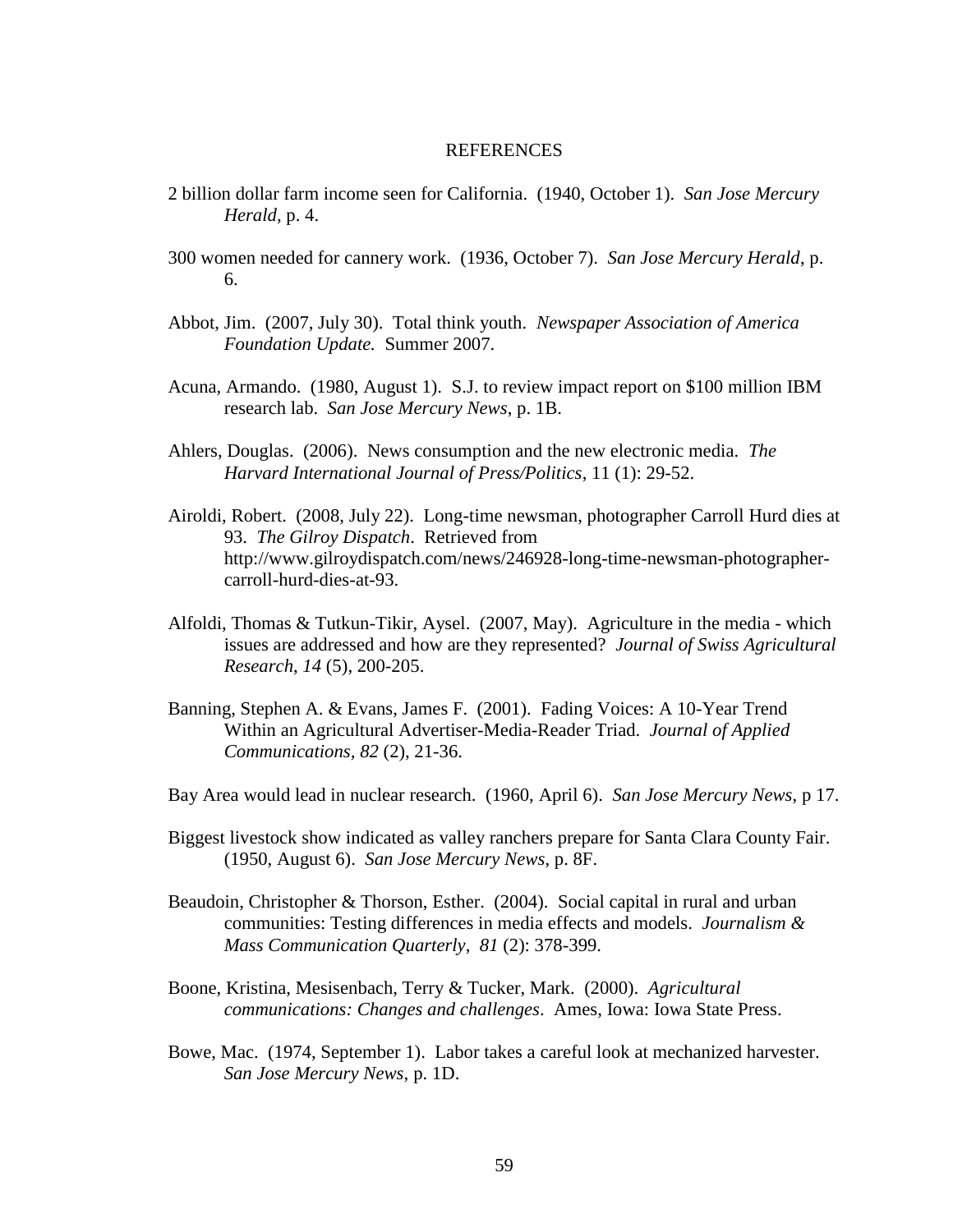- Burgoon, Judee K., Burgoon, Michael. (1980). Predictors of newspaper readership. *Journalism Quarterly*, *57* (4), 589-596.
- Burgoon, Judee K., Burgoon, Michael, & Buller, David B. (1986). Newspaper image: dimensions and relation to demographics, satisfaction. *Journalism Quarterly*, *63* (4), 771-781, Winter 1986.
- Burgoon, Judee K., Burgoon, Michael & Wilkinson, Miriam. (1983). Dimensions of content readership in 10 newspaper markets. *Journalism Quarterly*, *60* (1), 74- 80.
- California crops in new record. (1957, November 3). *San Jose Mercury Herald*, p. 27.
- California leads in farm income. (1945, October 1). *San Jose Mercury Herald*, p. 1.
- California methods of rodent control going to Manchuria. (1936, October 4). *San Jose Mercury Herald*, p. 30.
- California top beef state. (1955, April 3). *San Jose Mercury News*, p. 34.
- Cannery strike threatens all California. (1945, October 4). *San Jose Mercury Herald*, p. 1.
- Cannon, Lou. (1970, April 5). Grape strike breakthrough—a ‗calculated risk'. *San Jose Mercury News*, p. 26.
- Carey, Pete. (1986). Foreword in *Portraits of success: Impressions of Silicon Valley pioneers.* Palo Alto, CA: Tioga Publishing.
- Carroll, John S. (2006). Last Call at the ASNE Saloon. Speech presented at the annual meeting for the American Society of Newspaper Editors. Cambridge, MA.
- Cassidy, Mike. (2010, February 5). Personal e-mail communication.
- Cassidy, William P. (2007). Online news credibility: An examination of the perception of newspaper journalists. *Journal of Computer-Mediated Communication*, *12* (2).
- Castillo, Elias. (1980, April 9). County's poor priced out of housing, hope. *San Jose Mercury News*, p. 1.

Ceppos, Jerry (2010, January 26). Personal e-mail communication.

Cesar Chavez's legacy. (1993, April 24). *San Jose Mercury News*, p. 6C.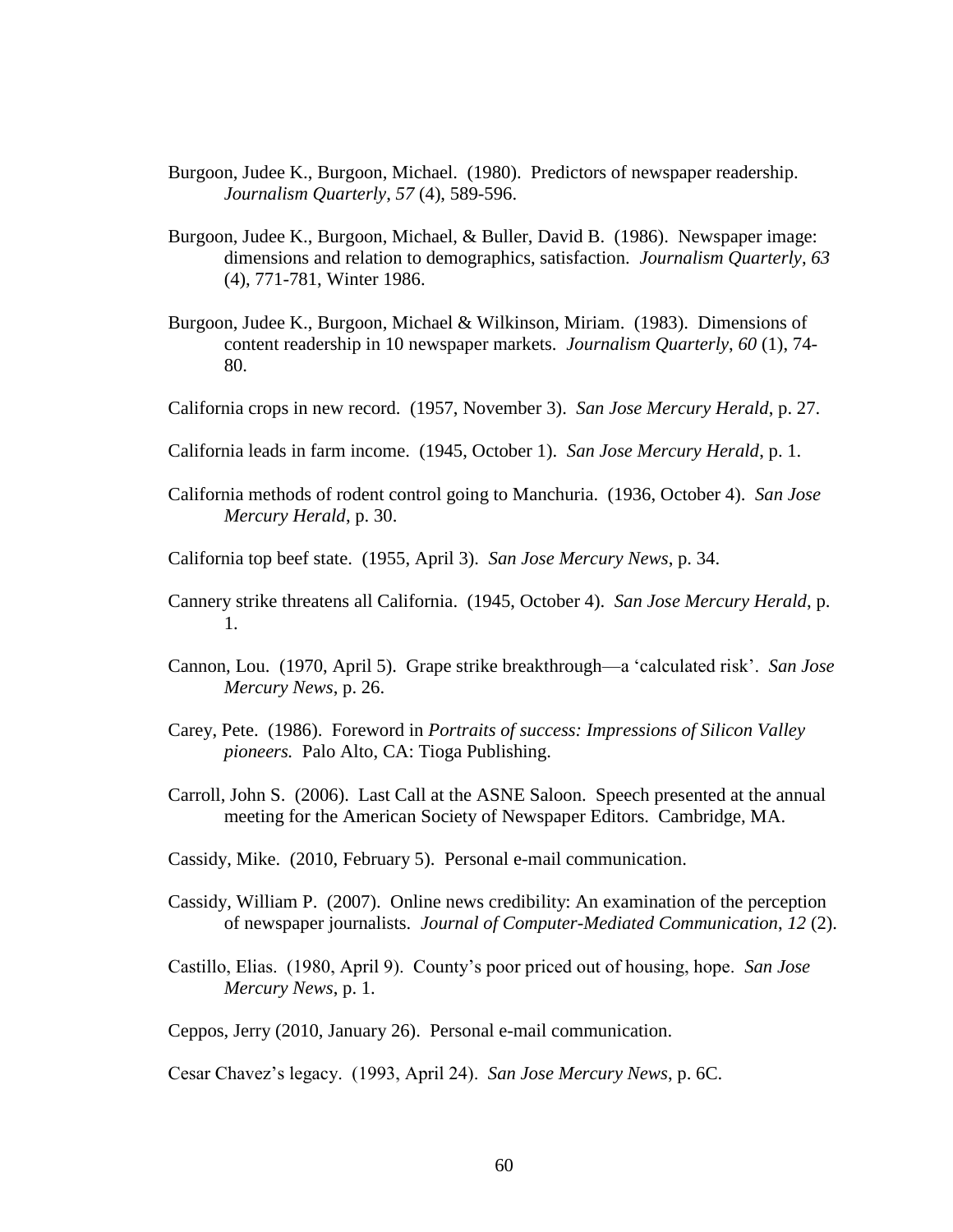Chan, Joey Ka-Ching, & Leung, Lois. (2005). Lifestyles, reliance on traditional news media and online news adoption. *New Media & Society*, *7* (3), 357-382.

Chavez claims 3 contracts. (1970, April 2). *San Jose Mercury News*, p. 1.

- Cho, Hiromi, Martin, Hugh J., & Lacy, Stephen. (2006). An industry in transition: Entry and exit in daily newspaper markets, 1987-2003. *Journalism and Mass Communication Quarterly,* 83 (2): 381-396, Summer 2006.
- Chong, Dennis & Druckman, James N. (2007). Framing theory. *Annual Review of Political Science*. (10), 103-126.
- Chyi, Hsiang Iris & Sylvie, George. (2001). The medium is global, the content is not: The role of geography in online newspaper markets. *Journal of Media Economics*, *14* (4), 231-248.
- Co-op blames weather for berry crop drop. (1955, August 7). *San Jose Mercury News*, p. 17.
- Davidson, William B. & Cotter, Patrick R. (1997). Psychological sense of community and newspaper readership. *Psychological Reports*, *80* (2), 659-665.
- del Aguila-Obra, Ana Rosa, Padilla-Melendez, Antonio, & Serarols-Tarres, Christian. (2007). Value creation and new intermediaries on the Internet: An exploratory analysis of the online news industry and the web content aggregators. *International Journal of Information Management*, 27 (3): 187-199.
- Deuze, Mark. (2003). The Web and its journalisms: Considering the consequences of different types of news media online. *New Media and Society*, (5), 203.
- Entman, Robert M. (1991). Framing US coverage of the international news: contrasts in narratives of the KAL and Iran Air incidents. *Journal of Communication*, *41* (4), 6-27.
- Faber, Ronald, Reese, Steven & Steves, Leslie. (1985). Spending time with the news media: the relationship between reliance and use. *Journal of Broadcasting and Electronic Media*, *29* (4), 445–50.
- Fagan, Kevin. (2000, November 2). Battling to preserve remnants of history: Newspaper archives expensive and complex. *San Francisco Chronicle*, p. A 17. Retrieved from http://www.sfgate.com/cgibin/article.cgi?file=/chronicle/archive/2000/11/02/MN111401.DTL.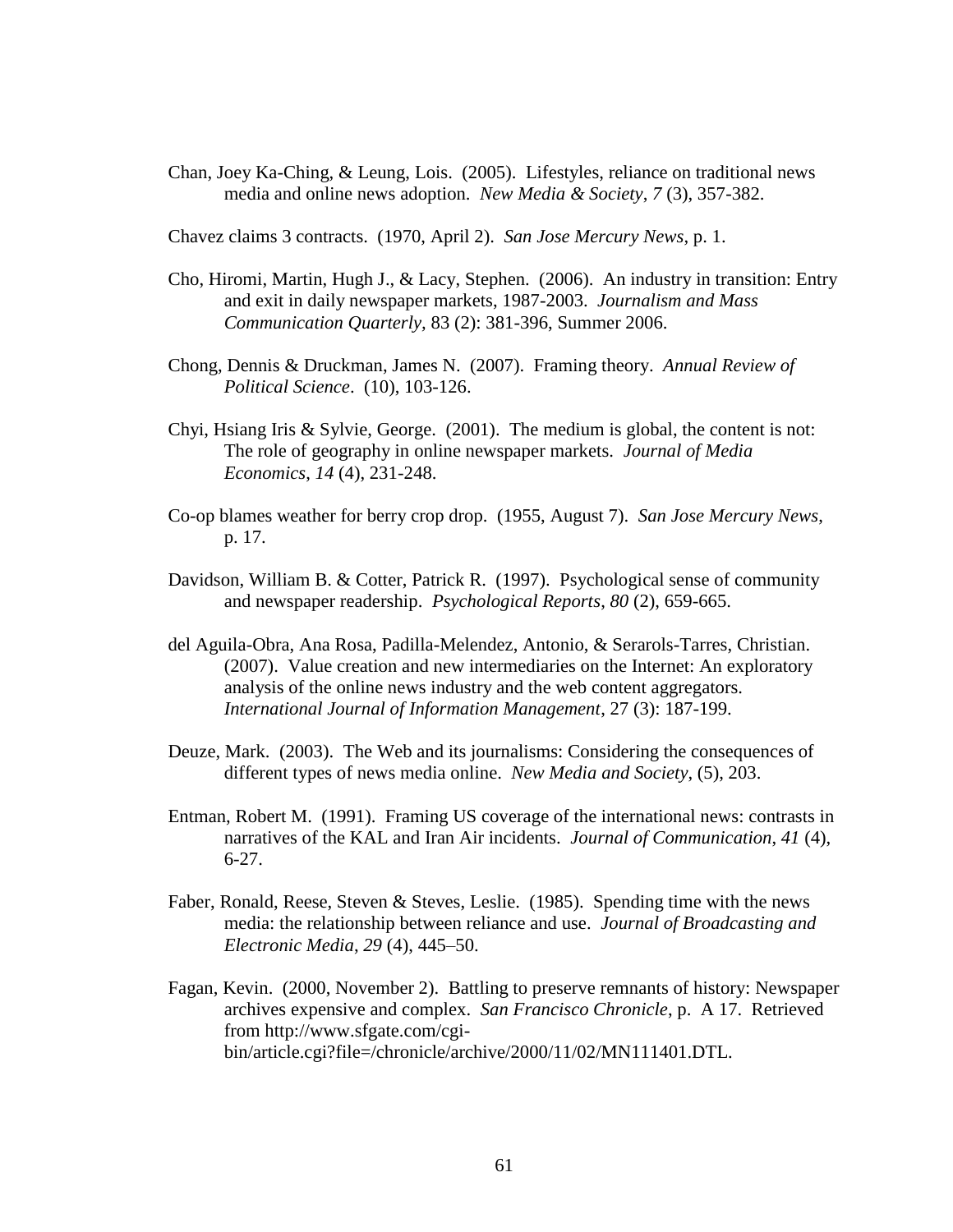Farm surplus conditions draw Truman's criticism. (1950, April 4). *San Jose Mercury News,* p. 2.

Farm water source study due Oct. 1. (1950, August 2). *San Jose Mercury News*, p. 1.

- Flavian, Carlos & Gurrea, Raquel. (2006). The choice of digital newspapers: Influence of reader goals and user experience. *Internet Research*, *16* (3), 321-247.
- Four methods for fig preserving. (1950, August 6). *San Jose Mercury News*, p. 7F.
- Freeman, Frank. (1965, April 4). Agriculture's still S.C. County's biggest industry. *San Jose Mercury News*, p. 10.
- Fruit workers victory trailed by AFL demand. (1945, October 4). *San Jose Mercury Herald,* p. 1.
- Gilroy celebrates its fame claim with garlic festival this weekend. (1980, August 1). *San Jose Mercury News,* p. 1.
- Glines, Bill. (1980, August 1). UFW requests meeting to settle garlic strike. *San Jose Mercury News*, p. 1B.
- Goffman, Erving. (1974). *Frame analysis: An essay on the organization of analysis*. London: Harper and Row.
- Grad, Shelby. (1991, June 12). Another Eastern European leader checks out business in Bay Area. *San Jose Mercury News*, p. 2B.
- Ground broken for 100-unit Gilroy farm housing project. (1970, April 2). *San Jose Mercury News*, p. 2B.
- Halliday, Dean. (1936, September 13). Stratum plan for compost pit. *San Jose Mercury Herald*, p. 26.
- Harnett, Richard. (1974, September 15). Bloom off California wine boom. *San Jose Mercury News*, p. 19.
- Heritage Tree. (2007, October 16). Santa Clara County Planning Office Agenda. (Agenda Item No. 42). San Jose: Dana Peak.
- Hicks, Henry. (1935, January 6). Harvests better state vegetable growers find. *San Jose Mercury Herald*, p. 13.

High farm prices holding up loans. (1945, October 2). *San Jose Mercury News*, p. 1.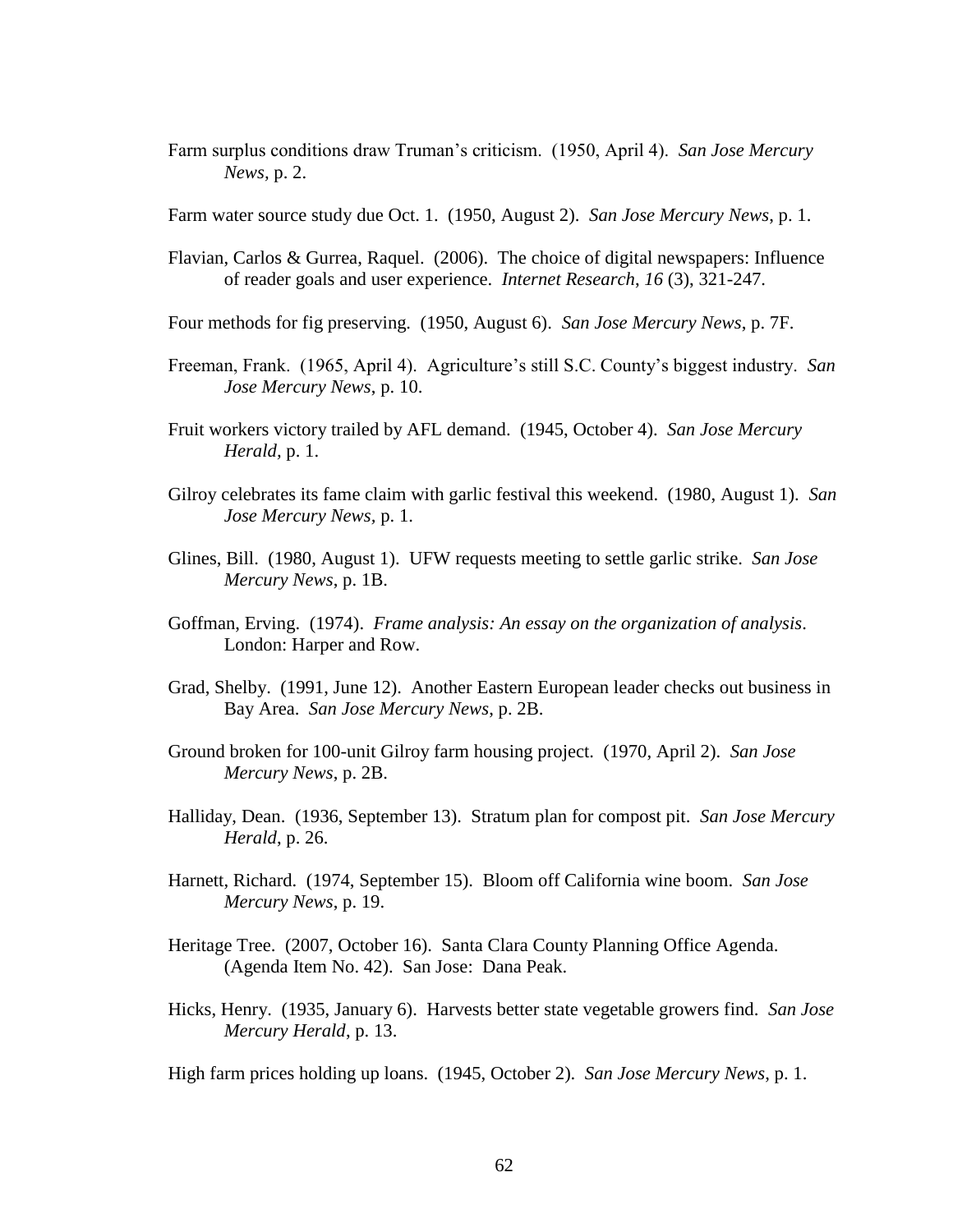- History San Jose. (2010). History of New Almaden. Retrieved from http://www.historysanjose.org/neighborhoods/newalmaden/index.html.
- Home building sets all-time high mark here. (1940, October 2). *San Jose Mercury News Herald*, p. 1.
- Hurd, Carroll K. (1955, August 6). Elkhorn Dairy lesson. *San Jose Mercury News*, p. 37.
- Hurd, Carroll K. (1957, November 3). Berry industry looks to research for answer to production slump. *San Jose Mercury News*, p. 27.
- Idea for better plow means extra income for mechanic. (1940, April 1). *San Jose Mercury Herald*, p. 4.
- Jacobson, Yvonne. (1984). *Passing farms, enduring traditions: California's Santa Clara Valley*. Los Altos, CA: William Kaufmann, Inc.
- Jobs are assured vets with skills. (1945, October 2). *San Jose Mercury Herald*, p. 8.
- Journalism.org. (2004). The state of the news media 2004. Retrieved from http://www.stateofthenewsmedia.org/narrative\_newspapers\_audience.asp.
- Knight-Ridder: chronology. (2010). Ketupa.net: A media industry resource. Retrieved from http://ketupa.net/knight2.htm.
- Labor assails lettuce peace bid rejection. (1936, October 8). *San Jose Mercury News Herald*, p. 1.
- Lain, Laurence B. (1986). Steps toward a comprehensive model of newspaper readership. *Journalism Quarterly*, *63* (1), 69-75.
- Langley, Rolly. (1945, April 2). Let's grow it! *San Jose Mercury Herald*, p. 4.
- Lindsey, Bob. (1963, October 6). Stanford Industrial Park: creative development's the aim. *San Jose Mercury News*, p. 13.
- Loges, William E. & Ball-Rokeach, Sandra. (1993). Dependency relations and newspaper readership. *Journalism Quarterly*, *70* (3), 602-614.
- Malone, Michael Shawn. (2002). *The Valley of Heart's Delight: A Silicon Valley notebook 1963-2001* (p. 20). New York, NY: John Wiley & Sons, Inc.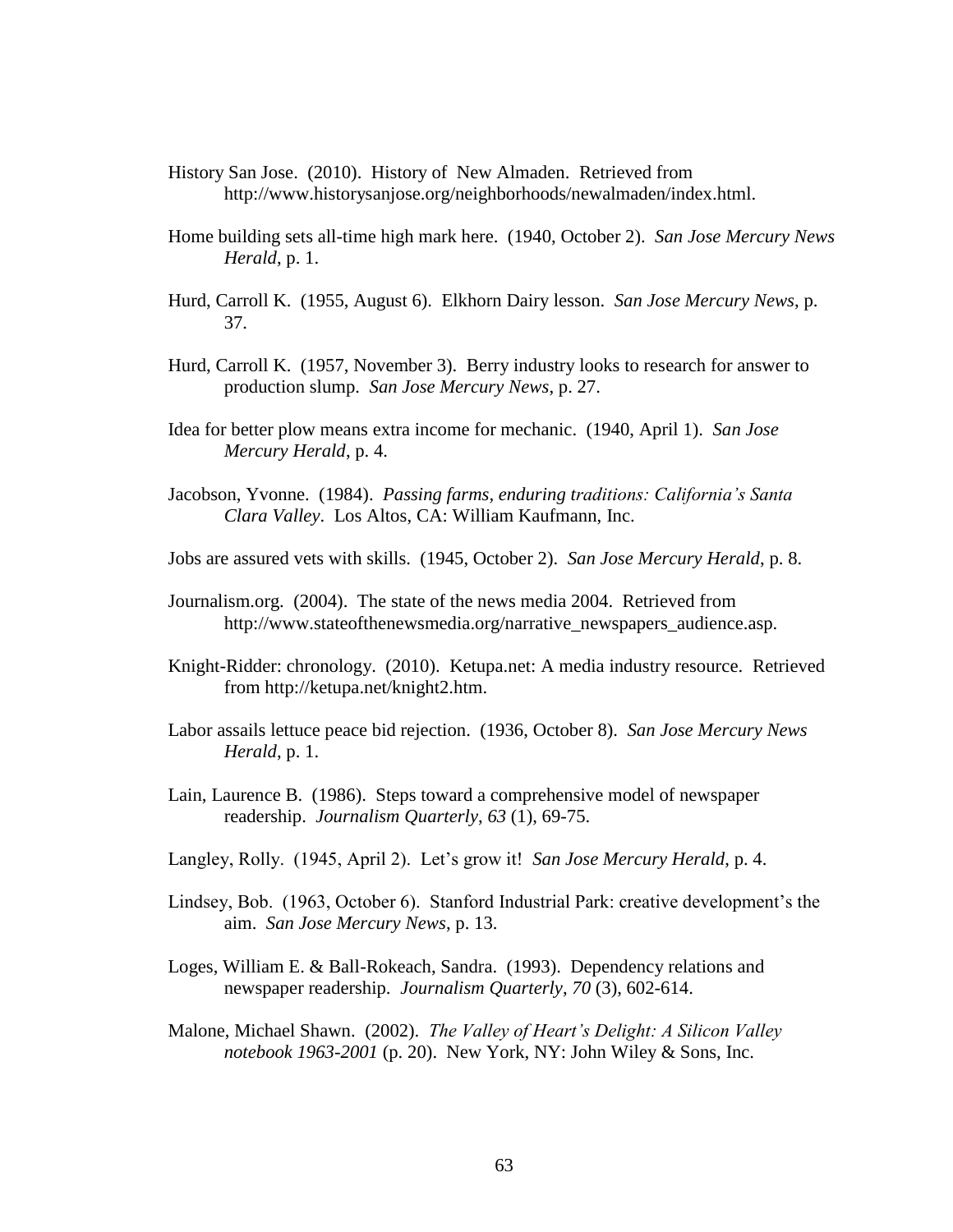- Marti, Donald B. (1981). Agricultural journalism and the diffusion of knowledge: The first half-century in America. *Agricultural History*, *54* (1), 28-37.
- Martin, Hal. (1950, August 3). Nearly 3000 will be working soon on colorful pack. *San Jose Mercury News*, p. 13.
- McCombs, Maxwell E. & Mauro, John B. (1977). Predicting newspaper readership from content characteristics. *Journalism Quarterly*, *54* (1), 3-10
- McCormick, Jim. (1995). *A brief history of Silicon Valley*. Retrieved from http://people.seas.harvard.edu/~jones/shockley/sili\_valley.html.
- McMurry, G. H. (1935, January 1). SERA workers in varied jobs beautify San Jose's landscape. *San Jose Mercury Herald*, p. 13.
- McQuail, Denis. (1983). The structure of news: bias and framing. *McQuail's Mass Communication Theory* (p. 379). London: Sage Publications.
- M.H. development stirs Gilroy's fear of housing squeeze. (1980, April 9). *San Jose Mercury News*, p. 1B.
- Meyer, Philip. (2004). The influence model and newspaper business. *Newspaper Research Journal*, *25* (1), 66-83.
- Morgan Hill cooperative drier ends busy season. (1940, October 1). *San Jose Mercury Herald*, p. 6.
- Muir, John. (1912). *The Yosemite*. New York, NY: The Century Co.
- Near close of "fruitful" season. (1936, September 12). *San Jose Mercury Herald*, p. 1.
- New Clapp plant starts operations within a day or so. (1945, April 5). *San Jose Mercury Herald*, p. 13.
- Oskam, Judy Barnes & Hudson, Jerry C. (1999). Media preference and believability among rural respondents for news and advertising information. *Social Science Journal*, *36* (2), 285-298.
- Pauly, John J. & Eckert, Melissa. (2002). The myth of "the local" in American journalism. *Journalism & Mass Communication Quarterly*, *79* (2), 310-326.
- Pawlick, Thomas F. (2001). *The invisible farm: The worldwide decline of farm news and agricultural journalism training*. Chicago, IL: Burnham, Inc., Publishers.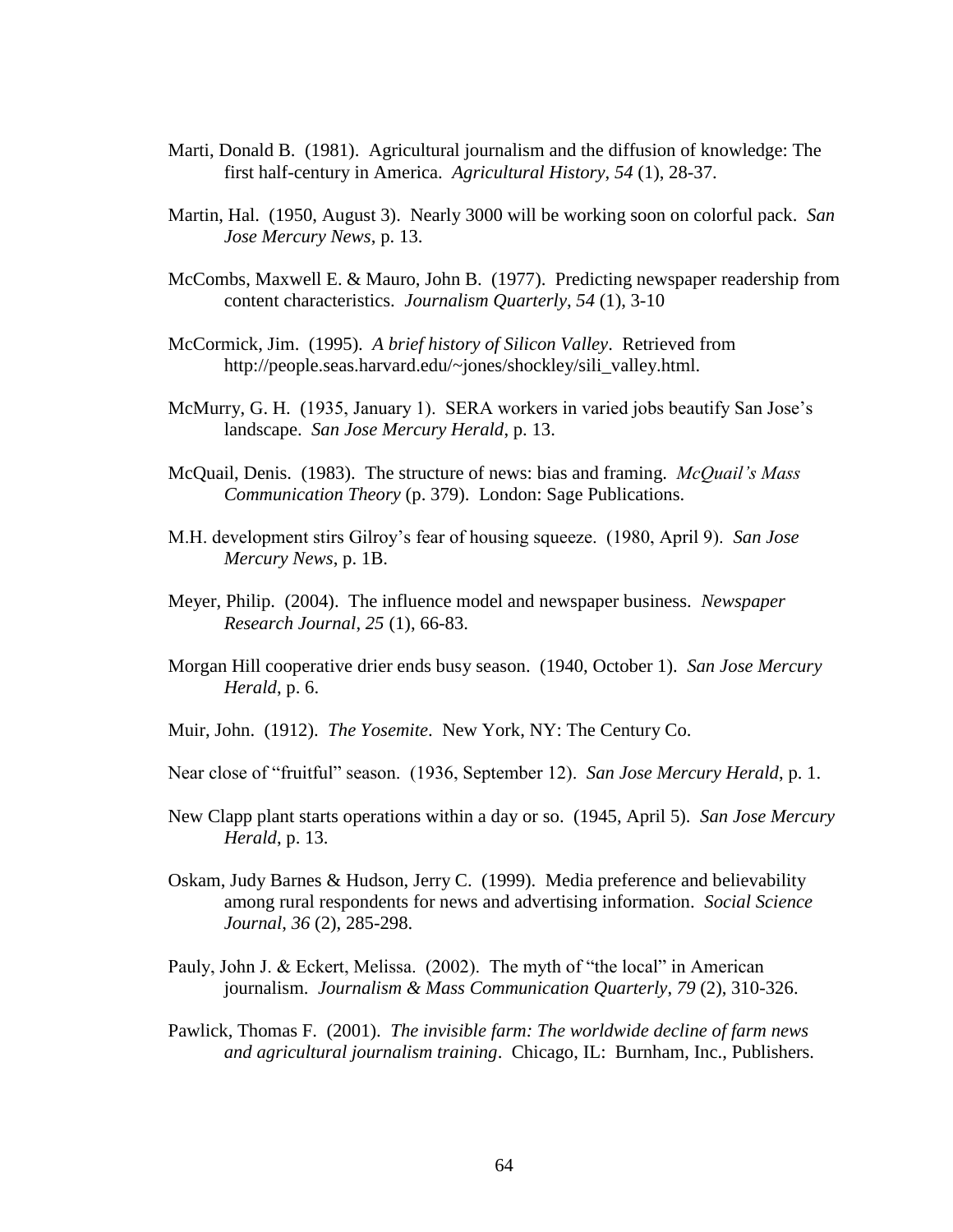- Payne, Stephen M. (1987). *Santa Clara County: Harvest of change.* Northridge, CA: Windsor Publications, Inc.
- Perez-Pena, Richard. (November 6, 2007). More readers trading newspapers for Web sites. *The New York Times*. Retrieved from http://www.nytimes.com/2007/11/06/business/media/06adco.html.
- Pew Research Center. (July 30, 2006). Online papers modestly boost newspaper readership. Retrieved from http://peoplepress.org/reports/display.php3?PageID=1064.
- Prisoner price almost stuns ranchers here. (1945, April 6). *San Jose Mercury Herald*, p. 1.
- Prune ad panels on display in local windows. (1935, January 4). *San Jose Mercury Herald*, p. 6.
- Prune payment of \$600,000 sent growers. (1940, April 3). *San Jose Mercury Herald*, p. 1.
- Put a grape on your face. (1993, April 5). *San Jose Mercury News*, pp. 16-17.
- Ranchers sued for diverting storage water. (1940, August 6). *San Jose Mercury Herald*, p. 37.
- Ready for state fair. (1950, August 3). *San Jose Mercury News*, p. 14.
- Rogers, Everett M. (1962). *Diffusion of innovations*. New York, NY: Simon & Schuster Inc.
- Rombeck, Janice. (1999, July 30). Santa Clara County Fair losing its roots. *San Jose Mercury News*, pp. 1B, 4B.
- Rombeck, Janice. (2000, May 10). A fair of a different stripe. *San Jose Mercury News*, pp. 1B, 4B
- Saba, Jennifer. (2005, November 28). Dispelling the myth of readership decline. *Editor and Publisher*. Retrieved from http://www.editorandpublisher.com/eandp/news/article\_display.jsp?vnu\_content\_ id=1001571463.

San Benito Fair keeps cowboy flavor. (1960, October 1). *San Jose Mercury News*, p. 23.

San Jose engineers expand. (1965, April 4). *San Jose Mercury News*, p. 2R.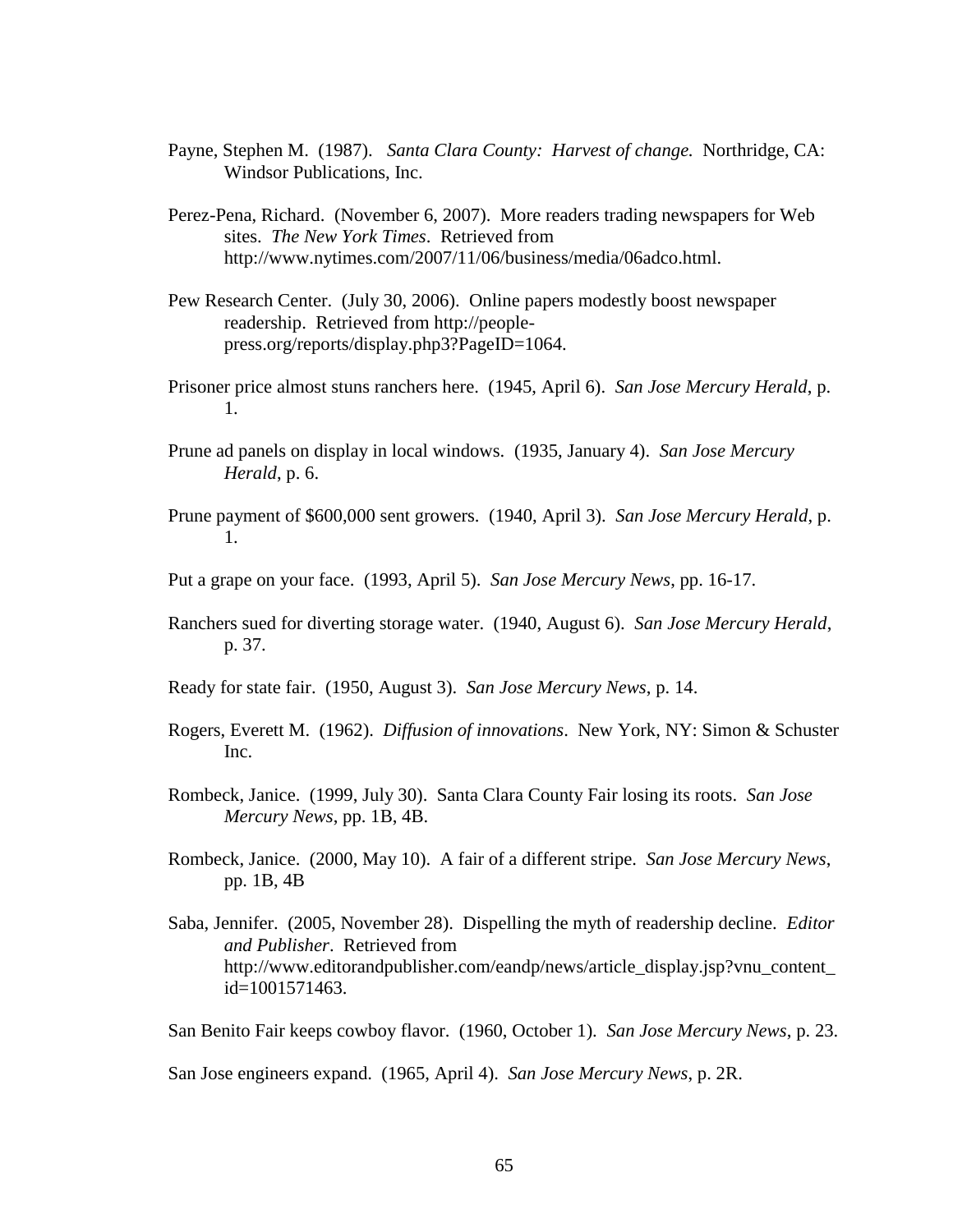- San Jose is sitting pretty, but the boat can be rocked. (1957, November 8). *San Jose Mercury News*, p. 3.
- San Jose Mercury News. (2010). Wikipedia: Online encyclopedia. Retrieved from http://en.wikipedia.org/wiki/San\_Jose\_Mercury\_News.
- Santana, Joseph W. (1950, August 6). Farm labor news. *San Jose Mercury News*, pp. 1F-3F.
- Schoenbach, Klaus, Lauf, Edmond, McLeod, Jack, & Scheufele, Dietram A. (1999). Sociodemographic determinants of newspaper reading in the USA and Germany, 1974-1996. *European Journal of Communication*, *14* (2), 225-239.
- Science laboratory waging war against insect pests. (1940, April 1). *San Jose Mercury Herald*, p. 9.
- Scruggs, Charlie & Moseley, Smith W. (1979, January). The role of agricultural journalism in building the Rural South. *Agricultural History*, *54* (1), 22-29.
- Sees danger to our agriculture. (1935, January 2). *San Jose Mercury Herald*, p. 14.
- Somerville, Richard. (2001). Demographic research on newspaper readership. *Generations: Journal of the American Society on Aging*, *25* (3), 24-30.
- Spring brings San Jose boom in building. (1940, April 2). *San Jose Mercury News Herald*, p. 11.
- S.J. held destined to be U.S. most progressive area. (1945, October 3). *San Jose Mercury Herald*, p. 5.
- S.J. plants ready for war work. (1950, August 1). *San Jose Mercury News*, p. 1.
- State solons hear of water plight. (1955, October 6). *San Jose Mercury News*, p. 2.
- State starts \$500,000 road program here. (1936, October 6). *San Jose Mercury Herald*, p. 11.

Steady growth continues. (1940, August 5). *San Jose Mercury Herald*, p. 12.

Stempel, Guido H. III, Hargrove, Thomas, & Bernt, Joseph P. (2000). Relation of growth of use of the Internet to changes in media use from 1995 to 1999. *Journalism & Mass Communication Quarterly*, *77* (1), 71-79.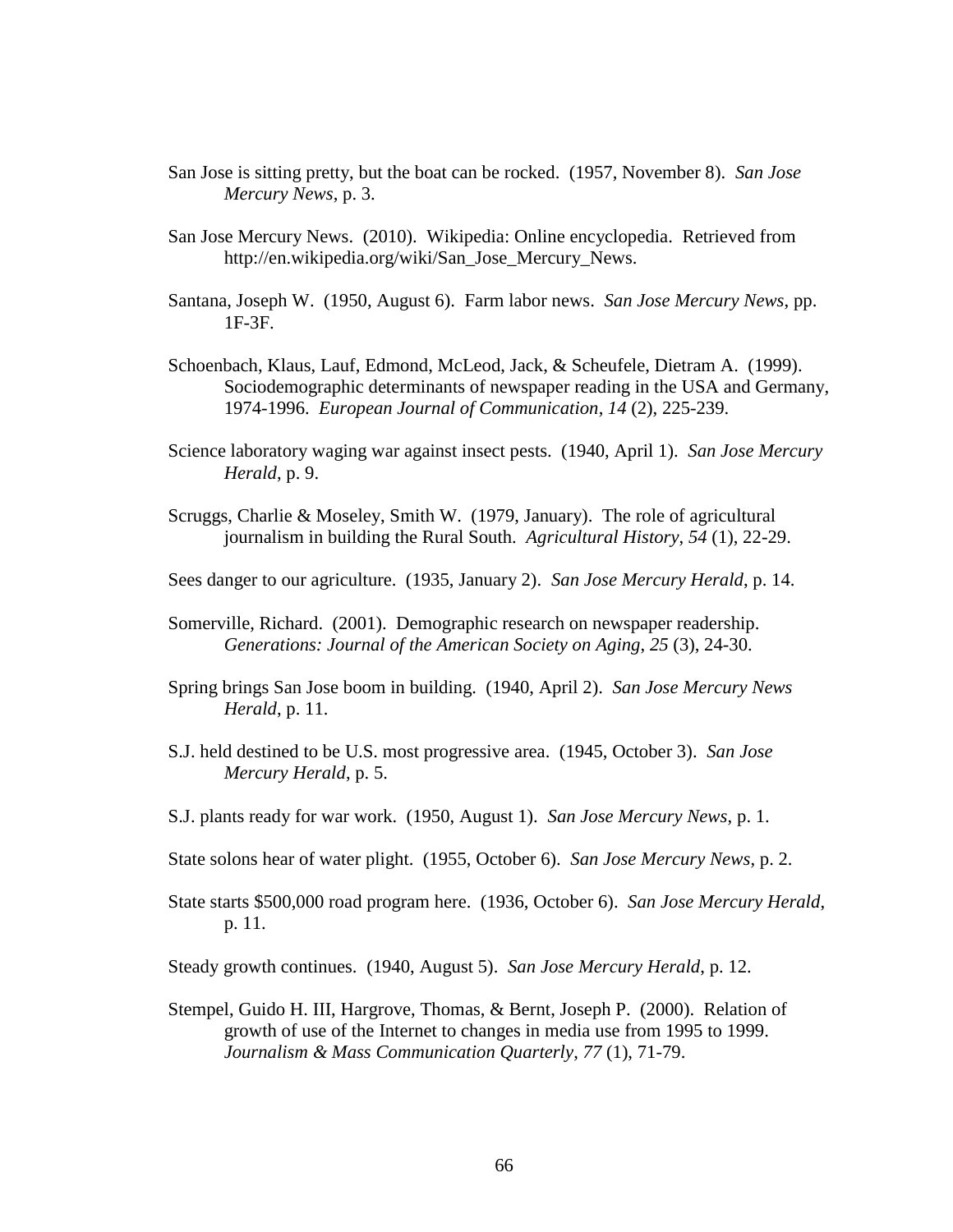Still smells, Berryessa Road dweller tells supervisors. (1950, April 4). *San Jose Mercury News*, p. 7.

Strawberry pickers sought via video. (1952, May 3). *San Jose Mercury News*, p. 16.

- Superheat reactor powers generator. (1965, April 1). *San Jose Mercury News*, p. 57Z.
- Taylor, Ralph. (1936, October 4). Agitation to unionize farm workers. *San Jose Mercury Herald*, p. 97.
- The Bush Tartarian is good pollenizer. (1936, October 4). *San Jose Mercury Herald*, p. 4.
- The Salinas controversy. (1937, October 7). *San Jose Mercury News Herald*, p. 14.
- They can. (1940, August 2). *San Jose Mercury Herald*, p. 13.
- Thompson, Dorothy. (1950, April 7). Farm price program real mess. *San Jose Mercury News*, p. 10.
- Tillinghast, William. (1981). Declining newspaper readership: Impact of region and urbanization. *Journalism Quarterly*, *58* (1), 14-23, 50.
- Tiny gadget helps woman's heart beat after coronary. (1963, October 6). *San Jose Mercury News*, p. 17.
- Top News Sources for February 6, 2010. *BlogPulse Analysis*. Retrieved from http://www.blogpulse.com/10\_02\_06/topPressGroup.html.
- Union asks quick fruit strike end. (1945, October 1). *San Jose Mercury Herald*, p. 1.
- Viewing new entries to San Jose. (1936, October 6). *San Jose Mercury Herald*, p. 11.
- Wang, Georgette. (1977). Information utility as a predictor of newspaper readership. *Journalism Quarterly*, *54* (4), 791-794.
- Weaver, David H. & Mauro, John B. (1978). Newspaper readership patterns. *Journalism Quarterly*, *55* (1), 84-91, 134.
- Weimers, Leigh. (2009, November 9). Personal e-mail communication.
- Whitaker, B. Kathryn & Dyer, James E. (2000). Identifying bias in agricultural news reporting. *Journal of Agricultural Education*, *41* (4), 125-133.